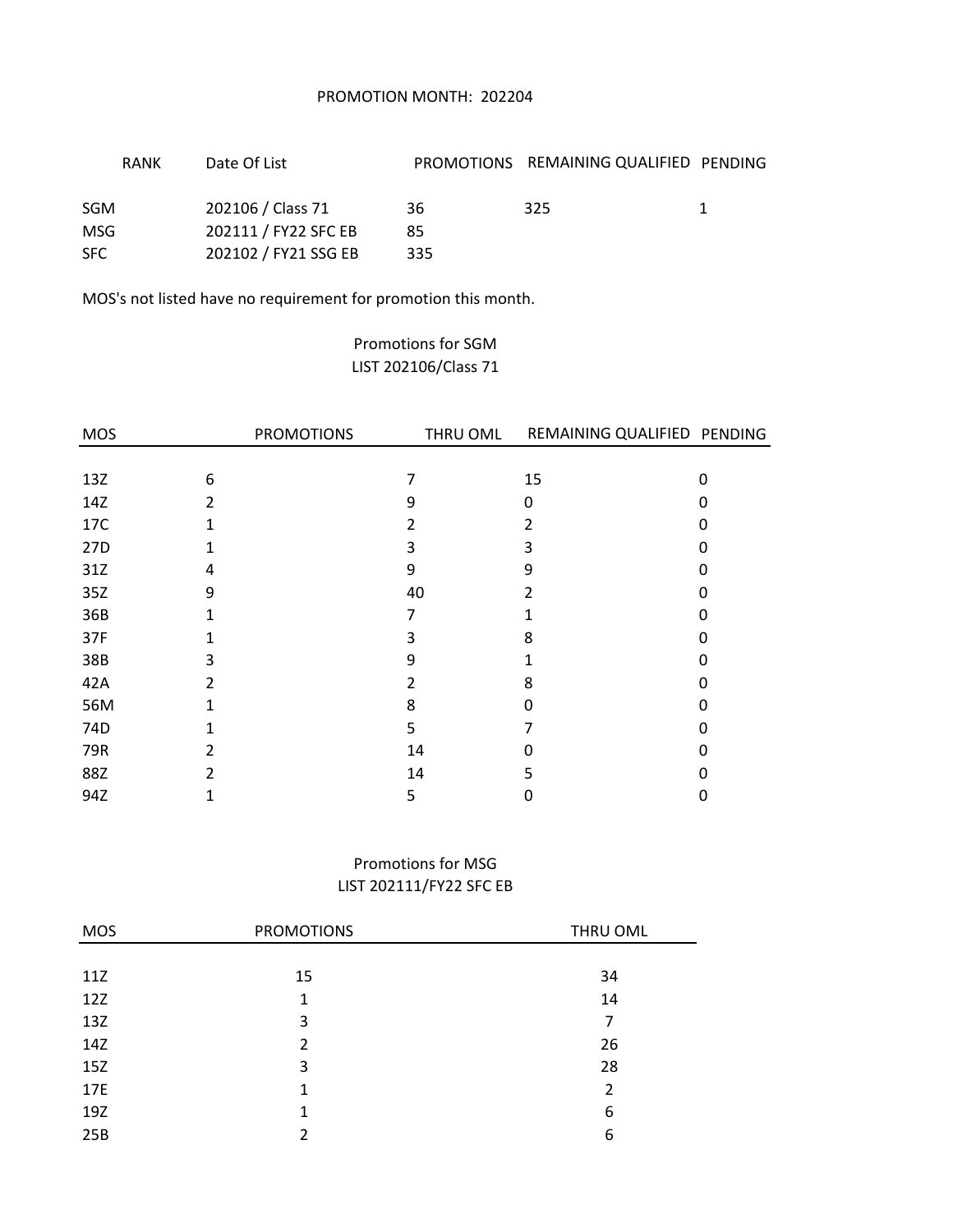| 25D | $\mathbf 1$    | 6                       |
|-----|----------------|-------------------------|
| 25E | $\overline{2}$ | 6                       |
| 31B | $\overline{2}$ | 18                      |
| 31D | $\mathbf{1}$   | 6                       |
| 35Z | 4              | 37                      |
| 37F | $\overline{2}$ | $10\,$                  |
| 42A | 6              | 15                      |
| 42R | $\mathbf{1}$   | $\overline{\mathbf{c}}$ |
| 56M | $\overline{2}$ | 6                       |
| 68A | $\mathbf 1$    | $\mathbf{1}$            |
| 68J | $\overline{2}$ | 11                      |
| 68P | $\mathbf 1$    | 3                       |
| 68R | $\mathbf{1}$   | $\mathbf 1$             |
| 79R | $\mathbf{1}$   | 23                      |
| 79S | 5              | 14                      |
| 88Z | $\overline{2}$ | $\overline{7}$          |
| 91Z | $\mathbf{1}$   | 25                      |
| 92A | 14             | 44                      |
| 92F | $\overline{2}$ | 4                       |
| 92M | $\mathbf{1}$   | $\mathbf 1$             |
| 92Y | 3              | 18                      |
| 94Z | $\overline{2}$ | 9                       |

# LIST 202102/FY21 SSG EB Promotions for SFC

| <b>MOS</b> | <b>PROMOTIONS</b> | THRU OML |
|------------|-------------------|----------|
|            |                   |          |
| 11B        | 43                | 535      |
| <b>11C</b> | $\overline{2}$    | 46       |
| 12B        | 3                 | 99       |
| 12H        | $\mathbf{1}$      | 24       |
| <b>12N</b> | $\mathbf{1}$      | 19       |
| 13B        | 8                 | 114      |
| 13J        | $10\,$            | 53       |
| 13M        | $\overline{2}$    | 29       |
| 13R        | $\pmb{4}$         | 20       |
| 14H        | $\overline{2}$    | 16       |
| <b>14T</b> | 6                 | 83       |
| 15K        | $\overline{2}$    | 8        |
| 15L        | $\mathbf{1}$      | 33       |
| 15M        | $\mathbf 1$       | 11       |
| 15P        | $\mathbf 1$       | 16       |
| 15R        | 3                 | 54       |
| 15T        | $\overline{7}$    | 73       |
| <b>18C</b> | 3                 | 102      |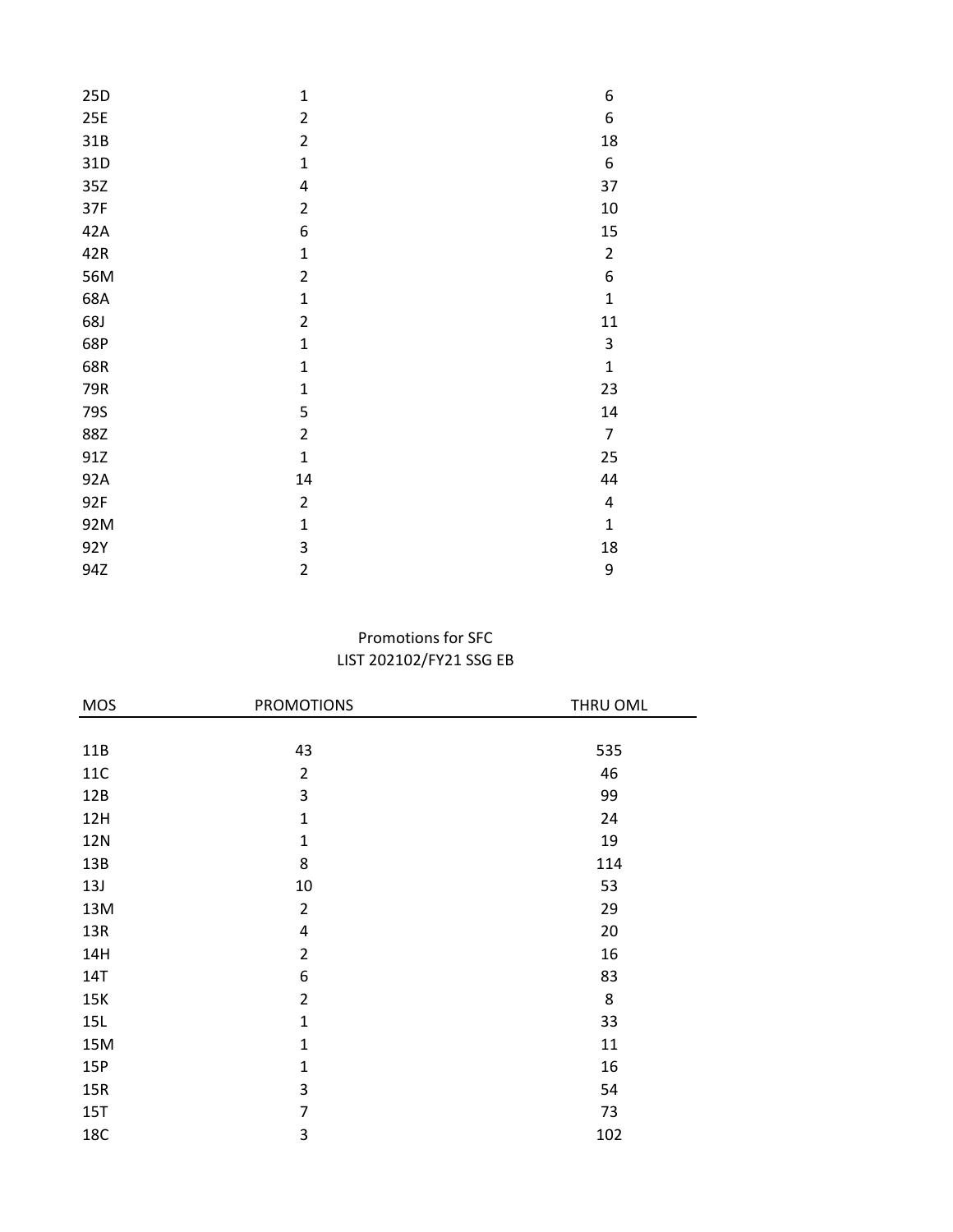| 18D             | $\overline{\mathcal{I}}$ | 126            |
|-----------------|--------------------------|----------------|
| 19 <sub>D</sub> | 10                       | 103            |
| 19K             | 12                       | 158            |
| 25B             | 8                        | 142            |
| 25D             | 3                        | 27             |
| 25E             | 3                        | 46             |
| <b>25S</b>      | $\mathbf{1}$             | 34             |
| 25U             | 6                        | 56             |
| <b>25W</b>      | 10                       | 181            |
| 25Z             | $\mathbf{1}$             | 29             |
| 27D             | $\overline{c}$           | 52             |
| 31B             | 12                       | 144            |
| 35F             | 10                       | 60             |
| 35G             | $\mathbf{1}$             | 51             |
| 35N             | 7                        | 141            |
| 35P             | 3                        | 38             |
| 37F             | 4                        | 100            |
| 42A             | $\mathbf 1$              | 229            |
| 42R             | 4                        | 24             |
| 51C             | 4                        | 43             |
| 56M             | $\overline{\mathbf{c}}$  | 24             |
| 68F             | $\mathbf{1}$             | $\overline{7}$ |
| 68J             | $\overline{\mathbf{c}}$  | 32             |
| 68P             | 6                        | 21             |
| 68Q             | 4                        | 18             |
| 68R             | 5                        | 18             |
| 68T             | $\mathbf{1}$             | 9              |
| 68V             | $\mathbf{1}$             | 3              |
| 68W             | $\overline{7}$           | 340            |
| 68X             | $\mathbf 1$              | 6              |
| 74D             | 13                       | 119            |
| 79R             | 9                        | 275            |
| 79S             | 10                       | 33             |
| 88M             | 9                        | 60             |
| 88N             | $\mathbf 1$              | 74             |
| 89B             | $\overline{\mathbf{c}}$  | 66             |
| 89D             | 5                        | 48             |
| 91X             | 18                       | 390            |
| 92A             | 3                        | 238            |
| 92F             | 6                        | 66             |
| 92G             | 9                        | 110            |
| 92M             | $\mathbf 1$              | 13             |
| 92R             | $\overline{c}$           | 29             |
| 92Y             | 5                        | 230            |
| 94S             | $\mathbf{1}$             | 10             |
| 94W             | $\overline{\mathbf{c}}$  | $71\,$         |
|                 |                          |                |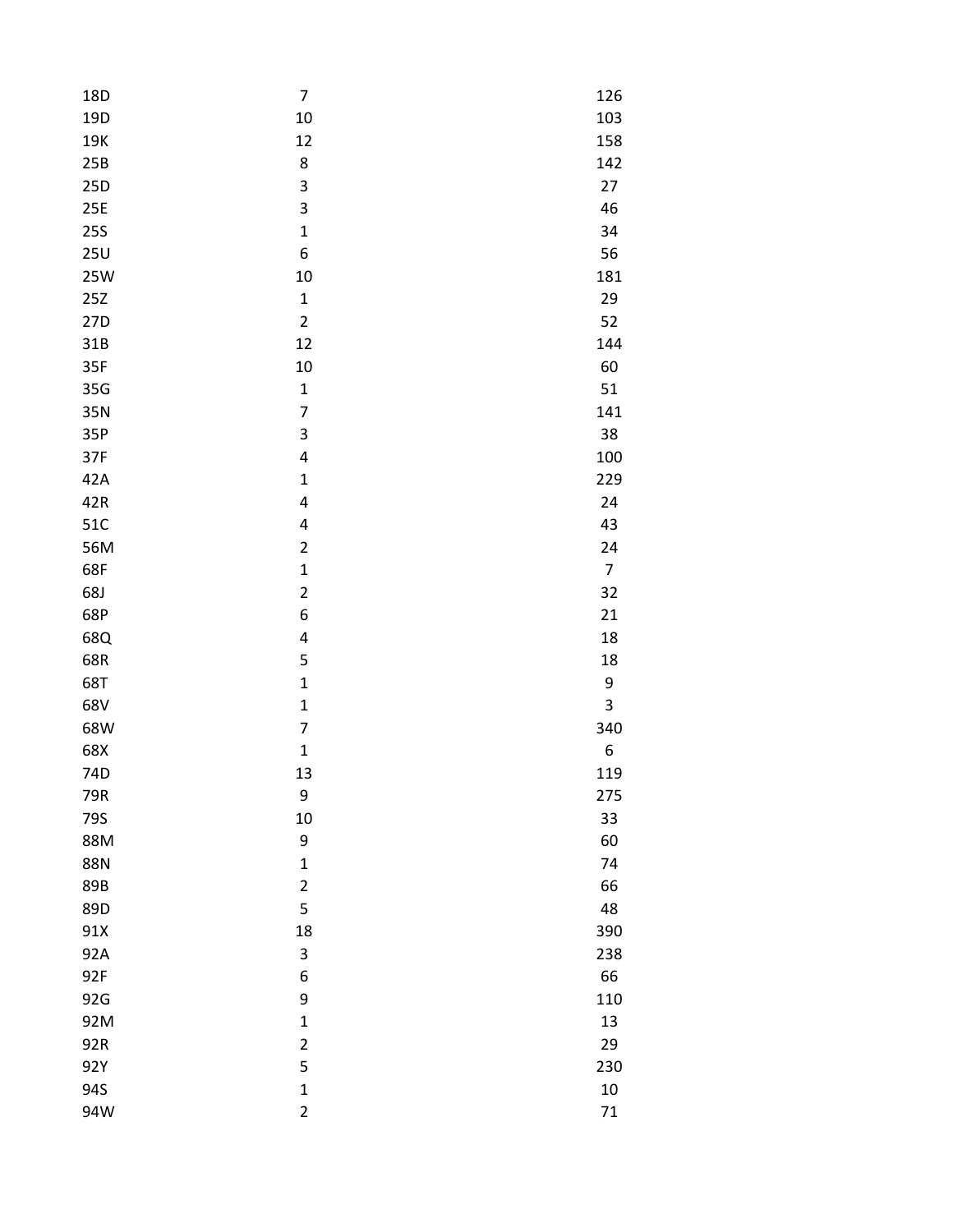The Secretary of the Army has reposed special trust and confidence in the patriotism, valor, fidelity and professional excellence of the following noncommissioned officers. In view of these qualities and their demonstrated leadership potential and dedicated service to the United States Army, they are, therefore, promoted to the grade of rank shown. Promotion is made in the MOS shown in the name line and the MOS is awarded as his or her primary MOS on the effective date of promotion. Promotion is not valid and will be revoked if the Soldier concerned is not in a promotable status on the effective date of promotion. Acceptance of promotion constitutes acceptance of a 3-year service remaining requirement from the effective date of promotion for Soldiers selected on a FY12 or later board. Soldiers with over 10 years AFS are required to reenlist for indefinite status if they do not have sufficient time remaining to meet this requirement, or decline promotion IAW AR 600-8-19, paragraphs 1-26 and 4-8. The authority for this promotion is AR 600-8-19, paragraph 4-7.

\* Temporary Promotion IAW HQDA MEMO dated 20 October 2017, SUBJECT: Exception to Policies - Enlisted Promotions.

\*\*Temporary Promotion IAW HQDA MEMO dated 20 October 2021, SUBJECT: Expanded Application of Temporary Promotion to Master Sergeant and Sergeant First Class. All other aspects of this temporary promotion application remains unchanged for deployed, pregnancy/post-partum, and SGM Non-resident Course. Deployed and pregnancy/post-partum will receive amendment orders with their PME Completion Date. SGM Non-resident Course will receive their promotion orders via enterprise e-mail. Soldiers who receive a temporary promotion must meet SRR upon graduation of PME.

#### ORDER NO: 74 -1 , 20220315

| ALLEN JOHN WESTLEY                 | 79R6 | SGM 01 APR | 2022 HR01 | 20320531 |
|------------------------------------|------|------------|-----------|----------|
| AUGUSTIN MICHAEL DONAVAN           | 13Z6 | SGM 01 APR | 2022 FS06 | 20310430 |
| <b>BAUCAN DAVID GREGORY</b>        | 31Z6 | SGM 01 APR | 2022 TD21 | 20300630 |
| <b>BECKLES JASON ROSS</b>          | 35Z6 | SGM 01 APR | 2022 UB38 | 20330228 |
| <b>CHURCH CHEYNE LEE</b>           | 35Z6 | SGM 01 APR | 2022 MD13 | 20320831 |
| <b>CLARK LANCE ANDREW</b>          | 13Z6 | SGM 01 APR | 2022 TD07 | 20300531 |
| <b>COWIN JOSHUA PIERCE</b>         | 38B6 | SGM 01 APR | 2022 MC05 | 20340131 |
| DERNBERGER ALBERT JAMES            | 17C6 | SGM 01 APR | 2022 MC05 | 20350930 |
| DESIR FAUSTIN **                   | 56M6 | SGM 01 APR | 2022 UA87 | 20330331 |
| FOX KENNETH DUEON JR               | 35Z6 | SGM 01 APR | 2022 UA80 | 20290331 |
| <b>GARDINER LAURENCE EDWARD II</b> | 94Z6 | SGM 01 APR | 2022 TD18 | 20301031 |
| <b>GIBSON DANIEL RAY</b>           | 35Z6 | SGM 01 APR | 2022 UA89 | 20330131 |
| <b>HAMPTON YANCY JOVON **</b>      | 14Z6 | SGM 01 APR | 2022 UB73 | 20280331 |
| HOYT DANIEL JAMES                  | 88Z6 | SGM 01 APR | 2022 UA58 | 20330331 |
| JACKSON DAARIUS DEVON              | 27D6 | SGM 01 APR | 2022 UA32 | 20300228 |
| <b>KELSEY SCOTT EMERSON</b>        | 13Z6 | SGM 01 APR | 2022 TD07 | 20300131 |
| LAAKMANN DANIEL ALBERT             | 31Z6 | SGM 01 APR | 2022 TD01 | 20300831 |
| LUNDEEN DAVID CURTIS **            | 35Z6 | SGM 01 APR | 2022 UA36 | 20320131 |
| <b>LUO GUNKANO SYLVESTER</b>       | 88Z6 | SGM 01 APR | 2022 UB35 | 20320430 |
| <b>MAHONEY JOSEPH PATRICK II</b>   | 74D6 | SGM 01 APR | 2022 UB03 | 20330331 |
| ORDER NO: 74 -2, 20220315          |      |            |           |          |
| MONTESANTO JASON JOHN              | 37F6 | SGM 01 APR | 2022 UB72 | 20290131 |
| NAGOSHI MATTHEW SHOICHIHAN         | 31Z6 | SGM 01 APR | 2022 UA76 | 20270531 |
| NASEREDDINE DANIEL SAMI            | 13Z6 | SGM 01 APR | 2022 EU17 | 20340228 |
| ORTEGA ANALISA MARIE **            | 38B6 | SGM 01 APR | 2022 FS27 | 20340531 |
| PARTHEMORE DAVID JEREMY            | 31Z6 | SGM 01 APR | 2022 UA18 | 20290630 |
| POPE BARBARA THAISK                | 14Z6 | SGM 01 APR | 2022 UB27 | 20330531 |
| QUICENOBUITRAGO CARLOS ANDR        | 38B6 | SGM 01 APR | 2022 UA18 | 20330430 |
| RAYL WESLEY CHARLES                | 35Z6 | SGM 01 APR | 2022 UB70 | 20330228 |
| RIVERA JUAN MARCOS                 | 35Z6 | SGM 01 APR | 2022 MD11 | 20290430 |
| RIVERS CHRISTOPHER TROY            | 42A6 | SGM 01 APR | 2022 UA76 | 20300930 |
| <b>RODRIGUEZ JONATHAN **</b>       | 79R6 | SGM 01 APR | 2022 HR01 | 20290831 |
| RUEDA ANDREA                       | 36B6 | SGM 01 APR | 2022 UA23 | 20280630 |
| SAMPSON CHRISTOPHER ALLEN          | 35Z6 | SGM 01 APR | 2022 UB57 | 20320531 |
| <b>SHROCK AARON NOAH</b>           | 35Z6 | SGM 01 APR | 2022 UB15 | 20310731 |
| TROLII DELON YOBECH                | 42A6 | SGM 01 APR | 2022 FS27 | 20330930 |
| VANCE JUSTIN THOMAS                | 13Z6 | SGM 01 APR | 2022 UA63 | 20330131 |
| <b>WEBSTER CALEB CHASE</b>         | 13Z6 | SGM 01 APR | 2022 EU17 | 20330131 |
| ORDER NO: 74 -3, 20220315          |      |            |           |          |
| ALVARADO JAYDON JOEL **            | 15Z5 | MSG 01 APR | 2022 UA66 | 20300731 |
|                                    |      |            |           |          |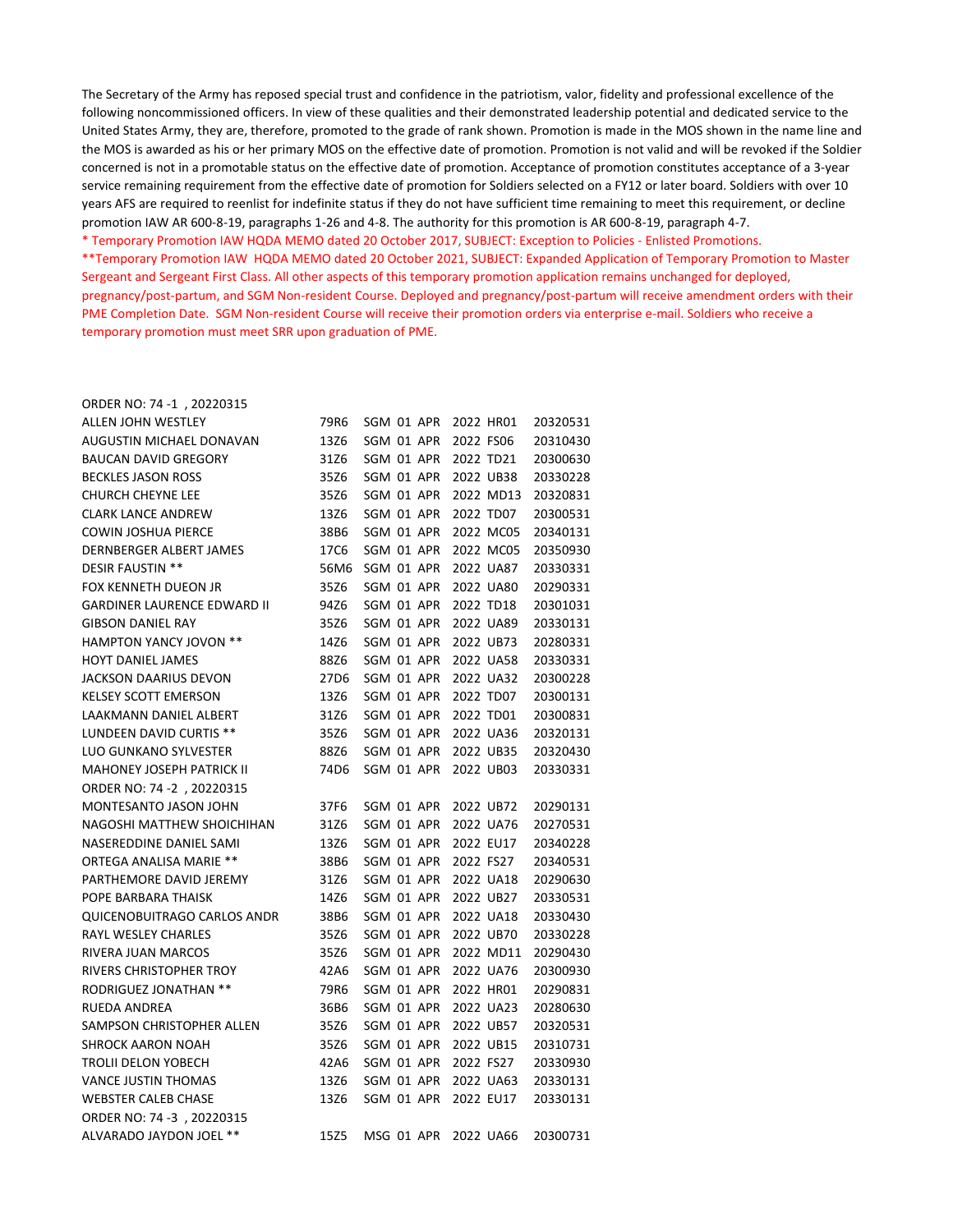| <b>BAAH DOUGLAS</b>              | 92Y5 | MSG 01 APR 2022 UB39 |           | 20320731                            |
|----------------------------------|------|----------------------|-----------|-------------------------------------|
| <b>BAKER JAMES LEWIS</b>         | 79R5 | MSG 01 APR           | 2022 HR01 | 20230718 MUST REUP TO MEET TIS ROMT |
| <b>BECKER JULIANE **</b>         | 68R5 | MSG 01 APR           | 2022 TD10 | 20290831                            |
| <b>BELL BLANCA ELIZABE</b>       | 42A5 | MSG 01 APR           | 2022 FS09 | 20280831                            |
| <b>BOATWRIGHT BONNIE JEAN **</b> | 42A5 | MSG 01 APR           | 2022 FS27 | 20290131                            |
| <b>BOLIN GRANT MICHAEL **</b>    | 13Z5 | MSG 01 APR           | 2022 UB21 | 20330114                            |
| <b>BRAZEL JACK ADAM</b>          | 42A5 | MSG 01 APR           | 2022 MD11 | 20290331                            |
| <b>BURNS QUANTARIUS JABBAR</b>   | 79S5 | MSG 01 APR           | 2022 UA57 | 20261130                            |
| <b>CARCAMO MIGUEL ANTONIO **</b> | 11Z5 | MSG 01 APR           | 2022 FS27 | 20300430                            |
| <b>CARD STEPHEN LEE</b>          | 88Z5 | MSG 01 APR           | 2022 UA80 | 20280229                            |
| <b>CATON GREGORY JOSEPH</b>      | 42A5 | MSG 01 APR           | 2022 UB16 | 20280731                            |
| CURTIS ALWILMER JAY JR **        | 92A5 | MSG 01 APR           | 2022 UB23 | 20290731                            |
| DAMIN NEIL STEVEN                | 12Z5 | MSG 01 APR           | 2022 TD21 | 20240128 MUST REUP TO MEET TIS ROMT |
| DENOON AARON MICHAEL **          | 17E  | MSG 01 APR           | 2022 UA08 | 20240625 MUST REUP TO MEET TIS ROMT |
| DIMAS FELIPE **                  | 11Z5 | MSG 01 APR           | 2022 UA26 | 20271231                            |
| DONESVEGA ANTONIO G **           | 68J5 | MSG 01 APR           | 2022 FS27 | 20310131                            |
| ESPARZAPALOMINO JUAN MANUEL **   | 92Y5 | MSG 01 APR           | 2022 UA19 | 20280930                            |
| FAY ADAM WALLACE **              | 11Z5 | MSG 01 APR           | 2022 UA95 | 20340430                            |
| ORDER NO: 74 -4, 20220315        |      |                      |           |                                     |
| <b>FIGUEROA ESTEBAN OMAR **</b>  | 79S5 | MSG 01 APR           | 2022 UA97 | 20280831                            |
| <b>FLETCHER STEWART LEE</b>      | 11Z5 | MSG 01 APR           | 2022 UA10 | 20300630                            |
| <b>FRANCIS CODY KEITH **</b>     | 11Z5 | MSG 01 APR           | 2022 TD13 | 20320531                            |
| <b>GRAHAM PHILIP AARON **</b>    | 31D5 | MSG 01 APR           | 2022 UB39 | 20231203                            |
| GRAMMO JASON MARC **             | 11Z5 | MSG 01 APR           | 2022 UA67 | 20300331                            |
| <b>GRIFFIS JOHN ARTHUR</b>       | 56M5 | MSG 01 APR           | 2022 SA01 | 20270531                            |
| <b>GUERRERO LAURA **</b>         | 92A5 | MSG 01 APR           | 2022 UA22 | 20300630                            |
| <b>GUTIERREZ JOHN RAPHAEL **</b> | 35Z5 | MSG 01 APR           | 2022 FS01 | 20261130                            |
| <b>HARVEY BRIAN ANTHONY</b>      | 13Z5 | MSG 01 APR           | 2022 UA95 | 20250129 MUST REUP TO MEET TIS ROMT |
| HAYWARD RYAN MICHAEL             | 35Z5 | MSG 01 APR           | 2022 MD11 | 20300206                            |
|                                  |      |                      |           |                                     |
| HOLMES DARRELL CHRISTOPHER       | 92A5 | MSG 01 APR           | 2022 UA52 | 20300430                            |
| <b>HOLMES KIMBERLY RENEE **</b>  | 92A5 | MSG 01 APR           | 2022 UA78 | 20270930                            |
| <b>HOYT JOHN THOMAS **</b>       | 11Z5 | MSG 01 APR           | 2022 TD13 | 20310131                            |
| <b>HUERTA ARACELY **</b>         | 68P5 | MSG 01 APR           | 2022 FS22 | 20290331                            |
| JANKOW ELYSE NICOLE **           | 92A5 | MSG 01 APR           | 2022 UB17 | 20300630                            |
| JONES ALEXANDER JOSEPH **        | 11Z5 | MSG 01 APR           | 2022 TD13 | 20240930                            |
| JONES SHAMERIA LASHAY **         | 56M5 | MSG 01 APR           | 2022 TD10 | 20300131                            |
| KEITH ALFRED RODRIQUEZ **        | 92A5 | MSG 01 APR           | 2022 AM07 | 20250131                            |
| KEITH ANDREW SCOTT **            | 25E5 | MSG 01 APR           | 2022 EU04 | 20280430                            |
| KIZZIE NICHOLAS FLOYD            | 92A5 | MSG 01 APR 2022 UB17 |           | 20260531                            |
| KOWALSKI TIMOTHY CHARLES         | 25E5 | MSG 01 APR 2022 EU50 |           | 20300630                            |
| ORDER NO: 74 -5, 20220315        |      |                      |           |                                     |
| KROGH LUISA                      | 79S5 | MSG 01 APR 2022 UB72 |           | 20320731                            |
| LANDAVERDE JAEL **               | 31B5 | MSG 01 APR 2022 UB58 |           | 20290630                            |
| LAVIGNE VINCENT MICHEAL **       | 11Z5 | MSG 01 APR 2022 TD13 |           | 20231214                            |
| LEAL VIRGINIA                    | 94Z5 | MSG 01 APR 2022 FS24 |           | 20270731                            |
| LEE SHANI ELIZABETH **           | 92A5 | MSG 01 APR 2022 TD10 |           | 20280331                            |
| LEGNON KURT ANTHONY **           | 35Z5 | MSG 01 APR 2022 TD25 |           | 20251130                            |
| LUJAN BRIAN MATTHEW              | 91Z  | MSG 01 APR 2022 UA80 |           | 20290831                            |
| <b>MARCHESE MICHAEL PETER **</b> | 35Z5 | MSG 01 APR 2022 UA74 |           | 20270531                            |
| MCCUBBIN DAVID NEAL              | 92M5 | MSG 01 APR 2022 UA52 |           | 20290630                            |
| MELVILLE JOHNMICHAEL **          | 11Z5 | MSG 01 APR 2022 UA80 |           | 20300831                            |
| MILLER JEREMY VINCENT **         | 11Z5 | MSG 01 APR 2022 TD13 |           | 20271031                            |
| MITCHELL LAMONT CHRISTOPHER **   | 68J5 | MSG 01 APR           | 2022 UB43 | 20300430                            |
| <b>MORENO ALFREDO</b>            | 92F5 | MSG 01 APR           | 2022 UA71 | 20270228                            |
| MOSS BRANDON LEE **              | 11Z5 | MSG 01 APR           | 2022 UA20 | 20330318                            |
| NAHRA DANNY KARAMALLAH **        | 37F5 | MSG 01 APR           | 2022 FS27 | 20230819                            |
| NEWCOMB BRYNN MARIE              | 42R5 | MSG 01 APR           | 2022 UB03 | 20290930                            |
| NOBLE JOSIAH KEITH **            | 11Z5 | MSG 01 APR 2022 FS27 |           | 20231018                            |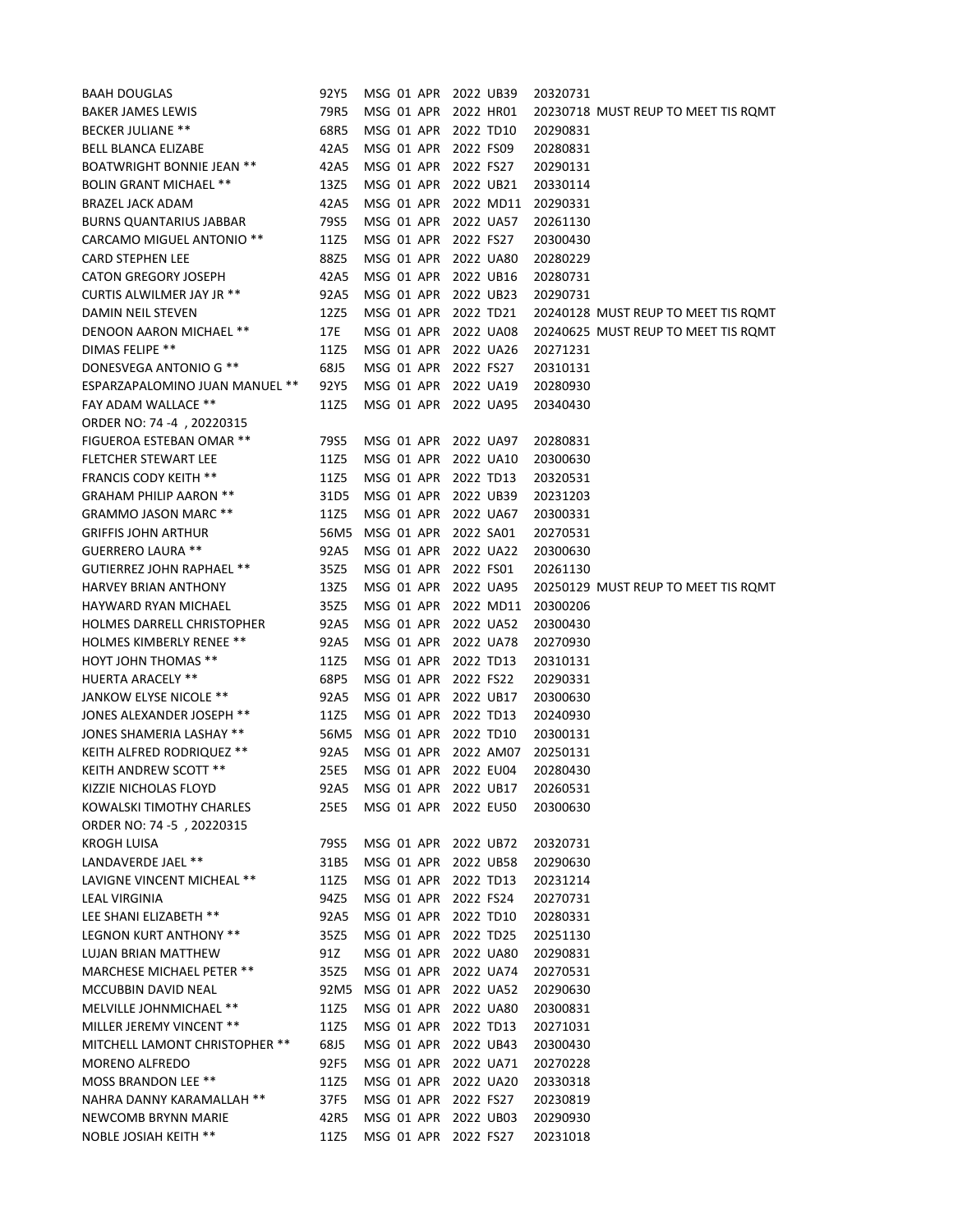| ORTIZ LAWRENCE M **            | 92A5 |      |            | MSG 01 APR 2022 HR01 | 20310731                            |
|--------------------------------|------|------|------------|----------------------|-------------------------------------|
| PETRICH JONATHAN MARK **       | 31B5 |      | MSG 01 APR | 2022 UA84            | 20250531                            |
| POWELL JEFFREY BLAKE **        | 14Z5 |      | MSG 01 APR | 2022 EU50            | 20291130                            |
| ORDER NO: 74 -6, 20220315      |      |      |            |                      |                                     |
| PRIDGEN MALCOLM CAREY JR       | 92A5 |      | MSG 01 APR | 2022 UA14            | 20250831                            |
| PROCTOR WILLIE BRIAN **        | 13Z5 |      | MSG 01 APR | 2022 HR01            | 20310430                            |
| <b>QUEEN SHERRI SHERITA **</b> | 42A5 |      | MSG 01 APR | 2022 MD12            | 20290331                            |
| REID DARIUS EDWARD             | 92A5 |      | MSG 01 APR | 2022 UA77            | 20290731                            |
| REYES GERALD PEREZ **          | 42A5 |      | MSG 01 APR | 2022 UB54            | 20260531                            |
| ROGERS JAMAL EMANUEL **        | 92A5 |      | MSG 01 APR | 2022 TD18            | 20320131                            |
| ROGERS PETER ARTHUR            | 88Z  |      | MSG 01 APR | 2022 UB07            | 20330527                            |
| SCHNELL BRIAN CHRISTOPHER **   | 11Z5 |      | MSG 01 APR | 2022 UB50            | 20290630                            |
| SCHWANKE NICHOLAS QUENTIN      | 94Z5 |      | MSG 01 APR | 2022 TD22            | 20300630                            |
| <b>SCUTT JASON MICHAEL **</b>  | 25D5 |      | MSG 01 APR | 2022 MD11            | 20280831                            |
| SEGID BINYAM DAWIT             | 68A5 |      | MSG 01 APR | 2022 MC05            | 20300531                            |
| SHADLE SLADE NEWMAN **         | 92F5 |      | MSG 01 APR | 2022 TD18            | 20230324                            |
| SHAW SHARHONDA JEANE           | 92A5 |      | MSG 01 APR | 2022 UB17            | 20310331                            |
| SMITH STEPHAN CORNAL JR        | 15Z5 |      | MSG 01 APR | 2022 HR01            | 20291231                            |
| STAGGS SHAWN EDWARD **         | 11Z5 |      | MSG 01 APR | 2022 UA71            | 20250708                            |
| STEPPE MAURISSA ELIZABETHMA ** | 14Z5 |      | MSG 01 APR | 2022 UA54            | 20230611                            |
| TAPIA ROMAN AMBIORIX **        | 37F5 |      | MSG 01 APR | 2022 UB72            | 20291015                            |
| URQUIZU BRIAN R **             | 92Y5 |      |            | MSG 01 APR 2022 UB58 | 20270430                            |
| VANHAASTERT MARIO JULES        | 19Z5 |      |            | MSG 01 APR 2022 TD13 | 20250930                            |
| VASQUEZ CHAD CLAYTON           | 25B5 |      |            | MSG 01 APR 2022 FS06 | 20280531                            |
| <b>VEREEN OSSIE LAMORRIS</b>   | 79S5 |      | MSG 01 APR | 2022 HR01            | 20310131                            |
| ORDER NO: 74 -7, 20220315      |      |      |            |                      |                                     |
| WALIK DAVID ALEXANDER **       | 25B5 |      |            | MSG 01 APR 2022 TD25 | 20240229                            |
| WALTMAN BRANDIE MARIE **       | 79S5 |      |            | MSG 01 APR 2022 UB10 | 20280531                            |
| WOODS MARIA ELIZABETH          | 92A5 |      |            | MSG 01 APR 2022 FS27 | 20280531                            |
| WRIGHT CANAAN JAMES            | 15Z5 |      | MSG 01 APR | 2022 UB36            | 20300430                            |
| ORDER NO: 74 -8, 20220315      |      |      |            |                      |                                     |
| ABDULKADHEM HUSSAIN HAKEM      | 35P4 |      |            | SFC 01 APR 2022 MD13 | 20250508                            |
| ABNE JOHN MIHCAOJ              | 11B4 |      | SFC 01 APR | 2022 TD10            | 20250313 MUST REUP TO MEET TIS ROMT |
| ALAMPIEV ANDREY OLEGOVICH      | 79R4 |      | SFC 01 APR | 2022 HR01            | 20251114                            |
| ALEXANDER EDWARD DEAN          | 92A4 |      | SFC 01 APR | 2022 TD01            | 20241027 MUST REUP TO MEET TIS ROMT |
| ALVA JONAH ELLIOTT             | 11B4 |      | SFC 01 APR | 2022 UB50            | 20240131 MUST REUP TO MEET TIS ROMT |
| ALWAST ERICH VOLKER **         | 68P4 |      | SFC 01 APR | 2022 MC03            | 20291021                            |
| ANACLETO MILAGRO SARAHI        | 92Y4 |      |            | SFC 01 APR 2022 FS16 | 20251031                            |
| ANDERSON OMAR TERRELL          | 35N4 | SFC  |            | 01 APR 2022 TD25     | 20270331                            |
| ANTHONY MARIQUE DEMEL          | 92G4 | SFC. | 01 APR     | 2022 TD18            | 20300228                            |
| ASHLEY ALMONT NATHANIEL        | 91X4 |      | SFC 01 APR | 2022 UA48            | 20261130                            |
| ASTUDILLO JUANA MERCEDES **    | 51C4 |      |            | SFC 01 APR 2022 MC05 | 20260910                            |
| BALADAD ADRIAN JOSEPH          | 51C4 |      |            | SFC 01 APR 2022 FS27 | 20231002 MUST REUP TO MEET TIS ROMT |
| <b>BEDILLION JAMES ERNEST</b>  | 89D4 |      |            | SFC 01 APR 2022 UA53 | 20240213 MUST REUP TO MEET TIS ROMT |
| BEEBE CHRISTOPHER JAMES        |      |      |            | SFC 01 APR 2022 HR01 |                                     |
|                                | 12B4 |      |            | SFC 01 APR 2022 UA53 | 20241003 MUST REUP TO MEET TIS ROMT |
| BENJAMIN KENNY MICHAEL         | 74D4 |      |            | SFC 01 APR 2022 UA38 | 20260131                            |
| <b>BEUSE KEVIN MICHAEL</b>     | 35F4 |      |            |                      | 20250627                            |
| <b>BILLUPS JAMES OBRIEN</b>    | 74D4 |      |            | SFC 01 APR 2022 UB07 | 20270228                            |
| BJORKLAND RONALD CLIFTONBEL    | 74D4 |      |            | SFC 01 APR 2022 UA24 | 20241016 MUST REUP TO MEET TIS ROMT |
| <b>BLACK KENNETH JR</b>        | 25D4 |      |            | SFC 01 APR 2022 WC06 | 20260106                            |
| BONINE BRETT ALDEN             | 11B4 |      |            | SFC 01 APR 2022 HR01 | 20310531                            |
| ORDER NO: 74 -9, 20220315      |      |      |            |                      |                                     |
| BONTEMPO NOAH DOMENIC          | 19K4 |      | SFC 01 APR | 2022 UB52            | 20231123 MUST REUP TO MEET TIS ROMT |
| BORGHESE JULIAN ALEXANDER **   | 14H4 |      | SFC 01 APR | 2022 TD10            | 20250517                            |
| BOST JOHN ADRIAN JR            | 13J4 |      |            | SFC 01 APR 2022 UB35 | 20291130                            |
| BOYCE JACOB MICHAEL            | 91X4 |      |            | SFC 01 APR 2022 UA15 | 20260131                            |
| BOYNTON JARED ROBERT **        | 14T4 |      |            | SFC 01 APR 2022 FS27 | 20260706                            |
| BRANDT DARIO CHRISTIAN         | 88M4 |      |            | SFC 01 APR 2022 UA20 | 20260531                            |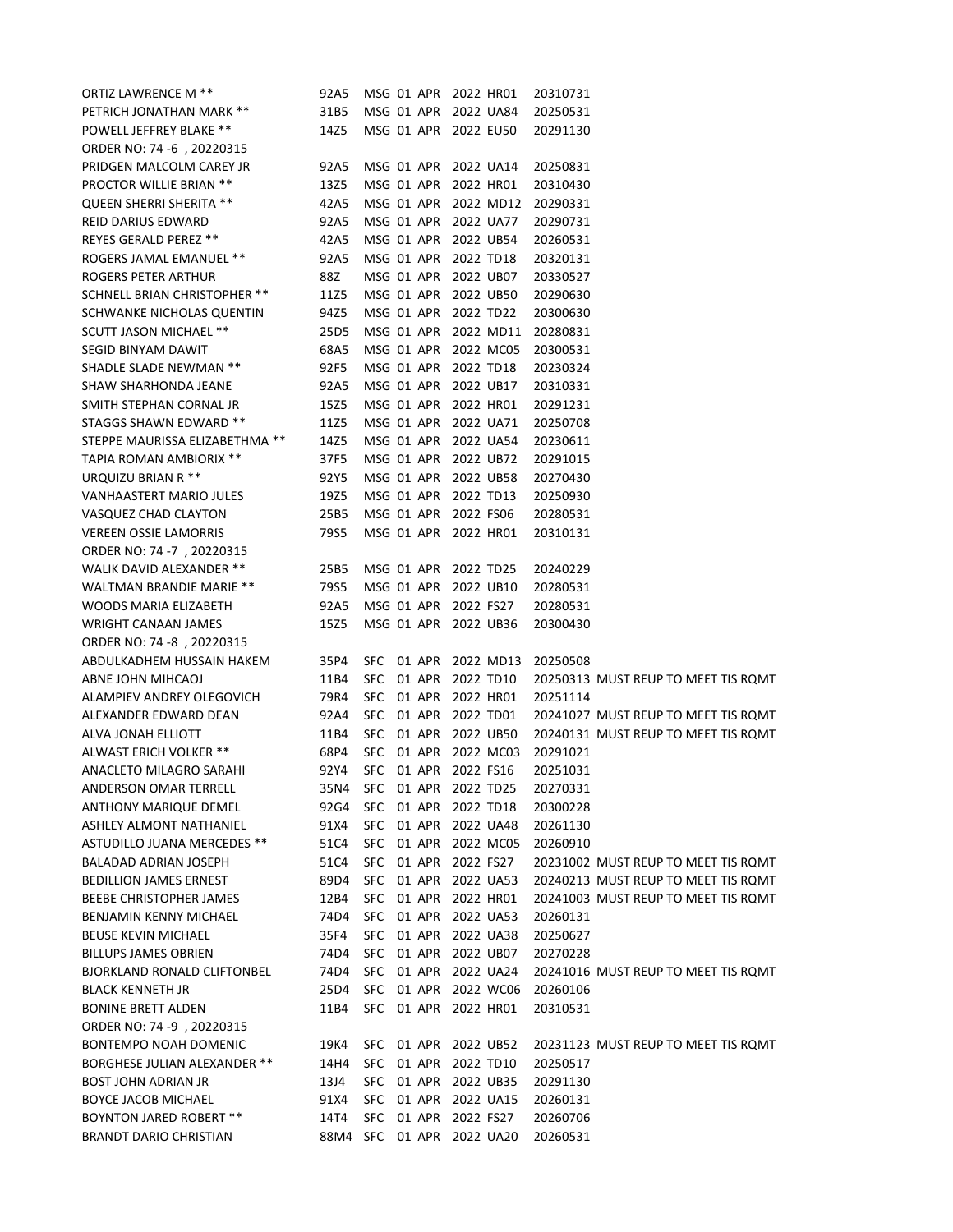| <b>BRASHEAR JOEL FREDERICK **</b>    | 35N4     |            |        | SFC 01 APR 2022 TD15 |                      | 20230430 |                                     |
|--------------------------------------|----------|------------|--------|----------------------|----------------------|----------|-------------------------------------|
| <b>BREE JARED MICHAEL</b>            | 42R4     | <b>SFC</b> | 01 APR | 2022 TD10            |                      |          | 20220630 MUST REUP TO MEET TIS ROMT |
| <b>BRITTON BRITTNEY JASTASIA</b>     | 74D4     | <b>SFC</b> | 01 APR | 2022 HR01            |                      |          | 20240504 MUST REUP TO MEET TIS ROMT |
| BROOME JOSEPH RICHARD **             | 11B4     | <b>SFC</b> | 01 APR | 2022 FS14            |                      | 20241211 |                                     |
| <b>BROWN ANDREW LEE</b>              | 91X4     | <b>SFC</b> | 01 APR | 2022 TD18            |                      | 20260531 |                                     |
| <b>BROWN CHRISTOPHER DASHAUN **</b>  | 15T4     | <b>SFC</b> | 01 APR | 2022 HR01            |                      | 20300630 |                                     |
| <b>BROWN CHRISTOPHER RENARD</b>      | 13R4     | <b>SFC</b> | 01 APR | 2022 HR01            |                      |          | 20240731 MUST REUP TO MEET TIS ROMT |
| <b>BROWN KYLE ROBERT</b>             | 13B4     | SFC.       | 01 APR | 2022 FS06            |                      | 20260513 |                                     |
| <b>BROWN ROBERT BRADLEY</b>          | 25W4 SFC |            | 01 APR | 2022 UA55            |                      | 20250831 |                                     |
| <b>BRUMLEVE YESENIA **</b>           | 25U4     | <b>SFC</b> | 01 APR | 2022 TD03            |                      | 20280726 |                                     |
| <b>BUMBREY THOR FRANK **</b>         | 68W4 SFC |            | 01 APR | 2022 HR01            |                      | 20260831 |                                     |
| BURRELLGASTON DAIJONQUEZ JA **       | 92G4     | <b>SFC</b> | 01 APR |                      | 2022 UA10            | 20260202 |                                     |
| <b>BUSHEY JEREMY DAVID</b>           | 14T4     | <b>SFC</b> | 01 APR | 2022 UB48            |                      | 20270331 |                                     |
| <b>BUTLER TIMOTHY ANDREWLOUIS **</b> | 19D4     | SFC 01 APR |        | 2022 UB51            |                      | 20231211 |                                     |
| ORDER NO: 74 -10, 20220315           |          |            |        |                      |                      |          |                                     |
| CABALLERO EDVIN RAFAEL               | 13J4     | SFC.       | 01 APR |                      | 2022 UA10            | 20290331 |                                     |
| CALDERONHERNANDEZ RODOLFO D          | 79S4     | <b>SFC</b> | 01 APR |                      | 2022 UA87            | 20270317 |                                     |
| <b>CAPITOLO ERNEST ANTHONY **</b>    | 11B4     | SFC.       | 01 APR | 2022 TD10            |                      | 20230402 |                                     |
| CARNAVALE JESSE                      | 79S4     | <b>SFC</b> | 01 APR | 2022 UA66            |                      | 20310531 |                                     |
| <b>CARROLL JASON MONROE **</b>       | 25W4     | <b>SFC</b> | 01 APR | 2022 UB60            |                      | 20230706 |                                     |
| <b>CARTER JAMES GREGORY **</b>       | 79R4     | <b>SFC</b> | 01 APR | 2022 HR01            |                      | 20230201 |                                     |
| CASH DOUGLAS EUGENE JR               | 35N4     | <b>SFC</b> | 01 APR |                      | 2022 MD13            |          | 20240331 MUST REUP TO MEET TIS ROMT |
| CASTELLANOSRIVERA GUSTAVO A          | 92A4     | <b>SFC</b> | 01 APR | 2022 TD18            |                      |          | 20241031 MUST REUP TO MEET TIS ROMT |
| CHAISON ANDRE ORLANDO JR             | 25B4     | <b>SFC</b> | 01 APR |                      | 2022 UA37            | 20250930 |                                     |
| <b>CHAVEZ ISRAEL</b>                 | 13B4     | SFC 01 APR |        | 2022 UB20            |                      | 20270331 |                                     |
| <b>CHERRY BRIAN MICHAEL **</b>       | 68P4     | SFC        |        |                      | 01 APR 2022 MC05     | 20240430 |                                     |
| CHU NA YOUNG                         | 51C4     | SFC        | 01 APR | 2022 FS27            |                      | 20260430 |                                     |
| CLARK DAVID EUGENE JR                | 68F4     | SFC        | 01 APR |                      | 2022 MC05            | 20260415 |                                     |
| <b>COHEN TRACY ANN</b>               | 79S4     | SFC        | 01 APR | 2022 UB63            |                      | 20260923 |                                     |
| <b>COLLINS BYRON KEITH</b>           | 74D4     | <b>SFC</b> | 01 APR |                      | 2022 UA31            | 20270731 |                                     |
| <b>COLLINS CHRISTOPHER JOHN **</b>   | 11B4     | <b>SFC</b> | 01 APR | 2022 TD13            |                      | 20261115 |                                     |
| <b>COLSON CARLOS RAMON **</b>        | 11B4     | SFC.       | 01 APR | 2022 UB04            |                      | 20231023 |                                     |
| <b>CORDES TROY MICHAEL</b>           | 11B4     | SFC.       | 01 APR |                      | 2022 UA02            |          | 20240613 MUST REUP TO MEET TIS ROMT |
| CORONADO DAVID FRANCISCO             | 94W4 SFC |            | 01 APR |                      | 2022 UA72            | 20250430 |                                     |
| <b>COUNTRYMAN STETSON WAYNE</b>      | 19K4     | SFC.       | 01 APR | 2022 UB08            |                      |          | 20240130 MUST REUP TO MEET TIS ROMT |
| ORDER NO: 74 -11, 20220315           |          |            |        |                      |                      |          |                                     |
| <b>COUNTY RODERIC COLIN JR **</b>    | 11B4     | SFC 01 APR |        | 2022 UA03            |                      | 20260602 |                                     |
| COX PHILLIP MICHAEL                  | 11B4     |            |        | SFC 01 APR 2022 UA59 |                      |          | 20241201 MUST REUP TO MEET TIS ROMT |
| <b>CRAUTHERS ASHLEY SCOTT</b>        | 88M4     | <b>SFC</b> | 01 APR | 2022 TD18            |                      | 20250831 |                                     |
| CRAVEN MICHAEL DAVID JR              | 19K4     | SFC.       | 01 APR | 2022 HR01            |                      |          | 20241017 MUST REUP TO MEET TIS ROMT |
| CRYMER DAVID LEE JR **               | 13J4     | SFC        | 01 APR | 2022 HR01            |                      | 20240124 |                                     |
| <b>CUFF MORGAN JAMES</b>             | 91X4     | <b>SFC</b> |        | 01 APR 2022 UA63     |                      |          | 20241231 MUST REUP TO MEET TIS ROMT |
| DAVENPORT MATTHEW STEPHEN            | 92R4     |            |        | SFC 01 APR 2022 TD18 |                      |          | 20231026 MUST REUP TO MEET TIS ROMT |
| DAVIS ANDRAECUS LEKENDRICK **        | 68W4     |            |        |                      | SFC 01 APR 2022 MC05 | 20240129 |                                     |
| DEIBERT STEPHEN WILLIAM              | 94S4     | <b>SFC</b> |        | 01 APR 2022 HR01     |                      | 20260630 |                                     |
| DEVAUL JUSTIN ALAN **                | 92R4     | SFC.       |        | 01 APR 2022 TD25     |                      | 20290429 |                                     |
| DIAZ JONATHAN REECE                  | 13J4     |            |        | SFC 01 APR 2022 TD22 |                      | 20251114 |                                     |
| DIAZ LUIS ALEXIS                     | 92Y4     |            |        | SFC 01 APR 2022 HR01 |                      | 20260831 |                                     |
| DIAZTORRES CARLOS JOEL               | 19K4     |            |        | SFC 01 APR 2022 TD13 |                      |          | 20240520 MUST REUP TO MEET TIS ROMT |
| DIFFENDERFER TYLER JAMES **          | 11B4     |            |        | SFC 01 APR 2022 TD22 |                      | 20240130 |                                     |
| DISTANCE EDWARD MCKINLEY **          | 37F4     |            |        |                      | SFC 01 APR 2022 UA37 | 20260131 |                                     |
| DOVE PAULA ANN                       | 14T4     | SFC        |        | 01 APR 2022 UB47     |                      |          | 20231120 MUST REUP TO MEET TIS ROMT |
| DUDLEY WARREN SCOTT                  | 92G4     |            |        | SFC 01 APR 2022 UA27 |                      | 20250930 |                                     |
| DUMAS RICHARD DONALD III             | 31B4     |            |        | SFC 01 APR 2022 UA84 |                      | 20280229 |                                     |
| DYKSTRA AUSTIN JOHN                  | 35F4     |            |        |                      | SFC 01 APR 2022 MD12 | 20241021 |                                     |
| EIREMO ANDERS ERIK **                | 18D4     |            |        | SFC 01 APR 2022 UA38 |                      | 20231029 |                                     |
| ORDER NO: 74 -12, 20220315           |          |            |        |                      |                      |          |                                     |
| ELLIOTT MICHAEL THOMAS **            | 89D4     |            |        | SFC 01 APR 2022 UA25 |                      | 20270517 |                                     |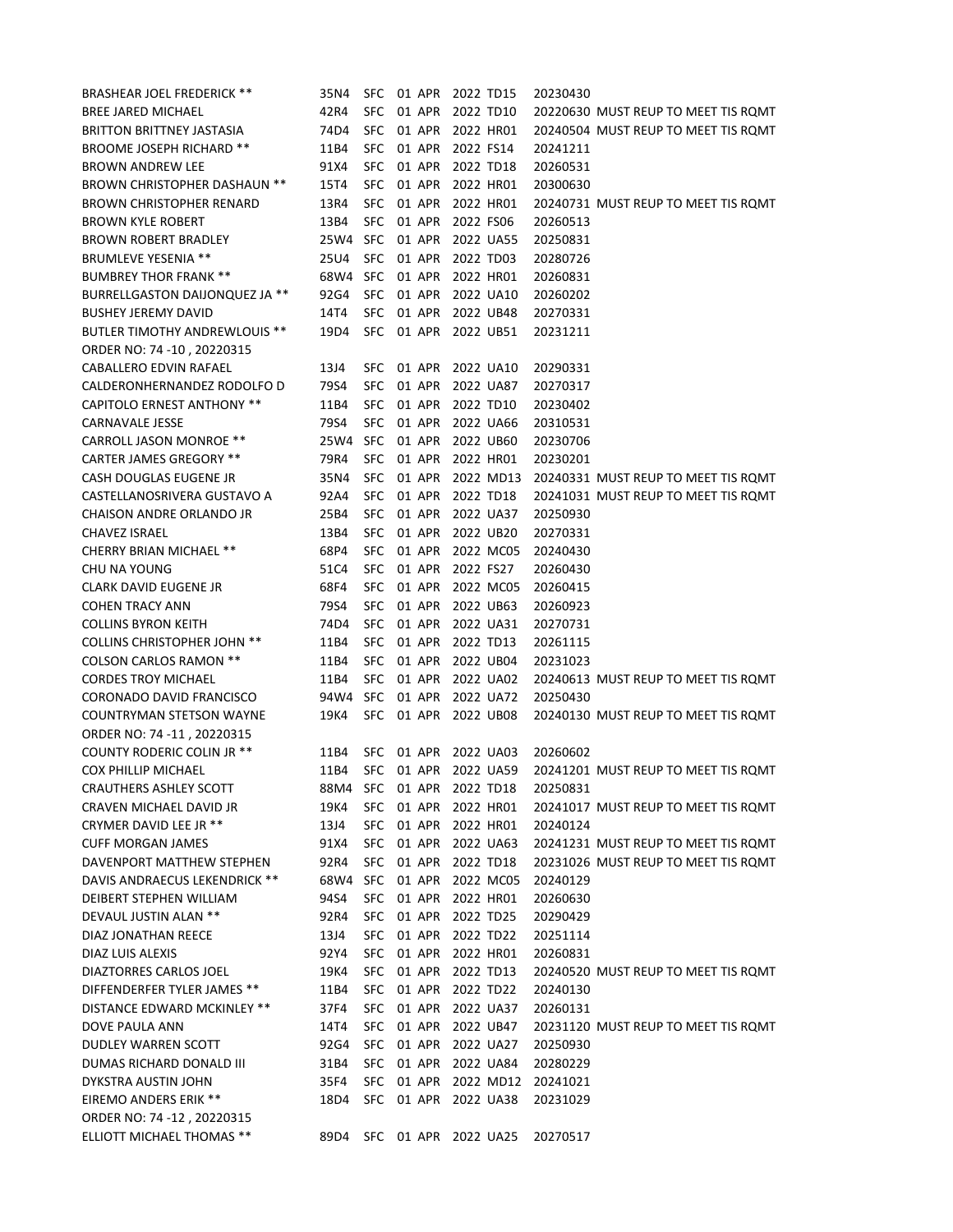| ELMORE BRANDON DANIEL               | 11B4            |            |        |        | SFC 01 APR 2022 TD13      | 20230211 MUST REUP TO MEET TIS ROMT |
|-------------------------------------|-----------------|------------|--------|--------|---------------------------|-------------------------------------|
| ENGLAND LAWRENCE MATTHEW            | 18C4            | SFC.       | 01 APR |        | 2022 UA17                 | 20250115 MUST REUP TO MEET TIS ROMT |
| ESSIG NATHAN RICHARD                | 31B4            | <b>SFC</b> |        | 01 APR | 2022 UA80                 | 20260617                            |
| ETURRALDE AABRON JUDE               | 42R4            | <b>SFC</b> |        | 01 APR | 2022 UA32                 | 20250531                            |
| FAIN GABRIEL CLEATUSMATTHEW         | 31B4            | <b>SFC</b> | 01 APR |        | 2022 UA80                 | 20260805                            |
| <b>FELIZDELEON RICARDO GABRIEL</b>  | 74D4            | <b>SFC</b> |        | 01 APR | 2022 HR01                 | 20240418 MUST REUP TO MEET TIS ROMT |
| FISHBURN ALBERT BILAL               | 12H4            | <b>SFC</b> | 01 APR |        | 2022 FS16                 | 20260409                            |
| <b>FISHER DAVID ALEXANDER **</b>    | 18D4            | <b>SFC</b> | 01 APR |        | 2022 UA24                 | 20270726                            |
| FITCHETT LUCAS ROBERT               | 31B4            | <b>SFC</b> | 01 APR |        | 2022 UA80                 | 20250403                            |
| <b>FLINT JAMES ANDREW **</b>        | 18D4            | <b>SFC</b> | 01 APR |        | 2022 UA38                 | 20271014                            |
| <b>FOSTER SHARI DANIELLE</b>        | 88M4            | SFC        | 01 APR |        | 2022 TD18                 | 20270328                            |
| <b>FOSTER STAN ALLEN</b>            | 94W4            | SFC        | 01 APR |        | 2022 UA38                 | 20250930                            |
| <b>FOUNTAINE JOSHUA ENZINKA **</b>  | 25B4            | <b>SFC</b> | 01 APR |        | 2022 UA46                 | 20260630                            |
| FOXX DAMONT LANELLE                 | 35P4            | <b>SFC</b> | 01 APR |        | 2022 TD03                 | 20251130                            |
| <b>FULLER RUFUS IV **</b>           | 25B4            | <b>SFC</b> | 01 APR |        | 2022 WH02                 | 20261031                            |
| GALVAN CHRISTOPHER RYAN **          | 31B4            | <b>SFC</b> | 01 APR |        | 2022 UB58                 | 20260412                            |
| <b>GARCIA FRANCISCO JR</b>          | 25B4            | <b>SFC</b> | 01 APR |        | 2022 UA80                 | 20270622                            |
| GARCIACHAVEZ RYAN MATTHEW           | 92G4            | <b>SFC</b> | 01 APR |        | 2022 HR01                 | 20260610                            |
| <b>GARDNER BRENT MICHAEL</b>        | 31B4            | <b>SFC</b> | 01 APR |        | 2022 UA80                 | 20250930                            |
| ORDER NO: 74 -13, 20220315          |                 |            |        |        |                           |                                     |
| <b>GATTIS DAVID LEE</b>             | 19D4            | <b>SFC</b> | 01 APR |        | 2022 HR01                 | 20241205 MUST REUP TO MEET TIS ROMT |
| GERHARDSTEIN MATTHEW ALLEN **       | 18D4            | <b>SFC</b> | 01 APR |        | 2022 UA38                 | 20241106                            |
| <b>GIBSON LUKE ROBERT</b>           | 91X4            | <b>SFC</b> | 01 APR |        | 2022 FS13                 | 20241130 MUST REUP TO MEET TIS ROMT |
| <b>GODINHO KEVIN JOSEPH</b>         | 25E4            | SFC.       | 01 APR |        | 2022 UB53                 | 20260430                            |
| <b>GOMEZ ALBERTO RICHARD III</b>    | 35N4            | <b>SFC</b> | 01 APR |        | 2022 UA57                 | 20260514                            |
| GOYEA ADEBOWALE OLADEYINDE          | 51C4            | <b>SFC</b> | 01 APR |        | 2022 EU33                 | 20240930 MUST REUP TO MEET TIS ROMT |
| GRABILL JOSEPH CHAMBERLAIN          | 42R4            | <b>SFC</b> |        |        | 01 APR 2022 HR01          | 20250317 MUST REUP TO MEET TIS ROMT |
| <b>GRAHAM MATTHEW CALVERT</b>       | 13B4            | SFC        |        | 01 APR | 2022 FS10                 | 20270502                            |
| GREEN NATASHA LUISA                 | 35F4            | <b>SFC</b> |        | 01 APR | 2022 WC02                 | 20250602                            |
| <b>GUERRERO MARTIN</b>              | 11B4            | <b>SFC</b> | 01 APR |        | 2022 TD13                 | 20251008                            |
| <b>GUERRERO TOMAS ANDRES</b>        | 91X4            | <b>SFC</b> | 01 APR |        | 2022 UB51                 | 20270731                            |
| HADLEY MAURICE DEWIGHT              | 68Q4            | <b>SFC</b> | 01 APR |        | 2022 MC05                 | 20241130 MUST REUP TO MEET TIS ROMT |
| HALL SEAN LEE **                    | 15T4            | SFC.       | 01 APR |        | 2022 UB54                 | 20240129                            |
| HALO JOHN FRANCIS **                | 11B4            | SFC.       | 01 APR |        | 2022 TD10                 | 20260209                            |
| HANN STEPHEN PAUL                   | 42R4            | SFC.       | 01 APR |        | 2022 TD19                 | 20260630                            |
| HARRIS JOSHUA DANIEL                | 15R4            | SFC.       | 01 APR |        | 2022 UB68                 | 20240930 MUST REUP TO MEET TIS ROMT |
| HARRIS KIMYATTA TOSHANIQUE          | 88M4 SFC        |            | 01 APR |        | 2022 UA27                 | 20230808 MUST REUP TO MEET TIS ROMT |
| <b>HARVEY MARQUIS TYRELL</b>        | 25W4 SFC 01 APR |            |        |        | 2022 UA94                 | 20240607 MUST REUP TO MEET TIS ROMT |
| HAUCK KYLE MATHEW                   | 91X4            |            |        |        | SFC 01 APR 2022 HR01      | 20241226 MUST REUP TO MEET TIS ROMT |
| HAWLEY DREW RYAN                    | 89D4            | SFC        |        | 01 APR | 2022 UB28                 | 20260615                            |
| ORDER NO: 74 -14, 20220315          |                 |            |        |        |                           |                                     |
| HEREDIA JOEL DANIEL                 | 79R4            |            |        |        | SFC 01 APR 2022 HR01      | 20271130                            |
| <b>HERHAGER ERIC MICHAEL **</b>     | 13J4            |            |        |        | SFC 01 APR 2022 UA80      | 20240618                            |
| HERNANDEZMONTERO RAFAEL JOS         | 92F4            |            |        |        | SFC 01 APR 2022 HR01      | 20230604 MUST REUP TO MEET TIS ROMT |
| HILLIARD JONATHAN WILLIAM           | 35F4            |            |        |        | SFC 01 APR 2022 TD25      | 20240727 MUST REUP TO MEET TIS ROMT |
| <b>HOFMANN MATTHEW GEORGE</b>       | 19D4            |            |        |        | SFC 01 APR 2022 TD13      | 20231108 MUST REUP TO MEET TIS ROMT |
| <b>HOLMES ARASH ARTHUR</b>          | 79R4            |            |        |        | SFC 01 APR 2022 HR01      | 20250807                            |
| HOLNESS MITCHELL ERIC               | 19K4            |            |        |        | SFC 01 APR 2022 TD13      | 20260322                            |
| <b>HOLZKNECHT SAMUEL SOLOMON **</b> | 11B4            |            |        |        | SFC 01 APR 2022 TD03      | 20251003                            |
| <b>HOUSEY KELSEY ILESHIA</b>        |                 |            |        |        | 88M4 SFC 01 APR 2022 TD21 | 20230806 MUST REUP TO MEET TIS ROMT |
| <b>HUGHES ZACHARY UZZELL **</b>     | 18D4            |            |        |        | SFC 01 APR 2022 UA38      | 20250109                            |
| IGNACIO ALBERT FERNANDEZ            | 92G4            |            |        |        | SFC 01 APR 2022 UA73      | 20280430                            |
| <b>IRWIN JEREMY BRIAN</b>           |                 |            |        |        | 13M4 SFC 01 APR 2022 HR01 | 20220713 MUST REUP TO MEET TIS ROMT |
| <b>ISLAS ABID</b>                   | 13B4            |            |        |        | SFC 01 APR 2022 UA27      | 20240621 MUST REUP TO MEET TIS ROMT |
| JACHELSKI MICHAEL PATRICK J         |                 |            |        |        | 25W4 SFC 01 APR 2022 TD25 | 20280827                            |
| JAMES ANTONIO DEVELL                | 68J4            |            |        |        | SFC 01 APR 2022 UB02      | 20260615                            |
| <b>JEANJUSTE JONAH</b>              | 74D4            |            |        |        | SFC 01 APR 2022 UB36      | 20241204 MUST REUP TO MEET TIS ROMT |
| JENSEN JARRED M                     | 11B4            |            |        |        | SFC 01 APR 2022 UB10      | 20280503                            |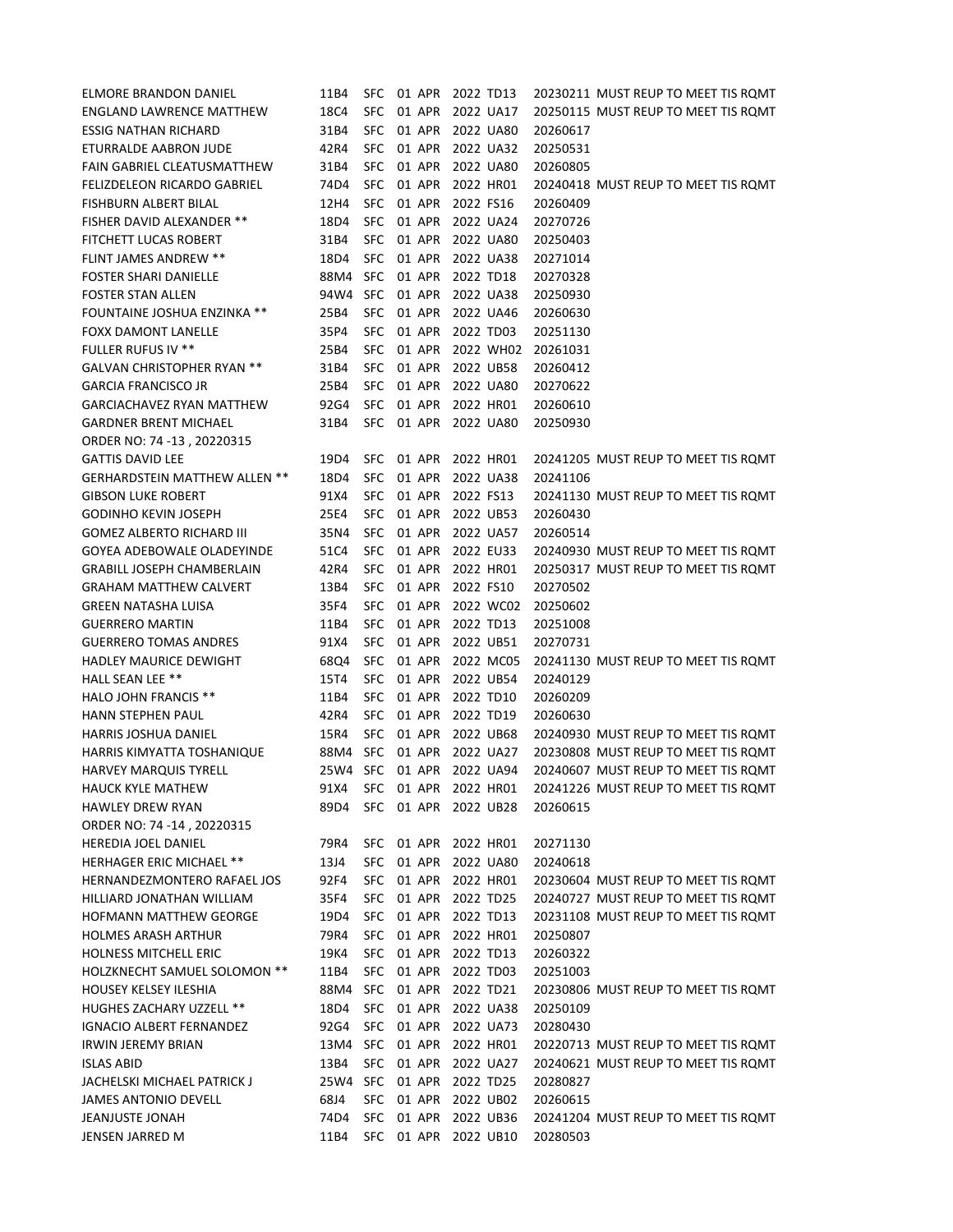| JENSON JONATHAN RICHARDKARL **  | 19K4                      | <b>SFC</b> | 01 APR | 2022 UA28            |           | 20240930 |                                     |
|---------------------------------|---------------------------|------------|--------|----------------------|-----------|----------|-------------------------------------|
| JEON SEAN HANKOOK               | 68R4                      | SFC.       | 01 APR | 2022 EU04            |           | 20260131 |                                     |
| JIMENEZRODRIGUEZ MANUEL DEJ     | 19K4                      | <b>SFC</b> | 01 APR | 2022 HR01            |           |          | 20250103 MUST REUP TO MEET TIS ROMT |
| ORDER NO: 74 -15, 20220315      |                           |            |        |                      |           |          |                                     |
| JOHNSON ALVIN DAVID             | 14T4                      | SFC.       | 01 APR | 2022 UB27            |           | 20270630 |                                     |
| JOHNSON DOMINIQUE JAMAL         | 25U4                      | <b>SFC</b> | 01 APR | 2022 TD03            |           | 20260731 |                                     |
| JOHNSON KOREY DESMOND **        | 68W4 SFC                  |            | 01 APR | 2022 UB14            |           | 20231119 |                                     |
| JOHNSTON SHANE JOHN RUSSELL     | 25W4 SFC                  |            | 01 APR | 2022 UA32            |           | 20251031 |                                     |
| JOSS JOHN WAYNE III             | 11C4                      | <b>SFC</b> | 01 APR | 2022 FS13            |           |          | 20241031 MUST REUP TO MEET TIS ROMT |
| <b>KAEFER BRANDON SHANE</b>     | 25B4                      | <b>SFC</b> | 01 APR | 2022 UA80            |           | 20250731 |                                     |
| KALK NATHANIEL PATRICK          | 11B4                      | <b>SFC</b> | 01 APR | 2022 TD10            |           | 20251008 |                                     |
| <b>KAUFMAN BRUCE ANTHONY **</b> | 19K4                      | <b>SFC</b> | 01 APR | 2022 TD13            |           | 20241021 |                                     |
| <b>KAY CHRISTOPHER MICHEAL</b>  | 68V4                      | <b>SFC</b> | 01 APR | 2022 HR01            |           |          | 20240430 MUST REUP TO MEET TIS ROMT |
| KE WESLEY **                    | 37F4                      | <b>SFC</b> | 01 APR | 2022 UA20            |           | 20260628 |                                     |
| KELLY WILLIE EARL               | 88M4                      | <b>SFC</b> | 01 APR | 2022 UB51            |           | 20260219 |                                     |
| <b>KERSEY DAVON THOMAS</b>      | 88M4                      | <b>SFC</b> | 01 APR | 2022 UA85            |           | 20261130 |                                     |
| KING BRIAN EUGENE               | 35N4                      | <b>SFC</b> | 01 APR | 2022 EU50            |           | 20270228 |                                     |
| KING KARLY LEIGH                | 74D4                      | <b>SFC</b> | 01 APR | 2022 TD21            |           | 20270121 |                                     |
| KIRBY CAMERON SCOTT             | 79S4                      | <b>SFC</b> | 01 APR | 2022 UA80            |           | 20270930 |                                     |
| KORKODILOS JAMES N              | 74D4                      | <b>SFC</b> | 01 APR | 2022 UB59            |           |          | 20231104 MUST REUP TO MEET TIS ROMT |
| KOSKI MORGAN KENNETH            | 19D4                      | <b>SFC</b> | 01 APR | 2022 TD10            |           | 20260131 |                                     |
| <b>KUHNS BRANT STEVEN **</b>    | 19D4                      | <b>SFC</b> | 01 APR | 2022 TD10            |           | 20250428 |                                     |
| KUNZE KADU JAMES                | 35G4                      | SFC 01 APR |        | 2022 UA44            |           | 20270228 |                                     |
| <b>LANDRY CARL ELDRIDGE</b>     | 13J4                      | <b>SFC</b> | 01 APR | 2022 EU17            |           | 20260130 |                                     |
| ORDER NO: 74 -16, 20220315      |                           |            |        |                      |           |          |                                     |
| LAPLUME STEVEN EDWARD II        | 31B4                      | <b>SFC</b> | 01 APR | 2022 EU19            |           |          | 20221130 MUST REUP TO MEET TIS ROMT |
| LAUGHLIN JOSEPH FLORENCIO **    | 15T4                      | <b>SFC</b> | 01 APR | 2022 TD08            |           | 20280531 |                                     |
| LEE JENNIFER GISEL              | 89B4                      | <b>SFC</b> | 01 APR | 2022 TD18            |           | 20260422 |                                     |
| LEHFELD BRIAN DOUGLAS           | 35F4                      | <b>SFC</b> | 01 APR | 2022 SP02            |           |          | 20230814 MUST REUP TO MEET TIS RQMT |
| LEHMAN RYAN SCOTT **            | 68P4                      | <b>SFC</b> | 01 APR |                      | 2022 MC05 | 20270831 |                                     |
| <b>LEMON TERRY WAYNE</b>        | 79S4                      | <b>SFC</b> | 01 APR | 2022 UA38            |           | 20250606 |                                     |
| LEWIS TERRANCE CHRISTOPHER      | 31B4                      | <b>SFC</b> | 01 APR | 2022 TD10            |           | 20281031 |                                     |
| LIANG DANIEL CHINCHIEH **       | 18D4                      | SFC.       | 01 APR | 2022 UA22            |           | 20270515 |                                     |
| LISKO TALIA CAROL **            | 35P4                      | <b>SFC</b> | 01 APR |                      | 2022 MD13 | 20230126 |                                     |
| LIVINGSTON STEPHEN GARRET       | 79R4                      | <b>SFC</b> | 01 APR | 2022 HR01            |           |          | 20230523 MUST REUP TO MEET TIS ROMT |
| <b>LOGAN TIMOTHY PATRICK</b>    | 11B4                      | <b>SFC</b> | 01 APR | 2022 TD21            |           | 20291130 |                                     |
| LOPEZFLORES CARLOS JAVIER       | 92F4                      | <b>SFC</b> | 01 APR | 2022 TD18            |           | 20280131 |                                     |
| LOZAMENDOZACISNEROS CHRISTI **  | 68T4                      | SFC 01 APR |        | 2022 EU04            |           | 20240816 |                                     |
| LUKER BRENDON LEE               | 11B4                      | SFC.       |        | 01 APR 2022 HR01     |           | 20260531 |                                     |
| MACIAS JR JULIO ISMAEL          | 92F4                      | <b>SFC</b> |        | 01 APR 2022 FS24     |           |          | 20240414 MUST REUP TO MEET TIS ROMT |
| <b>MAGNUSON GEOFFREY SCOTT</b>  | 91X4                      | <b>SFC</b> |        | 01 APR 2022 UB00     |           |          | 20240331 MUST REUP TO MEET TIS ROMT |
| <b>MAJORS MICHAEL LEAARON</b>   | 25B4                      | <b>SFC</b> |        | 01 APR 2022 UA81     |           |          | 20230227 MUST REUP TO MEET TIS ROMT |
| MALASIG JAIME SERDONCILLO I     | 68Q4                      | <b>SFC</b> |        | 01 APR 2022 TD21     |           |          | 20240531 MUST REUP TO MEET TIS ROMT |
| MALIZIA JOSEPH PASQUALE **      | 68P4                      |            |        | SFC 01 APR 2022 HR01 |           | 20241130 |                                     |
| <b>MANGUM ETHAN MICHAEL</b>     | 11B4                      |            |        | SFC 01 APR 2022 UA80 |           |          | 20241210 MUST REUP TO MEET TIS ROMT |
| ORDER NO: 74 -17, 20220315      |                           |            |        |                      |           |          |                                     |
| MANSS ANDREW WILLIAM **         | 68W4 SFC 01 APR 2022 MC05 |            |        |                      |           | 20260831 |                                     |
| <b>MARTIN JOEY DEAN</b>         | 89D4                      |            |        | SFC 01 APR 2022 TD20 |           |          | 20241024 MUST REUP TO MEET TIS RQMT |
| MARTINEZ ARMANDO                | 88M4 SFC 01 APR 2022 UA63 |            |        |                      |           |          | 20241003 MUST REUP TO MEET TIS ROMT |
| <b>MASCIA NICOLA</b>            | 31B4                      |            |        | SFC 01 APR 2022 TD21 |           | 20270531 |                                     |
| MCBEAN ROBERT ERNIE DUNCAN      | 79S4                      |            |        | SFC 01 APR 2022 UA51 |           |          | 20240531 MUST REUP TO MEET TIS ROMT |
| <b>MCCUBBINS ROBERT LEON</b>    | 91X4                      |            |        | SFC 01 APR 2022 TD18 |           | 20260507 |                                     |
| MCCULLOUGH JARQUEZ ORLANDO      | 79R4                      |            |        | SFC 01 APR 2022 HR01 |           | 20260126 |                                     |
| MCCULLOUGH RONALD PARKER JR     | 11B4                      | SFC        | 01 APR | 2022 TD13            |           | 20310630 |                                     |
| MCELRATH MICHAEL JOHN **        | 68W4 SFC                  |            | 01 APR | 2022 UB04            |           | 20261130 |                                     |
| <b>MCGINNIS MATTHEW PAUL **</b> | 11B4                      | SFC        | 01 APR | 2022 TD13            |           | 20241125 |                                     |
| MCGLAMRY WESLEY ALEXANDER       | 35F4                      | SFC        | 01 APR | 2022 UB36            |           |          | 20240603 MUST REUP TO MEET TIS RQMT |
| MCMILLAN JOSH ERIC              | 74D4                      |            |        | SFC 01 APR 2022 HR01 |           | 20250710 |                                     |
|                                 |                           |            |        |                      |           |          |                                     |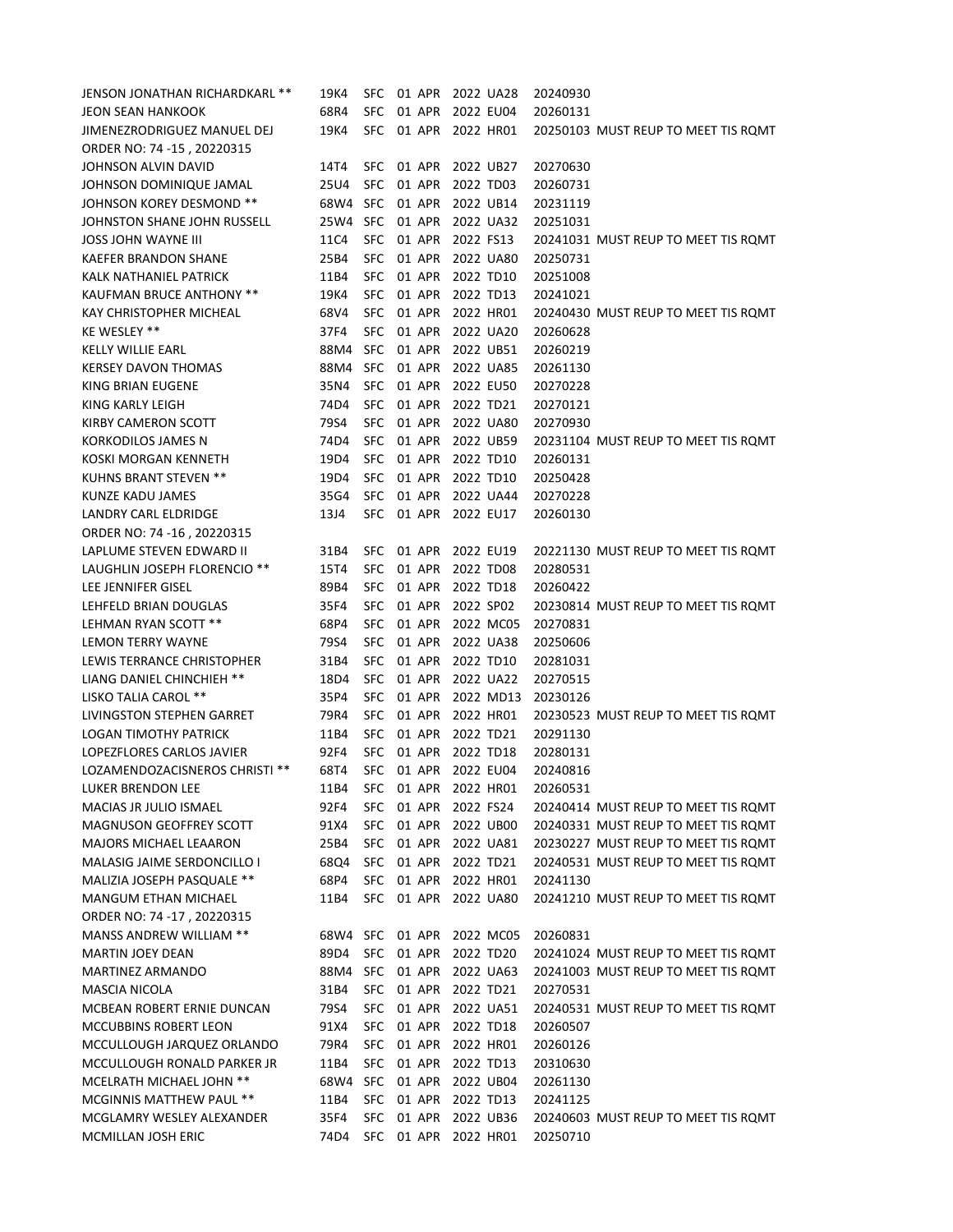| <b>MEDLIN DANIEL STEPHEN</b>   | 25W4 SFC                  |            | 01 APR | 2022 TD03            |                      | 20310430 |                                     |
|--------------------------------|---------------------------|------------|--------|----------------------|----------------------|----------|-------------------------------------|
| <b>MEEK JOSHUA ELLIOTT</b>     | 13B4                      | <b>SFC</b> | 01 APR | 2022 UA01            |                      |          | 20231004 MUST REUP TO MEET TIS ROMT |
| MEEKS CALVIN JAKE              | 91X4                      | <b>SFC</b> | 01 APR | 2022 UB22            |                      | 20250731 |                                     |
| MEJIAGARCIA CRISTOBAL          | 25U4                      | <b>SFC</b> | 01 APR | 2022 TD13            |                      | 20250422 |                                     |
| <b>MELVILLE KYLE NORMAN</b>    | 91X4                      | <b>SFC</b> | 01 APR | 2022 UB05            |                      |          | 20231018 MUST REUP TO MEET TIS ROMT |
| <b>MENDEZ BOBBI JO</b>         | 27D4                      | <b>SFC</b> | 01 APR |                      | 2022 UA00            | 20260831 |                                     |
| MIKUS DOMINIC GARRETT          | 15M4                      | SFC.       | 01 APR | 2022 UA05            |                      | 20250331 |                                     |
| MILLER ERIC MATTHEW **         | 25E4                      | <b>SFC</b> | 01 APR | 2022 UB36            |                      | 20271031 |                                     |
| ORDER NO: 74 -18, 20220315     |                           |            |        |                      |                      |          |                                     |
| MOKUDAI KARYL DEREK PRIOR      | 91X4                      | <b>SFC</b> | 01 APR | 2022 TD18            |                      |          | 20241209 MUST REUP TO MEET TIS ROMT |
| <b>MOLTER AARON MICHAEL</b>    | 11B4                      | <b>SFC</b> | 01 APR | 2022 TD10            |                      | 20301031 |                                     |
| MONTGOMERY ZELEAME III         | 13J4                      | <b>SFC</b> | 01 APR | 2022 UA28            |                      |          | 20241202 MUST REUP TO MEET TIS ROMT |
| <b>MOORE ALONZE MARICE</b>     | 92G4                      | <b>SFC</b> | 01 APR |                      | 2022 UA20            | 20260430 |                                     |
| <b>MOORE JASON HILTON</b>      | 68X4                      | <b>SFC</b> | 01 APR | 2022 UB72            |                      |          | 20231022 MUST REUP TO MEET TIS ROMT |
| <b>MORENO MAURO DAVID</b>      | 79S4                      | <b>SFC</b> | 01 APR | 2022 UA38            |                      | 20280216 |                                     |
| MORRIS RANDALL STEPHEN JR      | 14H4                      | <b>SFC</b> | 01 APR | 2022 KO41            |                      | 20250430 |                                     |
| MORTASHED JOSHUA WAYNE **      | 11B4                      | <b>SFC</b> | 01 APR | 2022 TD13            |                      | 20270124 |                                     |
| <b>MOSS JASON RAY</b>          | 68P4                      | SFC        | 01 APR | 2022 EU04            |                      |          | 20240531 MUST REUP TO MEET TIS ROMT |
| <b>MYUMYUN ERVAN MESRU</b>     | 11B4                      | <b>SFC</b> | 01 APR | 2022 TD13            |                      | 20290930 |                                     |
| NENA RONALD ISMAEL **          | 68W4                      | SFC        | 01 APR |                      | 2022 UA52            | 20240531 |                                     |
| <b>NESI TERESA ANTOINETTE</b>  | 91X4                      | <b>SFC</b> | 01 APR | 2022 UB31            |                      | 20270531 |                                     |
| <b>NEVE JACOB BENJAMIN</b>     | 68J4                      | <b>SFC</b> | 01 APR | 2022 UB44            |                      |          | 20240229 MUST REUP TO MEET TIS ROMT |
| NEW SEAN MICHAEL               | 11B4                      | <b>SFC</b> | 01 APR | 2022 TD13            |                      |          | 20240104 MUST REUP TO MEET TIS ROMT |
| NGUYEN QUYEN THANH             | 11B4                      | <b>SFC</b> | 01 APR | 2022 UB08            |                      | 20270531 |                                     |
| NUCKOLS BRYAN LEECOLEMAN       | 11B4                      | <b>SFC</b> | 01 APR | 2022 TD13            |                      | 20280210 |                                     |
| NUNEZ JONATHAN ESGUERRA        | 13B4                      | <b>SFC</b> | 01 APR |                      | 2022 WC03            | 20260302 |                                     |
| NUSTAD STEPHEN MICHAEL **      | 11B4                      | <b>SFC</b> | 01 APR | 2022 TD13            |                      | 20251001 |                                     |
| OBERG JOSHUA KENNETH **        | 68P4                      | <b>SFC</b> | 01 APR |                      | 2022 AM06            | 20250430 |                                     |
| OCHOLA STEPHEN ODEMBA **       | 68W4 SFC                  |            | 01 APR | 2022 UA18            |                      | 20290430 |                                     |
| OGLE KEVIN K **                | 11C4                      | <b>SFC</b> | 01 APR | 2022 TD10            |                      | 20241014 |                                     |
| ORDER NO: 74 -19, 20220315     |                           |            |        |                      |                      |          |                                     |
| ORTIZGONZALEZ LUIS ANGEL **    | 13R4                      | SFC 01 APR |        | 2022 UB10            |                      | 20240131 |                                     |
| OSANTE JULIO CHRISTIAN         | 11B4                      | <b>SFC</b> | 01 APR | 2022 HR01            |                      |          | 20241011 MUST REUP TO MEET TIS ROMT |
| OSBORNE BENJAMIN DANIEL **     | 18C4                      | <b>SFC</b> | 01 APR | 2022 UA17            |                      | 20260818 |                                     |
| OSTING ORENG BRANDEEKEKIL      | 74D4                      | <b>SFC</b> | 01 APR | 2022 TD22            |                      | 20260211 |                                     |
| <b>PARKER RANDELL SCOTT **</b> | 15K4                      | <b>SFC</b> | 01 APR | 2022 UB36            |                      | 20220930 |                                     |
| <b>PAYNE ANDREW ERIC **</b>    | 15T4                      | <b>SFC</b> | 01 APR | 2022 UB36            |                      | 20250930 |                                     |
| PEARCE MICHAEL ELDREDGE **     | 15T4                      |            |        | SFC 01 APR 2022 UB36 |                      | 20260226 |                                     |
| PEGUERO JOSE ALBERTO JR        | 19K4                      | <b>SFC</b> |        | 01 APR 2022 TD13     |                      |          | 20241022 MUST REUP TO MEET TIS ROMT |
| PENALOZASCULLARK MARCUS DAW    | 19K4                      |            |        | SFC 01 APR 2022 UB53 |                      |          | 20230607 MUST REUP TO MEET TIS ROMT |
| PEREZ BRIAN ARTHUR             | 25U4                      |            |        | SFC 01 APR 2022 TD03 |                      | 20250409 |                                     |
| PEREZ CHRISTOPHER STEPHEN      | 11B4                      |            |        | SFC 01 APR 2022 HR01 |                      |          | 20240131 MUST REUP TO MEET TIS ROMT |
| PEREZ JOHNNIE RUBEN **         | 11B4                      |            |        | SFC 01 APR 2022 UB46 |                      | 20230928 |                                     |
| PERKINS CHARLES ALEXANDER **   | 13J4                      |            |        | SFC 01 APR 2022 FS06 |                      | 20230530 |                                     |
| PETTIT JAMES LEWIS             | 25U4                      |            |        |                      | SFC 01 APR 2022 NO01 | 20260511 |                                     |
| PETTY JASMINE RENEE            | 92Y4                      |            |        | SFC 01 APR 2022 TD18 |                      |          | 20240729 MUST REUP TO MEET TIS ROMT |
| POHL KARL STEVEN               | 15K4                      |            |        | SFC 01 APR 2022 FS06 |                      |          | 20221102 MUST REUP TO MEET TIS ROMT |
| POLK KARLOTTA DEZMONA          | 68Q4                      |            |        | SFC 01 APR 2022 UA64 |                      |          | 20220831 MUST REUP TO MEET TIS ROMT |
| PORTER ESSENCE NAOMILASHAYE    | 68Q4                      |            |        | SFC 01 APR 2022 TD10 |                      | 20270930 |                                     |
| <b>PORTER STEVEN AARON **</b>  | 15T4                      |            |        | SFC 01 APR 2022 HR01 |                      | 20240130 |                                     |
| POTTS JOSHUA JEROME            | 56M4 SFC 01 APR 2022 UA74 |            |        |                      |                      |          | 20220911 MUST REUP TO MEET TIS ROMT |
| ORDER NO: 74 -20, 20220315     |                           |            |        |                      |                      |          |                                     |
| PRESTON MARQUITTA S            | 68R4                      |            |        | SFC 01 APR 2022 FS27 |                      |          | 20230731 MUST REUP TO MEET TIS ROMT |
| PRITCHARD STEPHEN WALTON       | 35F4                      |            |        | SFC 01 APR 2022 UB71 |                      | 20271014 |                                     |
| PRIVOTT SHAKITA NICOLE         | 89B4                      |            |        | SFC 01 APR 2022 TD18 |                      | 20291031 |                                     |
| PURECO DANIEL                  | 74D4                      |            |        | SFC 01 APR 2022 EU17 |                      | 20261019 |                                     |
| RAMNARAIN JOHNNY               | 92F4                      |            |        | SFC 01 APR 2022 HR01 |                      |          | 20240509 MUST REUP TO MEET TIS ROMT |
| RAY BRYANT KIMBLE              | 13M4 SFC 01 APR 2022 EU17 |            |        |                      |                      | 20280831 |                                     |
|                                |                           |            |        |                      |                      |          |                                     |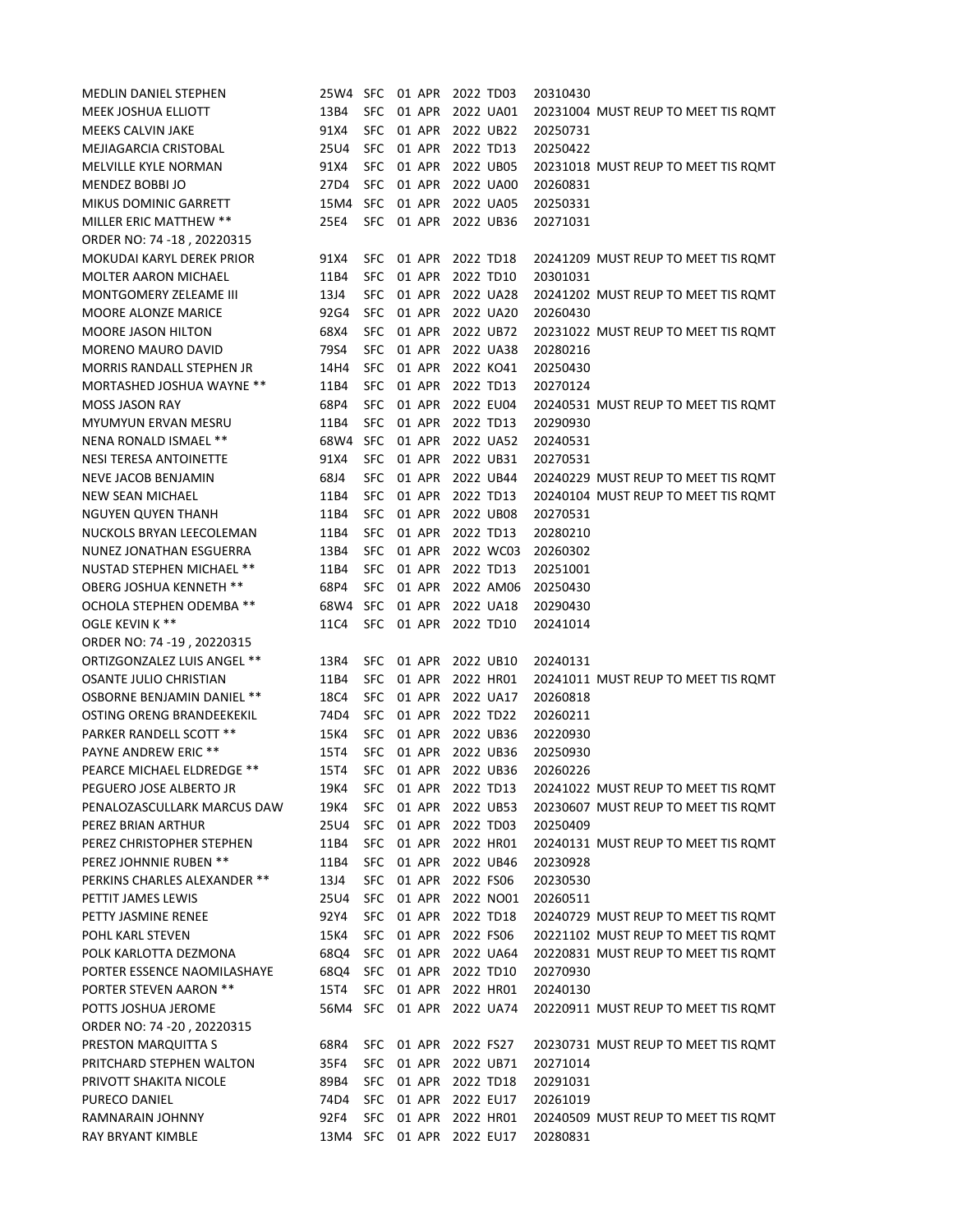| RAYMAN RICHARD DALE JR             | 92F4 |            |        | SFC 01 APR 2022 UB46 |          | 20240930 MUST REUP TO MEET TIS ROMT |
|------------------------------------|------|------------|--------|----------------------|----------|-------------------------------------|
| RAYO LESSY ALAZAE                  | 92M4 | SFC.       | 01 APR | 2022 FS13            | 20260731 |                                     |
| REED DAMON MICHAEL                 | 92A4 | <b>SFC</b> | 01 APR | 2022 UA76            |          | 20231231 MUST REUP TO MEET TIS ROMT |
| REILLY ROBERT PAUL III             | 19D4 | <b>SFC</b> | 01 APR | 2022 TD13            |          | 20240125 MUST REUP TO MEET TIS ROMT |
| <b>REMIERES TYLER DREW</b>         | 15R4 | <b>SFC</b> | 01 APR | 2022 UA05            |          | 20240927 MUST REUP TO MEET TIS ROMT |
| RHODES DANIEL BRETT                | 13B4 | <b>SFC</b> | 01 APR | 2022 TD22            |          | 20231015 MUST REUP TO MEET TIS RQMT |
| RHODES JUSTEN RENALDO              | 35F4 | <b>SFC</b> | 01 APR | 2022 EU50            |          | 20231130 MUST REUP TO MEET TIS RQMT |
| ROBLES CHRISTOPHER DAVID           | 13B4 | <b>SFC</b> | 01 APR | 2022 HR01            |          | 20221106 MUST REUP TO MEET TIS RQMT |
| RODDICK STACY DARNELLE             | 92G4 | <b>SFC</b> | 01 APR | 2022 TD18            | 20280131 |                                     |
| ROMANMARTINEZ MANUEL ANTONI **     | 68R4 | <b>SFC</b> | 01 APR | 2022 UB02            | 20251117 |                                     |
| ROMANSANTIAGO JOSE ALVIN           | 19K4 | <b>SFC</b> | 01 APR | 2022 TD13            |          | 20240229 MUST REUP TO MEET TIS RQMT |
| ROSINSKI GERALD JOSEPH II          | 13J4 | <b>SFC</b> | 01 APR | 2022 HR01            | 20270114 |                                     |
| RUBIO JOHN                         | 25E4 | <b>SFC</b> | 01 APR | 2022 UB00            | 20270131 |                                     |
| <b>RYON COLE CURTIS **</b>         | 19D4 | <b>SFC</b> | 01 APR | 2022 UA80            | 20260917 |                                     |
| SALDALA MIGUEL GUILLERMO           | 25S4 | <b>SFC</b> | 01 APR | 2022 UA48            | 20260128 |                                     |
| ORDER NO: 74 -21, 20220315         |      |            |        |                      |          |                                     |
| SALGADO ARTURO JR                  | 88M4 | <b>SFC</b> | 01 APR | 2022 MC05            | 20260312 |                                     |
| SANDOVAL LOUIS ALEXANDER           | 31B4 | <b>SFC</b> | 01 APR | 2022 MC05            | 20250731 |                                     |
| SARGENT ROWDY LEE **               | 11B4 | <b>SFC</b> | 01 APR | 2022 TD13            | 20280229 |                                     |
| <b>SCARBERRY KEVIN ADAM **</b>     | 19D4 | <b>SFC</b> | 01 APR | 2022 TD13            | 20240119 |                                     |
| SCHEAFFER ZACHARY ALLEN            | 35F4 | <b>SFC</b> | 01 APR | 2022 TD03            | 20261202 |                                     |
| SCHEFFLER CHRISTOPHER MICHA **     | 15T4 | <b>SFC</b> | 01 APR | 2022 HR01            | 20241022 |                                     |
| SCHMIDT PAUL JOHN II               | 12B4 | <b>SFC</b> | 01 APR | 2022 UA67            |          | 20240404 MUST REUP TO MEET TIS ROMT |
| SEAMAN JOSHUA RYAN                 | 25D4 | <b>SFC</b> | 01 APR | 2022 UA81            |          | 20241130 MUST REUP TO MEET TIS ROMT |
| SHANNONHOUSE JOSEPH MAURICE        | 31B4 | <b>SFC</b> | 01 APR | 2022 TD10            |          | 20220430 MUST REUP TO MEET TIS ROMT |
| SHAW AUDREY CHANDA                 | 88N4 | SFC        | 01 APR | 2022 KO41            |          | 20230419 MUST REUP TO MEET TIS ROMT |
| SHEARS NICHOLAS COLE               | 91X4 | <b>SFC</b> | 01 APR | 2022 UB59            |          | 20241031 MUST REUP TO MEET TIS RQMT |
| SHELTON DARIN DEMETRIUS            | 25W4 | SFC        | 01 APR | 2022 UA55            |          | 20240216 MUST REUP TO MEET TIS ROMT |
| SHOTT ALEXANDER THOMAS **          | 11B4 | <b>SFC</b> | 01 APR | 2022 UA80            | 20301130 |                                     |
| SIAMEJA SIAMAZILAWA                | 92F4 | <b>SFC</b> | 01 APR | 2022 TD18            |          | 20241130 MUST REUP TO MEET TIS RQMT |
| SIMMONS MIQUEL CARNIEL             | 91X4 | <b>SFC</b> | 01 APR | 2022 TD21            |          | 20240210 MUST REUP TO MEET TIS RQMT |
| SIMONSON BRYAN RAY **              | 11B4 | <b>SFC</b> | 01 APR | 2022 TD21            | 20241001 |                                     |
| SMITH ISAIAH SHELDON               | 92Y4 | <b>SFC</b> | 01 APR | 2022 TD18            |          | 20221012 MUST REUP TO MEET TIS RQMT |
| SMITH KENDRICK LAVERT              | 13R4 | <b>SFC</b> | 01 APR | 2022 TD22            | 20291130 |                                     |
| SMITH RODNEY DARRELL II            | 79R4 | <b>SFC</b> | 01 APR | 2022 HR01            | 20260406 |                                     |
| SPAN EDWARD JAMES                  | 92G4 | <b>SFC</b> | 01 APR | 2022 UA78            | 20280430 |                                     |
| ORDER NO: 74 -22, 20220315         |      |            |        |                      |          |                                     |
| SPERLING JESSE ALLEN               | 13J4 |            |        | SFC 01 APR 2022 FS06 |          | 20230617 MUST REUP TO MEET TIS ROMT |
| STABILE BRANDON JOSEPH **          | 11B4 | SFC        | 01 APR | 2022 FS34            | 20270712 |                                     |
| STANHOPE JERRY RICHARD **          | 25W4 | <b>SFC</b> | 01 APR | 2022 UB73            | 20241022 |                                     |
| STONE JEREMY DANIEL                | 25D4 | <b>SFC</b> | 01 APR | 2022 UA30            | 20250707 |                                     |
| STRAWDER BRANDON NICHOLAS          | 19K4 | <b>SFC</b> | 01 APR | 2022 TD13            | 20280130 |                                     |
| STROMBERG ANTHONY MATTHEW          | 79S4 | SFC        | 01 APR | 2022 UB36            | 20250624 |                                     |
| STUMPFF RYAN MATTHEW **            | 11B4 | SFC        | 01 APR | 2022 UB10            | 20240531 |                                     |
| TANSLEY JARED RYAN **              | 11B4 | <b>SFC</b> | 01 APR | 2022 UA11            | 20240510 |                                     |
| <b>TAYLOR ANTHONY RYANSCOTT</b>    | 31B4 | <b>SFC</b> | 01 APR | 2022 TD21            | 20280131 |                                     |
| <b>TAYLOR CHRISTOPHER JAMES **</b> | 11B4 | SFC        | 01 APR | 2022 HR01            | 20241003 |                                     |
| <b>TAYLOR DAVID ANDREW</b>         | 35N4 | <b>SFC</b> | 01 APR | 2022 UA89            | 20280825 |                                     |
| <b>TAYLOR JAMIE PIERCE</b>         | 79R4 | <b>SFC</b> | 01 APR | 2022 HR01            | 20250722 |                                     |
| TAYLOR WAYNE LEN III               | 12B4 | <b>SFC</b> | 01 APR | 2022 UA10            | 20281130 |                                     |
| THOMAS JACOBE PAUL                 | 14T4 | SFC        | 01 APR | 2022 WC07            | 20251004 |                                     |
| TIMMONS ROGER NEIL **              | 11B4 | SFC        | 01 APR | 2022 UA85            | 20250331 |                                     |
| TIPPENS JEREMY DAVID **            | 11B4 | SFC        | 01 APR | 2022 TD10            | 20291031 |                                     |
| TISDALE DEQUANE RASHAD             | 25W4 | SFC        | 01 APR | 2022 UB19            |          | 20230913 MUST REUP TO MEET TIS RQMT |
| TIUMALU TAFAILAGI TUUPULE          | 15P4 | <b>SFC</b> | 01 APR | 2022 UA31            |          | 20240229 MUST REUP TO MEET TIS RQMT |
| TOLLIVER JACOB LEE                 | 11B4 | <b>SFC</b> | 01 APR | 2022 UB53            |          | 20250226 MUST REUP TO MEET TIS RQMT |
| TORRESVILLANUEVA ALEX JUANC        | 25B4 | <b>SFC</b> | 01 APR | 2022 TD03            |          | 20231210 MUST REUP TO MEET TIS RQMT |
|                                    |      | SFC.       | 01 APR | 2022 EU45            |          | 20240827 MUST REUP TO MEET TIS ROMT |
| TOTH KRISTIAN                      | 25B4 |            |        |                      |          |                                     |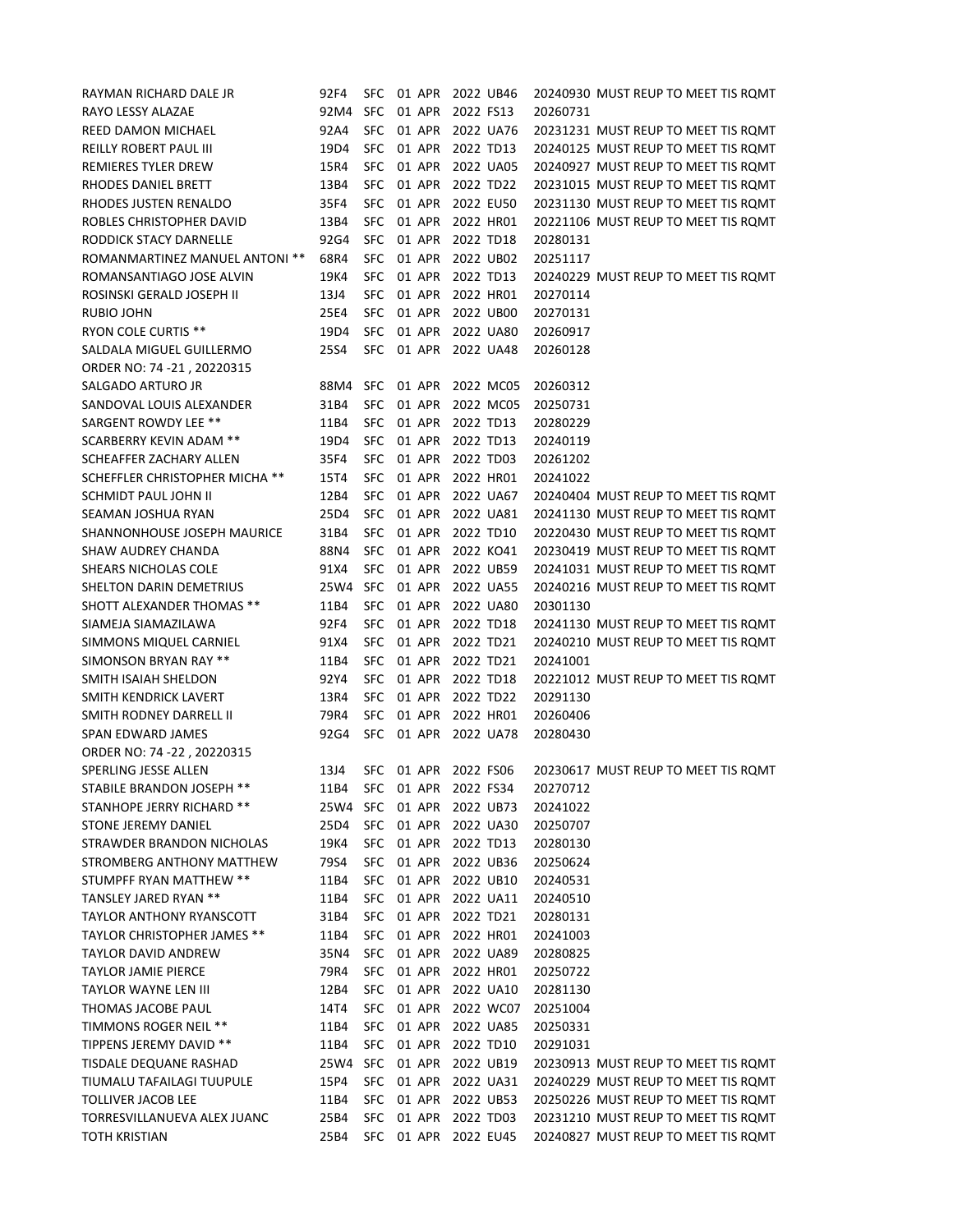| ORDER NO: 74 -23, 20220315           |      |            |        |           |                                     |
|--------------------------------------|------|------------|--------|-----------|-------------------------------------|
| TOVAR HERNAN FRANCISCO               | 74D4 | SFC.       | 01 APR | 2022 SP02 | 20271219                            |
| TOWNSEND BRANDON MICHAEL             | 18C4 | <b>SFC</b> | 01 APR | 2022 UA17 | 20251024                            |
| TRAYWICK JOSEPH WILLIAM **           | 37F4 | <b>SFC</b> | 01 APR | 2022 FS27 | 20240731                            |
| <b>TRUDELL JOEL SCOTT</b>            | 68R4 | <b>SFC</b> | 01 APR | 2022 MC03 | 20231102 MUST REUP TO MEET TIS ROMT |
| <b>TUCKER BRANDI RAE</b>             | 56M4 | SFC.       | 01 APR | 2022 TD10 | 20250918                            |
| TUEL ERIC ANDREW                     | 27D4 | <b>SFC</b> | 01 APR | 2022 UB74 | 20250404                            |
| TUSLER LOGAN WADE                    | 91X4 | <b>SFC</b> | 01 APR | 2022 TD18 | 20250430                            |
| UPSHAW CHRISTOPHER RAY               | 12N4 | SFC.       | 01 APR | 2022 FS09 | 20240722 MUST REUP TO MEET TIS ROMT |
| <b>VALENTINE WILLIAM EDWARD</b>      | 25U4 | <b>SFC</b> | 01 APR | 2022 UB44 | 20270331                            |
| VAN NESS RHEA RUZICKA **             | 42A4 | <b>SFC</b> | 01 APR | 2022 UA59 | 20240430                            |
| <b>VELEZ JERRY LOUIS</b>             | 15L4 | SFC.       | 01 APR | 2022 TD10 | 20250913                            |
| <b>VIDRINE TRAVIS PAUL</b>           | 35N4 | <b>SFC</b> | 01 APR | 2022 MD13 | 20240523 MUST REUP TO MEET TIS ROMT |
| VILLAREAL TIMOTHY JOHN               | 25Z4 | <b>SFC</b> | 01 APR | 2022 MD13 | 20240930 MUST REUP TO MEET TIS ROMT |
| <b>VILLARREAL PATRICIA NICOLE **</b> | 15R4 | <b>SFC</b> | 01 APR | 2022 TD17 | 20220325                            |
| <b>VILLEGAS HENRY</b>                | 14T4 | SFC.       | 01 APR | 2022 EU06 | 20241004 MUST REUP TO MEET TIS ROMT |
| VOTH JENNIFER RENEA                  | 92Y4 | <b>SFC</b> | 01 APR | 2022 UB07 | 20230414 MUST REUP TO MEET TIS ROMT |
| WAILEHUAHANSEN BRENSON KEON **       | 18D4 | SFC.       | 01 APR | 2022 UA38 | 20230130                            |
| WARD EDWIN DENNIS II                 | 25W4 | SFC.       | 01 APR | 2022 HR01 | 20250523                            |
| <b>WARREN JASON DEMETRIUS</b>        | 91X4 | <b>SFC</b> | 01 APR | 2022 UA41 | 20261130                            |
| <b>WASKOW BROCK MICHAEL</b>          | 35F4 | <b>SFC</b> | 01 APR | 2022 UB16 | 20240618 MUST REUP TO MEET TIS ROMT |
| ORDER NO: 74 -24, 20220315           |      |            |        |           |                                     |
| WEST STEVEN CRAIG                    | 79S4 | SFC.       | 01 APR | 2022 UA37 | 20270430                            |
| <b>WHEELER DEREK LEE</b>             | 19D4 | <b>SFC</b> | 01 APR | 2022 TD13 | 20231221 MUST REUP TO MEET TIS ROMT |
| WHITE EVAN ANDREW                    | 13R4 | <b>SFC</b> | 01 APR | 2022 HR01 | 20261207                            |
| WHITEHEAD TODD ALAN                  | 68R4 | <b>SFC</b> | 01 APR | 2022 MD12 | 20231024 MUST REUP TO MEET TIS ROMT |
| <b>WILLIAMS LATOYA CHRISTINA</b>     | 92G4 | <b>SFC</b> | 01 APR | 2022 UA52 | 20260311                            |
| WILSON DARRYL                        | 79S4 | <b>SFC</b> | 01 APR | 2022 UA66 | 20310131                            |
| WINKELSPECHT MICHAEL ANDREW          | 89D4 | <b>SFC</b> | 01 APR | 2022 UA59 | 20240516 MUST REUP TO MEET TIS ROMT |
| <b>WRIGHT BRENTEN CHADWICK **</b>    | 11B4 | SFC.       | 01 APR | 2022 FS24 | 20240102                            |
| <b>WRIGHT LAWRENCE HENRY</b>         | 91X4 | SFC.       | 01 APR | 2022 UB63 | 20260228                            |
| <b>WRINGER CHRISTOPHER JOHN **</b>   | 37F4 | <b>SFC</b> | 01 APR | 2022 UA37 | 20220731                            |
| ZARLENGA BRANDON HARRIGAN            | 19D4 | <b>SFC</b> | 01 APR | 2022 TD13 | 20301031                            |
| ZOLMAN MATTHEW JERALD                | 79R4 | <b>SFC</b> | 01 APR | 2022 HR01 | 20250813                            |
|                                      |      |            |        |           |                                     |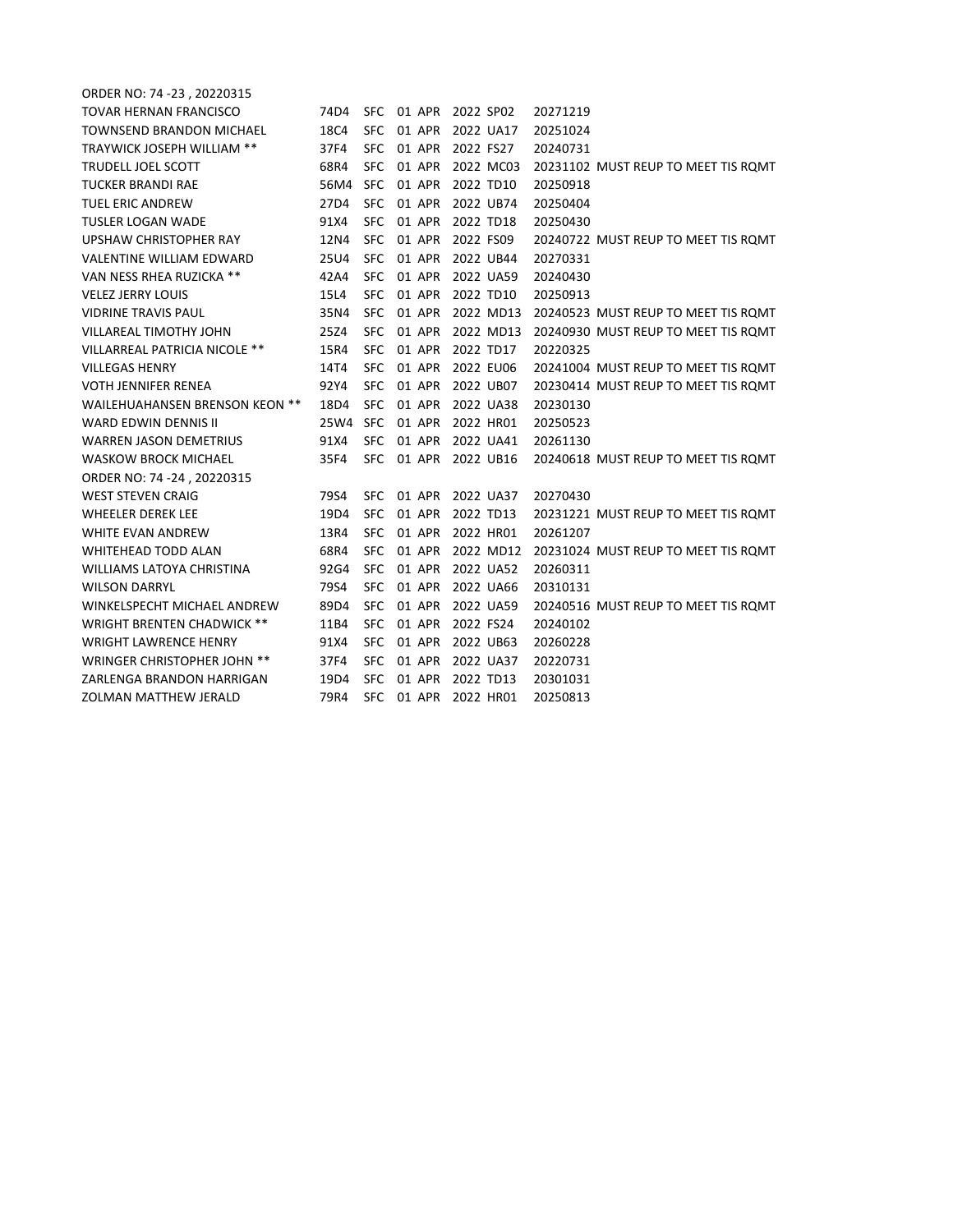#### ORDER NO: 74-1

15 March 2022

The Secretary of the Army has reposed special trust and confidence in the patriotism, valor, fidelity and professional excellence of the following noncommissioned officers. In view of these qualities and their demonstrated leadership potential and dedicated service to the United States Army, they are, therefore, promoted to the grade of rank shown. Promotion is made in the MOS shown in the name line and the MOS is awarded as his or her primary MOS on the effective date of promotion. Promotion is not valid and will be revoked if the Soldier concerned is not in a promotable status on the effective date of promotion. Acceptance of promotion constitutes acceptance of a 3-year service remaining requirement from the effective date of promotion for Soldiers selected on a FY12 or later board. Soldiers with over 10 years AFS are required to reenlist for indefinite status if they do not have sufficient time remaining to meet this requirement, or decline promotion IAW AR 600-8-19, paragraphs 1-26 and 4-8. The authority for this promotion is AR 600-8-19, paragraph 4-7. Additional Instructions: None.

| Name                               | <b>SSN</b> | <b>PMOS</b>      | <b>GRADE OF RANK</b><br>PROMOTED TO | <b>EFFECTIVE</b><br><b>DATE</b> | DATE OF<br><b>RANK</b> |
|------------------------------------|------------|------------------|-------------------------------------|---------------------------------|------------------------|
| ALLEN JOHN WESTLEY                 |            | 79R6             | <b>SGM</b>                          | 20220401                        | 20220401               |
| AUGUSTIN MICHAEL DONAVAN           |            | 13Z6             | SGM                                 | 20220401                        | 20220401               |
| <b>BAUCAN DAVID GREGORY</b>        |            | 31Z6             | <b>SGM</b>                          | 20220401                        | 20220401               |
| <b>BECKLES JASON ROSS</b>          |            | 35Z6             | SGM                                 | 20220401                        | 20220401               |
| <b>CHURCH CHEYNE LEE</b>           |            | 35Z6             | SGM                                 | 20220401                        | 20220401               |
| <b>CLARK LANCE ANDREW</b>          |            | 13Z6             | <b>SGM</b>                          | 20220401                        | 20220401               |
| <b>COWIN JOSHUA PIERCE</b>         |            | 38B6             | <b>SGM</b>                          | 20220401                        | 20220401               |
| DERNBERGER ALBERT JAMES            |            | 17C6             | SGM                                 | 20220401                        | 20220401               |
| FOX KENNETH DUEON JR               |            | 35Z6             | SGM                                 | 20220401                        | 20220401               |
| <b>GARDINER LAURENCE EDWARD II</b> |            | 94Z6             | SGM                                 | 20220401                        | 20220401               |
| <b>GIBSON DANIEL RAY</b>           |            | 35Z6             | SGM                                 | 20220401                        | 20220401               |
| <b>HOYT DANIEL JAMES</b>           |            | 88Z6             | <b>SGM</b>                          | 20220401                        | 20220401               |
| <b>JACKSON DAARIUS DEVON</b>       |            | 27D <sub>6</sub> | <b>SGM</b>                          | 20220401                        | 20220401               |
| <b>KELSEY SCOTT EMERSON</b>        |            | 13Z6             | SGM                                 | 20220401                        | 20220401               |
| <b>LAAKMANN DANIEL ALBERT</b>      |            | 31Z6             | SGM                                 | 20220401                        | 20220401               |
| <b>LUO GUNKANO SYLVESTER</b>       |            | 88Z6             | SGM                                 | 20220401                        | 20220401               |
| <b>MAHONEY JOSEPH PATRICK II</b>   |            | 74D6             | SGM                                 | 20220401                        | 20220401               |

Point of Contact for this order: Senior Enlisted Promotions Branch, HRC Fort Knox, 502-613-9014, [usarmy.knox.hrc.mbx.tagd-sr-enlisted-promotions](mailto:usarmy.knox.hrc.mbx.tagd-sr-enlisted-promotions@mail.mil)@army.mil

Format 301

BY ORDER OF THE SECRETARY OF THE ARMY:

DISTRIBUTION: AHRC-COE, AHRC-EFS (1)

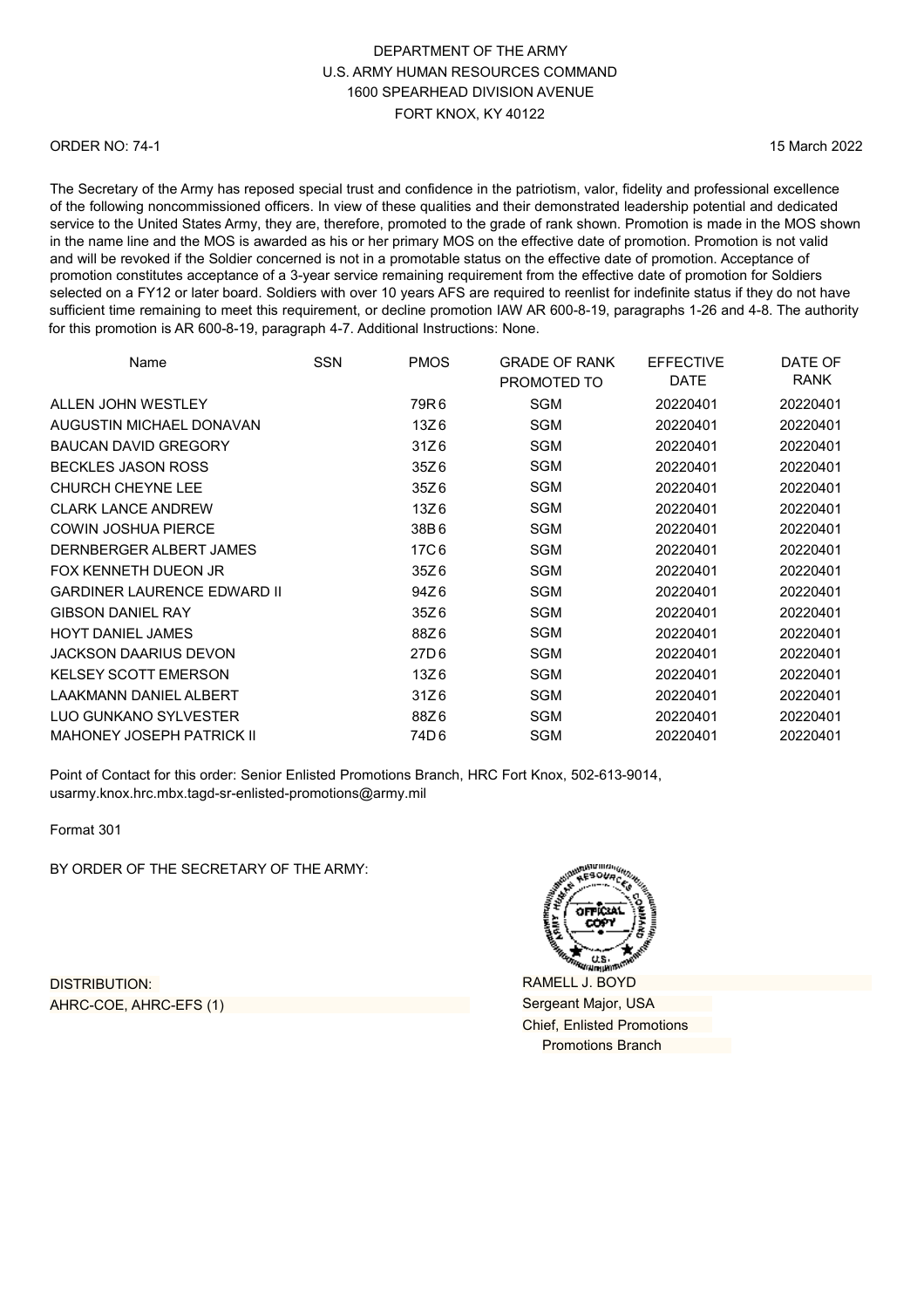#### ORDER NO: 74-2

15 March 2022

The Secretary of the Army has reposed special trust and confidence in the patriotism, valor, fidelity and professional excellence of the following noncommissioned officers. In view of these qualities and their demonstrated leadership potential and dedicated service to the United States Army, they are, therefore, promoted to the grade of rank shown. Promotion is made in the MOS shown in the name line and the MOS is awarded as his or her primary MOS on the effective date of promotion. Promotion is not valid and will be revoked if the Soldier concerned is not in a promotable status on the effective date of promotion. Acceptance of promotion constitutes acceptance of a 3-year service remaining requirement from the effective date of promotion for Soldiers selected on a FY12 or later board. Soldiers with over 10 years AFS are required to reenlist for indefinite status if they do not have sufficient time remaining to meet this requirement, or decline promotion IAW AR 600-8-19, paragraphs 1-26 and 4-8. The authority for this promotion is AR 600-8-19, paragraph 4-7. Additional Instructions: None.

| Name                        | <b>SSN</b> | <b>PMOS</b> | <b>GRADE OF RANK</b><br>PROMOTED TO | <b>EFFECTIVE</b><br><b>DATE</b> | DATE OF<br><b>RANK</b> |
|-----------------------------|------------|-------------|-------------------------------------|---------------------------------|------------------------|
| MONTESANTO JASON JOHN       |            | 37F6        | SGM                                 | 20220401                        | 20220401               |
| NAGOSHI MATTHEW SHOICHIHAN  |            | 31Z6        | SGM                                 | 20220401                        | 20220401               |
| NASEREDDINE DANIEL SAMI     |            | 13Z6        | SGM                                 | 20220401                        | 20220401               |
| PARTHEMORE DAVID JEREMY     |            | 31Z6        | SGM                                 | 20220401                        | 20220401               |
| POPE BARBARA THAISK         |            | 14Z6        | SGM                                 | 20220401                        | 20220401               |
| QUICENOBUITRAGO CARLOS ANDR |            | 38B6        | SGM                                 | 20220401                        | 20220401               |
| RAYL WESLEY CHARLES         |            | 35Z6        | SGM                                 | 20220401                        | 20220401               |
| RIVERA JUAN MARCOS          |            | 35Z 6       | SGM                                 | 20220401                        | 20220401               |
| RIVERS CHRISTOPHER TROY     |            | 42A6        | SGM                                 | 20220401                        | 20220401               |
| RUEDA ANDREA                |            | 36B6        | SGM                                 | 20220401                        | 20220401               |
| SAMPSON CHRISTOPHER ALLEN   |            | 35Z6        | SGM                                 | 20220401                        | 20220401               |
| SHROCK AARON NOAH           |            | 35Z6        | SGM                                 | 20220401                        | 20220401               |
| TROLII DELON YOBECH         |            | 42A6        | SGM                                 | 20220401                        | 20220401               |
| <b>VANCE JUSTIN THOMAS</b>  |            | 13Z6        | SGM                                 | 20220401                        | 20220401               |
| <b>WEBSTER CALEB CHASE</b>  |            | 13Z6        | SGM                                 | 20220401                        | 20220401               |

Point of Contact for this order: Senior Enlisted Promotions Branch, HRC Fort Knox, 502-613-9014, [usarmy.knox.hrc.mbx.tagd-sr-enlisted-promotions@](mailto:usarmy.knox.hrc.mbx.tagd-sr-enlisted-promotions@mail.mil)army.mil

Format 301

BY ORDER OF THE SECRETARY OF THE ARMY:

DISTRIBUTION: AHRC-COE, AHRC-EFS (1)

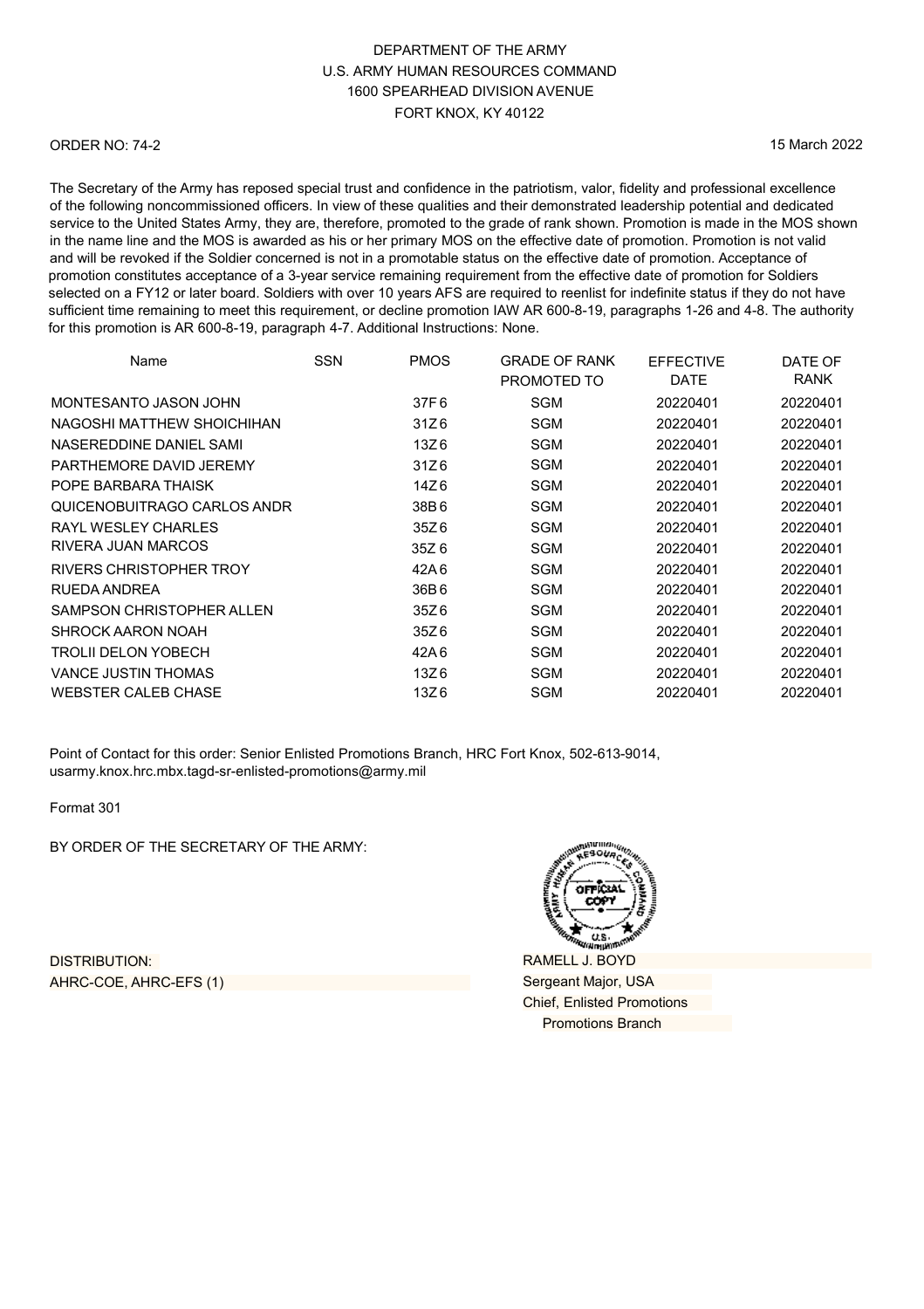#### ORDER NO: 74-3

15 March 2022

The Secretary of the Army has reposed special trust and confidence in the patriotism, valor, fidelity and professional excellence of the following noncommissioned officers. In view of these qualities and their demonstrated leadership potential and dedicated service to the United States Army, they are, therefore, promoted to the grade of rank shown. Promotion is made in the MOS shown in the name line and the MOS is awarded as his or her primary MOS on the effective date of promotion. Promotion is not valid and will be revoked if the Soldier concerned is not in a promotable status on the effective date of promotion. Acceptance of promotion constitutes acceptance of a 3-year service remaining requirement from the effective date of promotion for Soldiers selected on a FY12 or later board. Soldiers with over 10 years AFS are required to reenlist for indefinite status if they do not have sufficient time remaining to meet this requirement, or decline promotion IAW AR 600-8-19, paragraphs 1-26 and 4-8. The authority for this promotion is AR 600-8-19, paragraph 4-7. Additional Instructions: None.

\* Temporary Promotion IAW HQDA MEMO dated 20 October 2017, SUBJECT: Exception to Policies - Enlisted Promotions. \*\*Temporary Promotion IAW HQDA MEMO dated 20 October 2021, SUBJECT: Expanded Application of Temporary Promotion to Master Sergeant and Sergeant First Class. All other aspects of this temporary promotion application remains unchanged for deployed, pregnancy/post-partum, and SGM Non-resident Course. Deployed and pregnancy/post-partum will receive amendment orders with their PME Completion Date. SGM Non-resident Course will receive their promotion orders via enterprise e-mail. Soldiers who receive a temporary promotion must meet SRR upon graduation of PME.

| Name                             | <b>SSN</b> | <b>PMOS</b>      | <b>GRADE OF RANK</b> | <b>EFFECTIVE</b> | DATE OF     |
|----------------------------------|------------|------------------|----------------------|------------------|-------------|
|                                  |            |                  | PROMOTED TO          | <b>DATE</b>      | <b>RANK</b> |
| AALVARADO JAYDON JOEL **         |            | 15Z 5            | <b>MSG</b>           | 20220401         | 20220401    |
| <b>BAAH DOUGLAS</b>              |            | 92Y 5            | <b>MSG</b>           | 20220401         | 20220401    |
| <b>BAKER JAMES LEWIS</b>         |            | 79R 5            | MSG                  | 20220401         | 20220401    |
| <b>BECKER JULIANE **</b>         |            | 68R 5            | MSG                  | 20220401         | 20220401    |
| <b>BELL BLANCA ELIZABE</b>       |            | 42A5             | MSG                  | 20220401         | 20220401    |
| <b>BOATWRIGHT BONNIE JEAN **</b> |            | 42A 5            | <b>MSG</b>           | 20220401         | 20220401    |
| <b>BOLIN GRANT MICHAEL **</b>    |            | 13Z <sub>5</sub> | <b>MSG</b>           | 20220401         | 20220401    |
| <b>BRAZEL JACK ADAM</b>          |            | 42A 5            | MSG                  | 20220401         | 20220401    |
| <b>BURNS QUANTARIUS JABBAR</b>   |            | 79S 5            | MSG                  | 20220401         | 20220401    |
| <b>CARCAMO MIGUEL ANTONIO **</b> |            | 11Z5             | <b>MSG</b>           | 20220401         | 20220401    |
| <b>CARD STEPHEN LEE</b>          |            | 88Z5             | <b>MSG</b>           | 20220401         | 20220401    |
| CATON GREGORY JOSEPH             |            | 42A5             | <b>MSG</b>           | 20220401         | 20220401    |
| <b>CURTIS ALWILMER JAY JR **</b> |            | 92A 5            | MSG                  | 20220401         | 20220401    |
| <b>DAMIN NEIL STEVEN</b>         |            | 12Z <sub>5</sub> | <b>MSG</b>           | 20220401         | 20220401    |
| <b>DENOON AARON MICHAEL **</b>   |            | 17E              | MSG                  | 20220401         | 20220401    |
| <b>DIMAS FELIPE **</b>           |            | 11Z5             | <b>MSG</b>           | 20220401         | 20220401    |
| DONESVEGA ANTONIO G **           |            | 68J 5            | MSG                  | 20220401         | 20220401    |
| ESPARZAPALOMINO JUAN MANUEL **   |            | 92Y 5            | MSG                  | 20220401         | 20220401    |
| <b>FAY ADAM WALLACE **</b>       |            | 11Z <sub>5</sub> | MSG                  | 20220401         | 20220401    |
|                                  |            |                  |                      |                  |             |

Point of Contact for this order: Senior Enlisted Promotions Branch, HRC Fort Knox, 502-613-9014, [usarmy.knox.hrc.mbx.tagd-sr-enlisted-promotions@](mailto:usarmy.knox.hrc.mbx.tagd-sr-enlisted-promotions@mail.mil)army.mil

Format 301

BY ORDER OF THE SECRETARY OF THE ARMY:

DISTRIBUTION: AHRC-COE, AHRC-EFS (1)

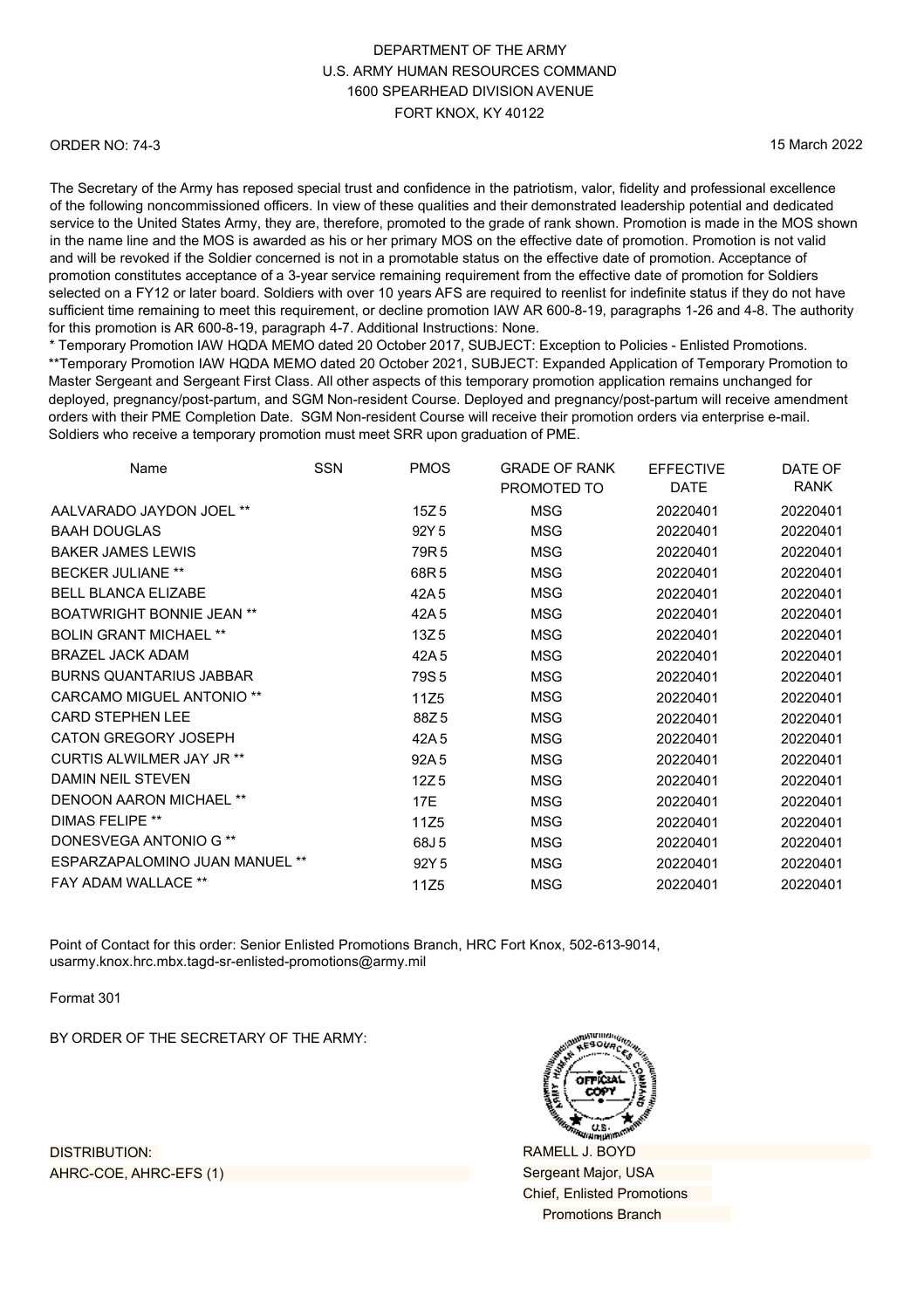#### ORDER NO: 74-4

15 March 2022

The Secretary of the Army has reposed special trust and confidence in the patriotism, valor, fidelity and professional excellence of the following noncommissioned officers. In view of these qualities and their demonstrated leadership potential and dedicated service to the United States Army, they are, therefore, promoted to the grade of rank shown. Promotion is made in the MOS shown in the name line and the MOS is awarded as his or her primary MOS on the effective date of promotion. Promotion is not valid and will be revoked if the Soldier concerned is not in a promotable status on the effective date of promotion. Acceptance of promotion constitutes acceptance of a 3-year service remaining requirement from the effective date of promotion for Soldiers selected on a FY12 or later board. Soldiers with over 10 years AFS are required to reenlist for indefinite status if they do not have sufficient time remaining to meet this requirement, or decline promotion IAW AR 600-8-19, paragraphs 1-26 and 4-8. The authority for this promotion is AR 600-8-19, paragraph 4-7. Additional Instructions: None.

\* Temporary Promotion IAW HQDA MEMO dated 20 October 2017, SUBJECT: Exception to Policies - Enlisted Promotions. \*\*Temporary Promotion IAW HQDA MEMO dated 20 October 2021, SUBJECT: Expanded Application of Temporary Promotion to Master Sergeant and Sergeant First Class. All other aspects of this temporary promotion application remains unchanged for deployed, pregnancy/post-partum, and SGM Non-resident Course. Deployed and pregnancy/post-partum will receive amendment orders with their PME Completion Date. SGM Non-resident Course will receive their promotion orders via enterprise e-mail. Soldiers who receive a temporary promotion must meet SRR upon graduation of PME.

| Name                              | SSN | <b>PMOS</b>      | <b>GRADE OF RANK</b> | <b>EFFECTIVE</b> | DATE OF     |
|-----------------------------------|-----|------------------|----------------------|------------------|-------------|
|                                   |     |                  | PROMOTED TO          | <b>DATE</b>      | <b>RANK</b> |
| FIGUEROA ESTEBAN OMAR **          |     | 79S <sub>5</sub> | <b>MSG</b>           | 20220401         | 20220401    |
| <b>FLETCHER STEWART LEE</b>       |     | 11Z <sub>5</sub> | <b>MSG</b>           | 20220401         | 20220401    |
| <b>FRANCIS CODY KEITH **</b>      |     | 11Z <sub>5</sub> | MSG                  | 20220401         | 20220401    |
| <b>GRAHAM PHILIP AARON **</b>     |     | 31D <sub>5</sub> | <b>MSG</b>           | 20220401         | 20220401    |
| <b>GRAMMO JASON MARC **</b>       |     | 11Z5             | MSG                  | 20220401         | 20220401    |
| <b>GRIFFIS JOHN ARTHUR</b>        |     | 56M 5            | <b>MSG</b>           | 20220401         | 20220401    |
| <b>GUERRERO LAURA **</b>          |     | 92A 5            | MSG                  | 20220401         | 20220401    |
| GUTIFRREZ JOHN RAPHAFI **         |     | 35Z 5            | MSG                  | 20220401         | 20220401    |
| <b>HARVEY BRIAN ANTHONY</b>       |     | 13Z5             | MSG                  | 20220401         | 20220401    |
| HAYWARD RYAN MICHAFI              |     | 35Z <sub>5</sub> | MSG                  | 20220401         | 20220401    |
| <b>HOLMES DARRELL CHRISTOPHER</b> |     | 92A 5            | MSG                  | 20220401         | 20220401    |
| <b>HOLMES KIMBERLY RENEE **</b>   |     | 92A 5            | MSG                  | 20220401         | 20220401    |
| <b>HOYT JOHN THOMAS **</b>        |     | 11Z5             | MSG                  | 20220401         | 20220401    |
| <b>HUERTA ARACELY**</b>           |     | 68P <sub>5</sub> | MSG                  | 20220401         | 20220401    |
| <b>JANKOW ELYSE NICOLE **</b>     |     | 92A 5            | <b>MSG</b>           | 20220401         | 20220401    |
| JONES ALEXANDER JOSEPH **         |     | 11Z5             | MSG                  | 20220401         | 20220401    |
| <b>JONES SHAMERIA LASHAY **</b>   |     | 56M 5            | <b>MSG</b>           | 20220401         | 20220401    |
| <b>KEITH ALFRED RODRIQUEZ **</b>  |     | 92A 5            | MSG                  | 20220401         | 20220401    |
| <b>KEITH ANDREW SCOTT **</b>      |     | 25E <sub>5</sub> | <b>MSG</b>           | 20220401         | 20220401    |
| KIZZIE NICHOLAS FLOYD             |     | 92A 5            | MSG                  | 20220401         | 20220401    |
| KOWALSKI TIMOTHY CHARLES          |     | 25E <sub>5</sub> | <b>MSG</b>           | 20220401         | 20220401    |

Point of Contact for this order: Senior Enlisted Promotions Branch, HRC Fort Knox, 502-613-9014, [usarmy.knox.hrc.mbx.tagd-sr-enlisted-promotions](mailto:usarmy.knox.hrc.mbx.tagd-sr-enlisted-promotions@mail.mil)@army.mil

Format 301

BY ORDER OF THE SECRETARY OF THE ARMY:



RAMELL J. BOYD Sergeant Major, USA Chief, Enlisted Promotions Promotions Branch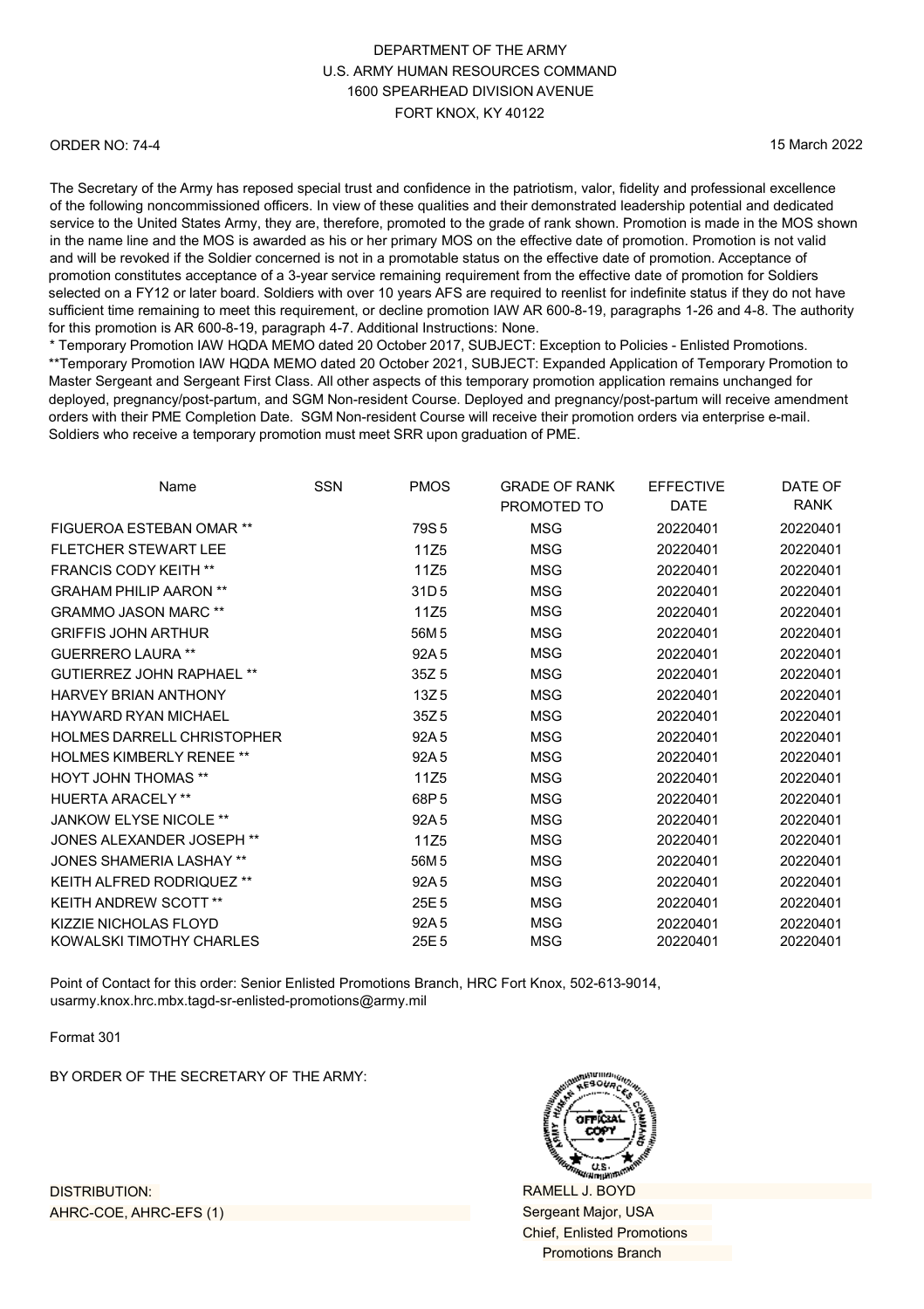#### ORDER NO: 74-5

15 March 2022

The Secretary of the Army has reposed special trust and confidence in the patriotism, valor, fidelity and professional excellence of the following noncommissioned officers. In view of these qualities and their demonstrated leadership potential and dedicated service to the United States Army, they are, therefore, promoted to the grade of rank shown. Promotion is made in the MOS shown in the name line and the MOS is awarded as his or her primary MOS on the effective date of promotion. Promotion is not valid and will be revoked if the Soldier concerned is not in a promotable status on the effective date of promotion. Acceptance of promotion constitutes acceptance of a 3-year service remaining requirement from the effective date of promotion for Soldiers selected on a FY12 or later board. Soldiers with over 10 years AFS are required to reenlist for indefinite status if they do not have sufficient time remaining to meet this requirement, or decline promotion IAW AR 600-8-19, paragraphs 1-26 and 4-8. The authority for this promotion is AR 600-8-19, paragraph 4-7. Additional Instructions: None.

\* Temporary Promotion IAW HQDA MEMO dated 20 October 2017, SUBJECT: Exception to Policies - Enlisted Promotions. \*\*Temporary Promotion IAW HQDA MEMO dated 20 October 2021, SUBJECT: Expanded Application of Temporary Promotion to Master Sergeant and Sergeant First Class. All other aspects of this temporary promotion application remains unchanged for deployed, pregnancy/post-partum, and SGM Non-resident Course. Deployed and pregnancy/post-partum will receive amendment orders with their PME Completion Date. SGM Non-resident Course will receive their promotion orders via enterprise e-mail. Soldiers who receive a temporary promotion must meet SRR upon graduation of PME.

| Name                              | <b>SSN</b> | <b>PMOS</b>      | <b>GRADE OF RANK</b><br>PROMOTED TO | <b>EFFECTIVE</b><br><b>DATE</b> | DATE OF<br>RANK |
|-----------------------------------|------------|------------------|-------------------------------------|---------------------------------|-----------------|
| <b>KROGH LUISA</b>                |            | 79S <sub>5</sub> | <b>MSG</b>                          | 20220401                        | 20220401        |
| LANDAVERDE JAEL **                |            | 31B5             | <b>MSG</b>                          | 20220401                        | 20220401        |
| <b>LAVIGNE VINCENT MICHEAL **</b> |            | 11Z5             | <b>MSG</b>                          | 20220401                        | 20220401        |
| <b>LEAL VIRGINIA</b>              |            | 94Z <sub>5</sub> | <b>MSG</b>                          | 20220401                        | 20220401        |
| LEE SHANI ELIZABETH **            |            | 92A <sub>5</sub> | <b>MSG</b>                          | 20220401                        | 20220401        |
| <b>LEGNON KURT ANTHONY **</b>     |            | 35Z <sub>5</sub> | MSG                                 | 20220401                        | 20220401        |
| <b>LUJAN BRIAN MATTHEW</b>        |            | 91Z              | <b>MSG</b>                          | 20220401                        | 20220401        |
| <b>MARCHESE MICHAEL PETER **</b>  |            | 35Z <sub>5</sub> | MSG                                 | 20220401                        | 20220401        |
| <b>MCCUBBIN DAVID NEAL</b>        |            | 92M 5            | MSG                                 | 20220401                        | 20220401        |
| MELVILLE JOHNMICHAEL **           |            | 11Z5             | <b>MSG</b>                          | 20220401                        | 20220401        |
| MILLER JEREMY VINCENT **          |            | 11Z5             | <b>MSG</b>                          | 20220401                        | 20220401        |
| MITCHELL LAMONT CHRISTOPHER **    |            | 68J 5            | MSG                                 | 20220401                        | 20220401        |
| <b>MORENO ALFREDO</b>             |            | 92F <sub>5</sub> | MSG                                 | 20220401                        | 20220401        |
| <b>MOSS BRANDON LEE **</b>        |            | 11Z5             | <b>MSG</b>                          | 20220401                        | 20220401        |
| NAHRA DANNY KARAMALLAH **         |            | 37F <sub>5</sub> | <b>MSG</b>                          | 20220401                        | 20220401        |
| NEWCOMB BRYNN MARIE               |            | 42R <sub>5</sub> | <b>MSG</b>                          | 20220401                        | 20220401        |
| <b>NOBLE JOSIAH KEITH **</b>      |            | 11Z5             | MSG                                 | 20220401                        | 20220401        |
| <b>ORTIZ LAWRENCE M**</b>         |            | 92A 5            | <b>MSG</b>                          | 20220401                        | 20220401        |
| PETRICH JONATHAN MARK **          |            | 31B <sub>5</sub> | MSG                                 | 20220401                        | 20220401        |
| POWELL JEFFREY BLAKE **           |            | 14Z <sub>5</sub> | MSG                                 | 20220401                        | 20220401        |

Point of Contact for this order: Senior Enlisted Promotions Branch, HRC Fort Knox, 502-613-9014, [usarmy.knox.hrc.mbx.tagd-sr-enlisted-promotions@](mailto:usarmy.knox.hrc.mbx.tagd-sr-enlisted-promotions@mail.mil)army.mil

Format 301

BY ORDER OF THE SECRETARY OF THE ARMY:

RAMELL J. BOYD Sergeant Major, USA Chief, Enlisted Promotions Promotions Branch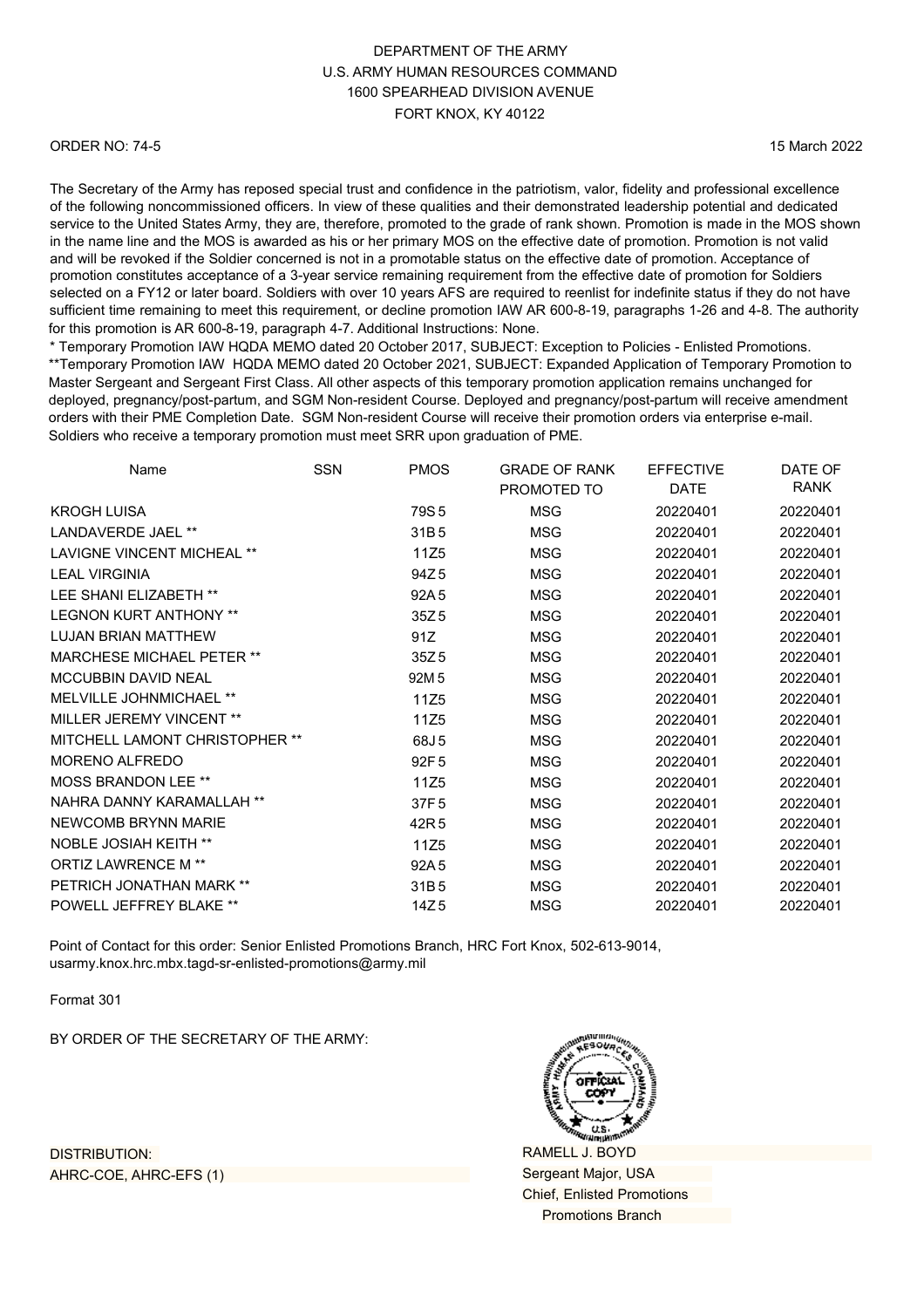#### ORDER NO: 74-6

15 March 2022

The Secretary of the Army has reposed special trust and confidence in the patriotism, valor, fidelity and professional excellence of the following noncommissioned officers. In view of these qualities and their demonstrated leadership potential and dedicated service to the United States Army, they are, therefore, promoted to the grade of rank shown. Promotion is made in the MOS shown in the name line and the MOS is awarded as his or her primary MOS on the effective date of promotion. Promotion is not valid and will be revoked if the Soldier concerned is not in a promotable status on the effective date of promotion. Acceptance of promotion constitutes acceptance of a 3-year service remaining requirement from the effective date of promotion for Soldiers selected on a FY12 or later board. Soldiers with over 10 years AFS are required to reenlist for indefinite status if they do not have sufficient time remaining to meet this requirement, or decline promotion IAW AR 600-8-19, paragraphs 1-26 and 4-8. The authority for this promotion is AR 600-8-19, paragraph 4-7. Additional Instructions: None.

\* Temporary Promotion IAW HQDA MEMO dated 20 October 2017, SUBJECT: Exception to Policies - Enlisted Promotions. \*\*Temporary Promotion IAW HQDA MEMO dated 20 October 2021, SUBJECT: Expanded Application of Temporary Promotion to Master Sergeant and Sergeant First Class. All other aspects of this temporary promotion application remains unchanged for deployed, pregnancy/post-partum, and SGM Non-resident Course. Deployed and pregnancy/post-partum will receive amendment orders with their PME Completion Date. SGM Non-resident Course will receive their promotion orders via enterprise e-mail. Soldiers who receive a temporary promotion must meet SRR upon graduation of PME.

| Name                                | <b>SSN</b> | <b>PMOS</b>      | <b>GRADE OF RANK</b> | <b>EFFECTIVE</b> | DATE OF     |
|-------------------------------------|------------|------------------|----------------------|------------------|-------------|
|                                     |            |                  | PROMOTED TO          | <b>DATE</b>      | <b>RANK</b> |
| PRIDGEN MALCOLM CAREY JR            |            | 92A <sub>5</sub> | <b>MSG</b>           | 20220401         | 20220401    |
| <b>PROCTOR WILLIE BRIAN **</b>      |            | 13Z <sub>5</sub> | MSG                  | 20220401         | 20220401    |
| <b>QUEEN SHERRI SHERITA **</b>      |            | 42A5             | <b>MSG</b>           | 20220401         | 20220401    |
| <b>REID DARIUS EDWARD</b>           |            | 92A <sub>5</sub> | <b>MSG</b>           | 20220401         | 20220401    |
| REYES GERALD PEREZ **               |            | 42A5             | <b>MSG</b>           | 20220401         | 20220401    |
| ROGERS JAMAI FMANUFI **             |            | 92A <sub>5</sub> | <b>MSG</b>           | 20220401         | 20220401    |
| ROGERS PETER ARTHUR                 |            | 88Z5             | MSG                  | 20220401         | 20220401    |
| <b>SCHNELL BRIAN CHRISTOPHER **</b> |            | 11Z5             | MSG                  | 20220401         | 20220401    |
| <b>SCHWANKE NICHOLAS QUENTIN</b>    |            | 94Z <sub>5</sub> | <b>MSG</b>           | 20220401         | 20220401    |
| <b>SCUTT JASON MICHAEL **</b>       |            | 25D <sub>5</sub> | MSG                  | 20220401         | 20220401    |
| <b>SEGID BINYAM DAWIT</b>           |            | 68A5             | MSG                  | 20220401         | 20220401    |
| <b>SHADLE SLADE NEWMAN **</b>       |            | 92F <sub>5</sub> | MSG                  | 20220401         | 20220401    |
| <b>SHAW SHARHONDA JEANE</b>         |            | 92A <sub>5</sub> | MSG                  | 20220401         | 20220401    |
| SMITH STEPHAN CORNAL JR             |            | 15Z <sub>5</sub> | <b>MSG</b>           | 20220401         | 20220401    |
| <b>STAGGS SHAWN EDWARD **</b>       |            | 11Z5             | MSG                  | 20220401         | 20220401    |
| STEPPE MAURISSA ELIZABETHMA **      |            | 14Z <sub>5</sub> | MSG                  | 20220401         | 20220401    |
| <b>TAPIA ROMAN AMBIORIX **</b>      |            | 37F <sub>5</sub> | <b>MSG</b>           | 20220401         | 20220401    |
| URQUIZU BRIAN R <sup>**</sup>       |            | 92Y 5            | MSG                  | 20220401         | 20220401    |
| <b>VANHAASTERT MARIO JULES</b>      |            | 19Z <sub>5</sub> | <b>MSG</b>           | 20220401         | 20220401    |
| VASQUEZ CHAD CLAYTON                |            | 25B <sub>5</sub> | <b>MSG</b>           | 20220401         | 20220401    |
| <b>VEREEN OSSIE LAMORRIS</b>        |            | 79S 5            | MSG                  | 20220401         | 20220401    |
|                                     |            |                  |                      |                  |             |

Point of Contact for this order: Senior Enlisted Promotions Branch, HRC Fort Knox, 502-613-9014, [usarmy.knox.hrc.mbx.tagd-sr-enlisted-promotions@](mailto:usarmy.knox.hrc.mbx.tagd-sr-enlisted-promotions@mail.mil)army.mil

Format 301

BY ORDER OF THE SECRETARY OF THE ARMY:



RAMELL J. BOYD Sergeant Major, USA Chief, Enlisted Promotions Promotions Branch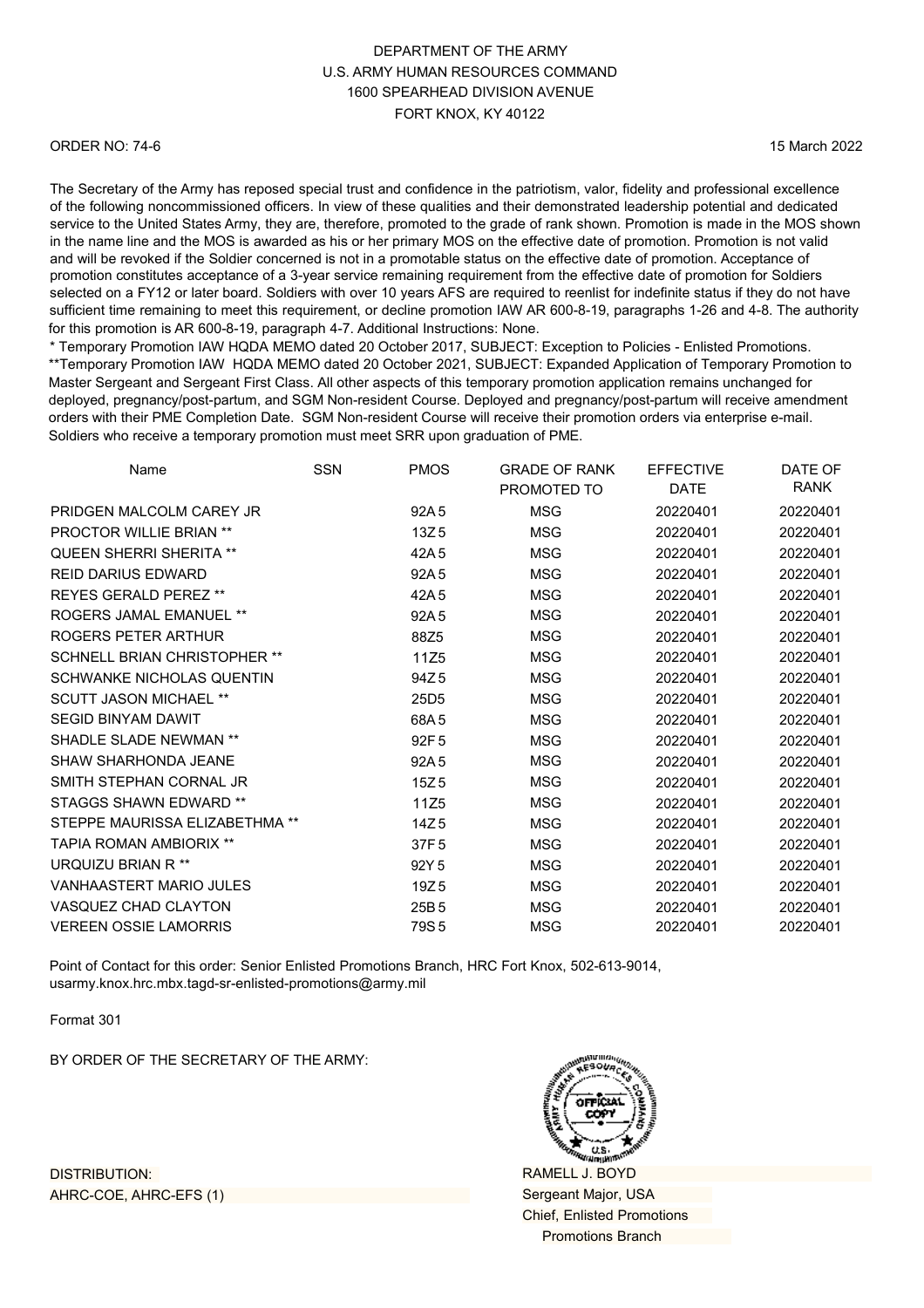#### ORDER NO: 74-7

15 March 2022

The Secretary of the Army has reposed special trust and confidence in the patriotism, valor, fidelity and professional excellence of the following noncommissioned officers. In view of these qualities and their demonstrated leadership potential and dedicated service to the United States Army, they are, therefore, promoted to the grade of rank shown. Promotion is made in the MOS shown in the name line and the MOS is awarded as his or her primary MOS on the effective date of promotion. Promotion is not valid and will be revoked if the Soldier concerned is not in a promotable status on the effective date of promotion. Acceptance of promotion constitutes acceptance of a 3-year service remaining requirement from the effective date of promotion for Soldiers selected on a FY12 or later board. Soldiers with over 10 years AFS are required to reenlist for indefinite status if they do not have sufficient time remaining to meet this requirement, or decline promotion IAW AR 600-8-19, paragraphs 1-26 and 4-8. The authority for this promotion is AR 600-8-19, paragraph 4-7. Additional Instructions: None.

\* Temporary Promotion IAW HQDA MEMO dated 20 October 2017, SUBJECT: Exception to Policies - Enlisted Promotions. \*\*Temporary Promotion IAW HQDA MEMO dated 20 October 2021, SUBJECT: Expanded Application of Temporary Promotion to Master Sergeant and Sergeant First Class. All other aspects of this temporary promotion application remains unchanged for deployed, pregnancy/post-partum, and SGM Non-resident Course. Deployed and pregnancy/post-partum will receive amendment orders with their PME Completion Date. SGM Non-resident Course will receive their promotion orders via enterprise e-mail. Soldiers who receive a temporary promotion must meet SRR upon graduation of PME.

| Name                            | SSN | <b>PMOS</b> | <b>GRADE OF RANK</b> | <b>EFFECTIVE</b> | DATE OF     |
|---------------------------------|-----|-------------|----------------------|------------------|-------------|
|                                 |     |             | PROMOTED TO          | <b>DATE</b>      | <b>RANK</b> |
| WALIK DAVID ALEXANDER **        |     | 25B 5       | MSG                  | 20220401         | 20220401    |
| <b>WALTMAN BRANDIE MARIE **</b> |     | 79S 5       | MSG                  | 20220401         | 20220401    |
| WOODS MARIA ELIZABETH           |     | 92A 5       | MSG                  | 20220401         | 20220401    |
| WRIGHT CANAAN JAMES             |     | 15Z 5       | MSG                  | 20220401         | 20220401    |

Point of Contact for this order: Senior Enlisted Promotions Branch, HRC Fort Knox, 502-613-9014, [usarmy.knox.hrc.mbx.tagd-sr-enlisted-promotions@](mailto:usarmy.knox.hrc.mbx.tagd-sr-enlisted-promotions@mail.mil)army.mil

Format 301

BY ORDER OF THE SECRETARY OF THE ARMY:

DISTRIBUTION: AHRC-COE, AHRC-EFS (1)

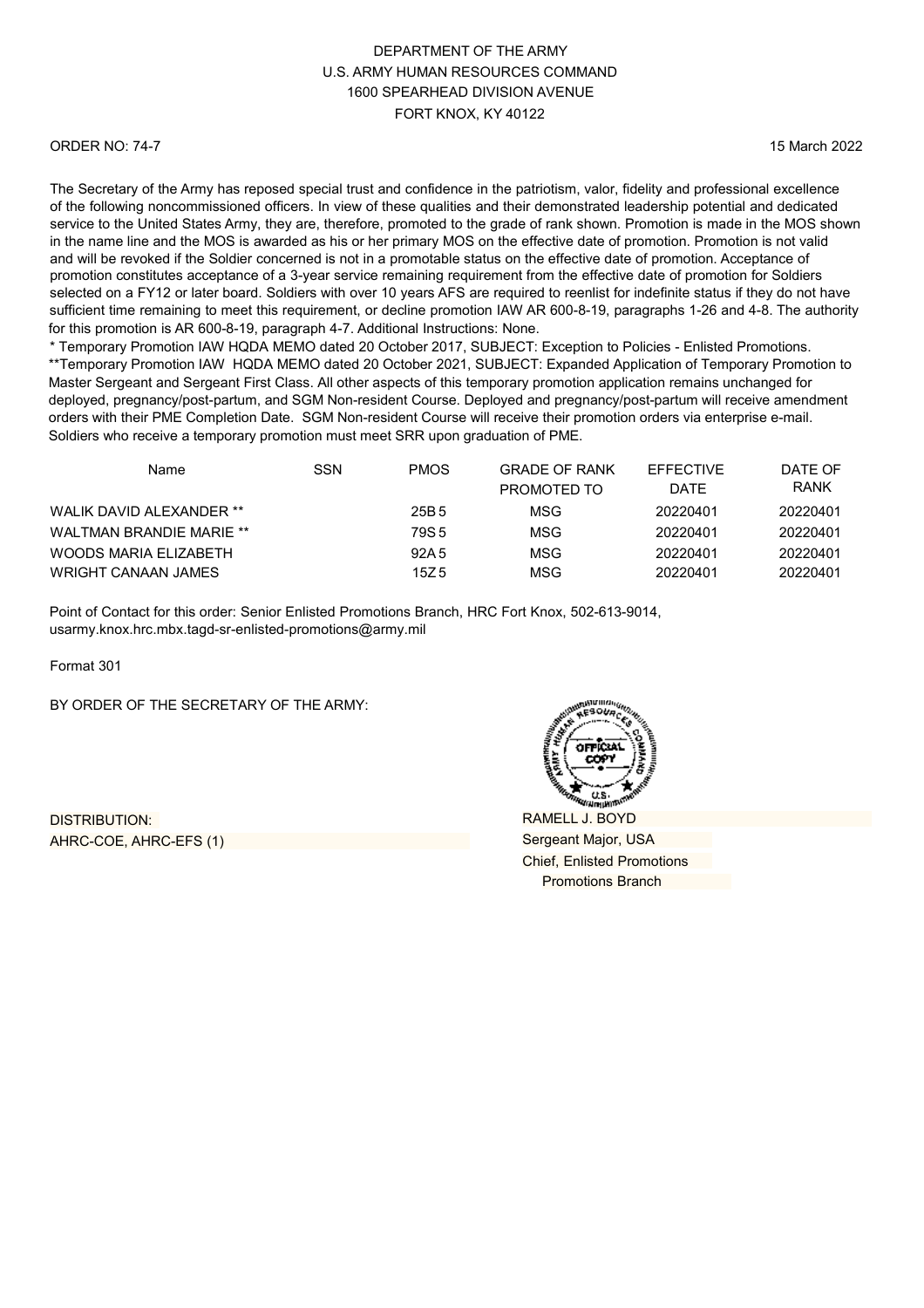#### ORDER NO: 74-8

15 March 2022

The Secretary of the Army has reposed special trust and confidence in the patriotism, valor, fidelity and professional excellence of the following noncommissioned officers. In view of these qualities and their demonstrated leadership potential and dedicated service to the United States Army, they are, therefore, promoted to the grade of rank shown. Promotion is made in the MOS shown in the name line and the MOS is awarded as his or her primary MOS on the effective date of promotion. Promotion is not valid and will be revoked if the Soldier concerned is not in a promotable status on the effective date of promotion. Acceptance of promotion constitutes acceptance of a 3-year service remaining requirement from the effective date of promotion for Soldiers selected on a FY12 or later board. Soldiers with over 10 years AFS are required to reenlist for indefinite status if they do not have sufficient time remaining to meet this requirement, or decline promotion IAW AR 600-8-19, paragraphs 1-26 and 4-8. The authority for this promotion is AR 600-8-19, paragraph 4-7. Additional Instructions: None.

\* Temporary Promotion IAW HQDA MEMO dated 20 October 2017, SUBJECT: Exception to Policies - Enlisted Promotions. \*\*Temporary Promotion IAW HQDA MEMO dated 20 October 2021, SUBJECT: Expanded Application of Temporary Promotion to Master Sergeant and Sergeant First Class. All other aspects of this temporary promotion application remains unchanged for deployed, pregnancy/post-partum, and SGM Non-resident Course. Deployed and pregnancy/post-partum will receive amendment orders with their PME Completion Date. SGM Non-resident Course will receive their promotion orders via enterprise e-mail. Soldiers who receive a temporary promotion must meet SRR upon graduation of PME.

| Name                               | <b>SSN</b> | <b>PMOS</b> | <b>GRADE OF RANK</b> | <b>EFFECTIVE</b> | DATE OF     |
|------------------------------------|------------|-------------|----------------------|------------------|-------------|
|                                    |            |             | PROMOTED TO          | <b>DATE</b>      | <b>RANK</b> |
| ABDULKADHEM HUSSAIN HAKEM          |            | 35P4        | <b>SFC</b>           | 20220401         | 20220401    |
| ABNE JOHN MIHCAOJ                  |            | 11B4        | <b>SFC</b>           | 20220401         | 20220401    |
| ALAMPIEV ANDREY OLEGOVICH          |            | 79R4        | <b>SFC</b>           | 20220401         | 20220401    |
| ALEXANDER EDWARD DEAN              |            | 92A4        | <b>SFC</b>           | 20220401         | 20220401    |
| ALVA JONAH ELLIOTT                 |            | 11B4        | <b>SFC</b>           | 20220401         | 20220401    |
| ALWAST ERICH VOLKER **             |            | 68P4        | <b>SFC</b>           | 20220401         | 20220401    |
| ANACLETO MILAGRO SARAHI            |            | 92Y4        | <b>SFC</b>           | 20220401         | 20220401    |
| ANDERSON OMAR TERRELL              |            | 35N4        | <b>SFC</b>           | 20220401         | 20220401    |
| <b>ANTHONY MARIQUE DEMEL</b>       |            | 92G4        | <b>SFC</b>           | 20220401         | 20220401    |
| ASHLEY ALMONT NATHANIEL            |            | 91X4        | <b>SFC</b>           | 20220401         | 20220401    |
| ASTUDILLO JUANA MERCEDES **        |            | 51C4        | <b>SFC</b>           | 20220401         | 20220401    |
| <b>BALADAD ADRIAN JOSEPH</b>       |            | 51C4        | <b>SFC</b>           | 20220401         | 20220401    |
| <b>BEDILLION JAMES ERNEST</b>      |            | 89D4        | <b>SFC</b>           | 20220401         | 20220401    |
| BEEBE CHRISTOPHER JAMES            |            | 12B4        | <b>SFC</b>           | 20220401         | 20220401    |
| <b>BENJAMIN KENNY MICHAEL</b>      |            | 74D4        | <b>SFC</b>           | 20220401         | 20220401    |
| <b>BEUSE KEVIN MICHAEL</b>         |            | 35F4        | <b>SFC</b>           | 20220401         | 20220401    |
| <b>BILLUPS JAMES OBRIEN</b>        |            | 74D4        | <b>SFC</b>           | 20220401         | 20220401    |
| <b>BJORKLAND RONALD CLIFTONBEL</b> |            | 74D4        | <b>SFC</b>           | 20220401         | 20220401    |
| <b>BLACK KENNETH JR</b>            |            | 25D4        | <b>SFC</b>           | 20220401         | 20220401    |
| <b>BONINE BRETT ALDEN</b>          |            | 11B4        | <b>SFC</b>           | 20220401         | 20220401    |
|                                    |            |             |                      |                  |             |

Point of Contact for this order: Senior Enlisted Promotions Branch, HRC Fort Knox, 502-613-9014, [usarmy.knox.hrc.mbx.tagd-sr-enlisted-promotions@](mailto:usarmy.knox.hrc.mbx.tagd-sr-enlisted-promotions@mail.mil)army.mil

Format 301

BY ORDER OF THE SECRETARY OF THE ARMY:

DISTRIBUTION: AHRC-COE, AHRC-EFS (1)

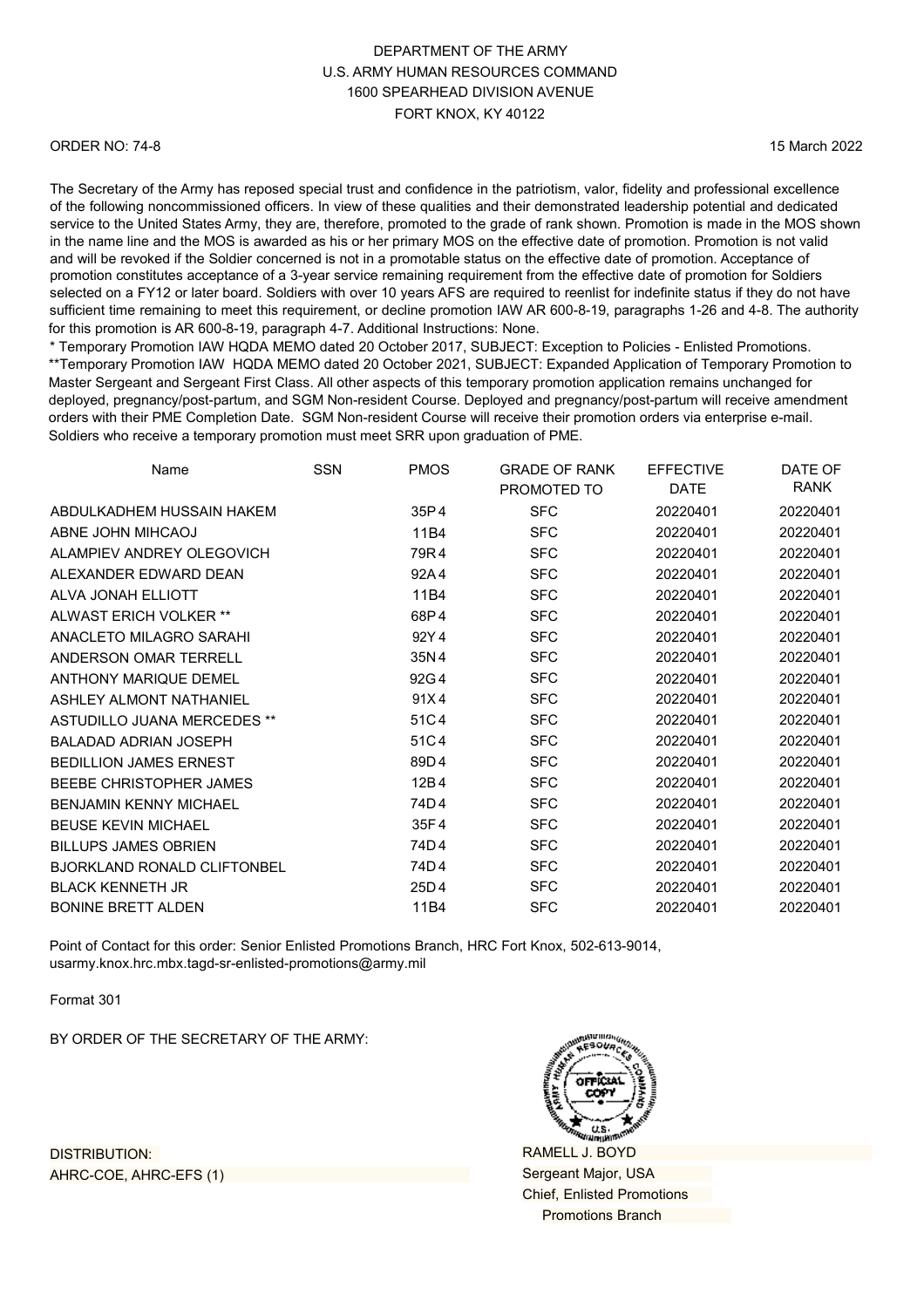#### ORDER NO: 74-9

15 March 2022

The Secretary of the Army has reposed special trust and confidence in the patriotism, valor, fidelity and professional excellence of the following noncommissioned officers. In view of these qualities and their demonstrated leadership potential and dedicated service to the United States Army, they are, therefore, promoted to the grade of rank shown. Promotion is made in the MOS shown in the name line and the MOS is awarded as his or her primary MOS on the effective date of promotion. Promotion is not valid and will be revoked if the Soldier concerned is not in a promotable status on the effective date of promotion. Acceptance of promotion constitutes acceptance of a 3-year service remaining requirement from the effective date of promotion for Soldiers selected on a FY12 or later board. Soldiers with over 10 years AFS are required to reenlist for indefinite status if they do not have sufficient time remaining to meet this requirement, or decline promotion IAW AR 600-8-19, paragraphs 1-26 and 4-8. The authority for this promotion is AR 600-8-19, paragraph 4-7. Additional Instructions: None.

\* Temporary Promotion IAW HQDA MEMO dated 20 October 2017, SUBJECT: Exception to Policies - Enlisted Promotions. \*\*Temporary Promotion IAW HQDA MEMO dated 20 October 2021, SUBJECT: Expanded Application of Temporary Promotion to Master Sergeant and Sergeant First Class. All other aspects of this temporary promotion application remains unchanged for deployed, pregnancy/post-partum, and SGM Non-resident Course. Deployed and pregnancy/post-partum will receive amendment orders with their PME Completion Date. SGM Non-resident Course will receive their promotion orders via enterprise e-mail. Soldiers who receive a temporary promotion must meet SRR upon graduation of PME.

| Name                                 | <b>SSN</b> | <b>PMOS</b>      | <b>GRADE OF RANK</b><br>PROMOTED TO | <b>EFFECTIVE</b><br><b>DATE</b> | DATE OF<br><b>RANK</b> |
|--------------------------------------|------------|------------------|-------------------------------------|---------------------------------|------------------------|
| BONTEMPO NOAH DOMENIC                |            | 19K4             | <b>SFC</b>                          | 20220401                        | 20220401               |
| <b>BORGHESE JULIAN ALEXANDER **</b>  |            | 14H4             | <b>SFC</b>                          | 20220401                        | 20220401               |
| <b>BOST JOHN ADRIAN JR</b>           |            | 13J <sub>4</sub> | <b>SFC</b>                          | 20220401                        | 20220401               |
| <b>BOYCE JACOB MICHAEL</b>           |            | 91X4             | <b>SFC</b>                          | 20220401                        | 20220401               |
| <b>BOYNTON JARED ROBERT **</b>       |            | 14T4             | <b>SFC</b>                          | 20220401                        | 20220401               |
| <b>BRANDT DARIO CHRISTIAN</b>        |            | 88M4             | <b>SFC</b>                          | 20220401                        | 20220401               |
| <b>BRASHEAR JOEL FREDERICK **</b>    |            | 35N4             | <b>SFC</b>                          | 20220401                        | 20220401               |
| BREE JARED MICHAEL                   |            | 42R4             | <b>SFC</b>                          | 20220401                        | 20220401               |
| <b>BRITTON BRITTNEY JASTASIA</b>     |            | 74D4             | <b>SFC</b>                          | 20220401                        | 20220401               |
| <b>BROOME JOSEPH RICHARD **</b>      |            | 11B4             | <b>SFC</b>                          | 20220401                        | 20220401               |
| <b>BROWN ANDREW LEE</b>              |            | 91X4             | <b>SFC</b>                          | 20220401                        | 20220401               |
| <b>BROWN CHRISTOPHER DASHAUN **</b>  |            | 15T4             | <b>SFC</b>                          | 20220401                        | 20220401               |
| <b>BROWN CHRISTOPHER RENARD</b>      |            | 13R4             | <b>SFC</b>                          | 20220401                        | 20220401               |
| <b>BROWN KYLE ROBERT</b>             |            | 13B4             | <b>SFC</b>                          | 20220401                        | 20220401               |
| <b>BROWN ROBERT BRADLEY</b>          |            | 25W 4            | <b>SFC</b>                          | 20220401                        | 20220401               |
| <b>BRUMLEVE YESENIA **</b>           |            | 25U4             | <b>SFC</b>                          | 20220401                        | 20220401               |
| <b>BUMBREY THOR FRANK **</b>         |            | 68W4             | <b>SFC</b>                          | 20220401                        | 20220401               |
| BURRELLGASTON DAIJONQUEZ JA **       |            | 92G4             | <b>SFC</b>                          | 20220401                        | 20220401               |
| <b>BUSHEY JEREMY DAVID</b>           |            | 14T4             | <b>SFC</b>                          | 20220401                        | 20220401               |
| <b>BUTLER TIMOTHY ANDREWLOUIS **</b> |            | 19D4             | <b>SFC</b>                          | 20220401                        | 20220401               |

Point of Contact for this order: Senior Enlisted Promotions Branch, HRC Fort Knox, 502-613-9014, [usarmy.knox.hrc.mbx.tagd-sr-enlisted-promotions@](mailto:usarmy.knox.hrc.mbx.tagd-sr-enlisted-promotions@mail.mil)army.mil

Format 301

BY ORDER OF THE SECRETARY OF THE ARMY:

DISTRIBUTION: AHRC-COE, AHRC-EFS (1)

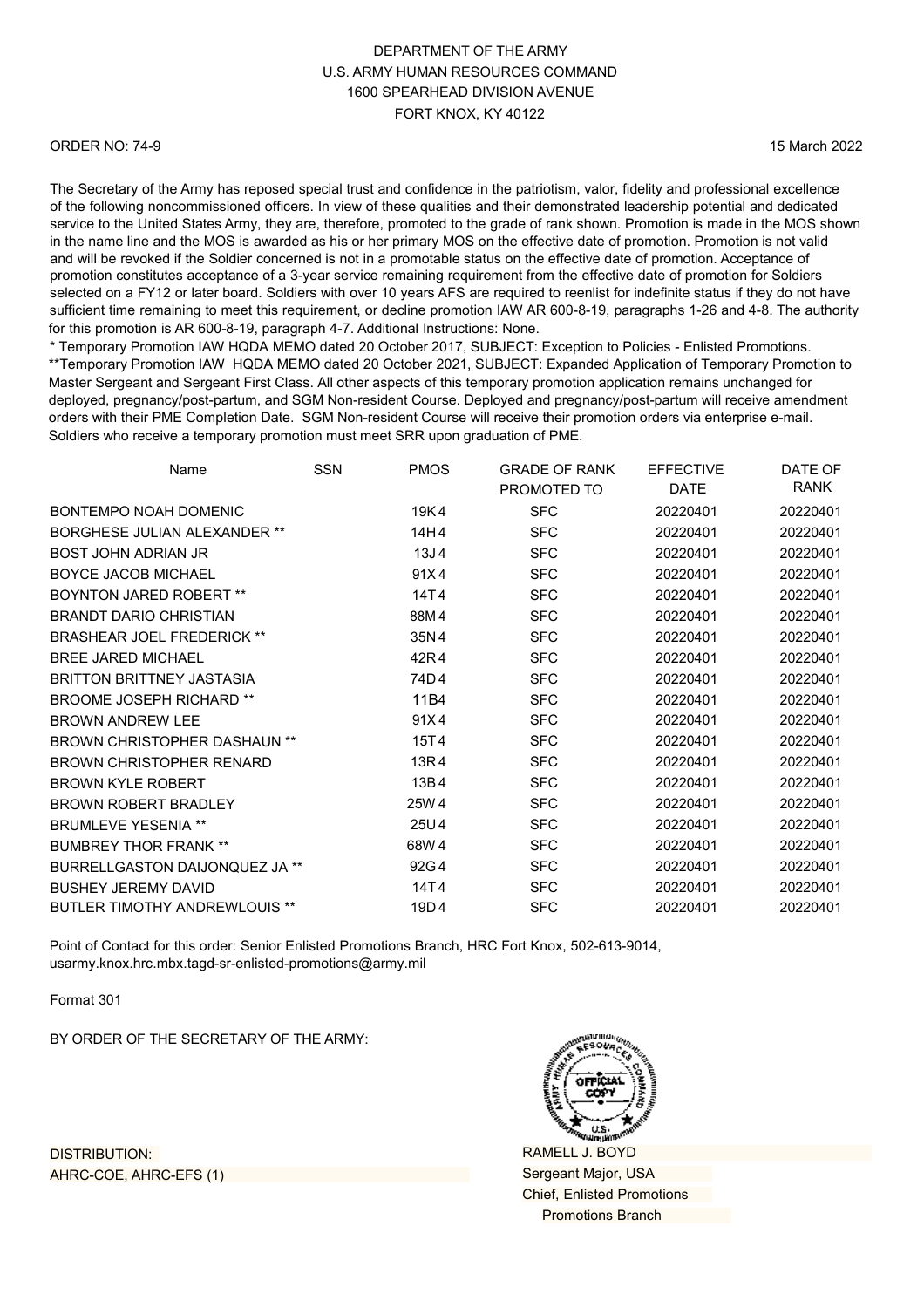#### ORDER NO: 74-10

15 March 2022

The Secretary of the Army has reposed special trust and confidence in the patriotism, valor, fidelity and professional excellence of the following noncommissioned officers. In view of these qualities and their demonstrated leadership potential and dedicated service to the United States Army, they are, therefore, promoted to the grade of rank shown. Promotion is made in the MOS shown in the name line and the MOS is awarded as his or her primary MOS on the effective date of promotion. Promotion is not valid and will be revoked if the Soldier concerned is not in a promotable status on the effective date of promotion. Acceptance of promotion constitutes acceptance of a 3-year service remaining requirement from the effective date of promotion for Soldiers selected on a FY12 or later board. Soldiers with over 10 years AFS are required to reenlist for indefinite status if they do not have sufficient time remaining to meet this requirement, or decline promotion IAW AR 600-8-19, paragraphs 1-26 and 4-8. The authority for this promotion is AR 600-8-19, paragraph 4-7. Additional Instructions: None.

\* Temporary Promotion IAW HQDA MEMO dated 20 October 2017, SUBJECT: Exception to Policies - Enlisted Promotions. \*\*Temporary Promotion IAW HQDA MEMO dated 20 October 2021, SUBJECT: Expanded Application of Temporary Promotion to Master Sergeant and Sergeant First Class. All other aspects of this temporary promotion application remains unchanged for deployed, pregnancy/post-partum, and SGM Non-resident Course. Deployed and pregnancy/post-partum will receive amendment orders with their PME Completion Date. SGM Non-resident Course will receive their promotion orders via enterprise e-mail. Soldiers who receive a temporary promotion must meet SRR upon graduation of PME.

| Name                               | <b>SSN</b> | <b>PMOS</b>      | <b>GRADE OF RANK</b><br>PROMOTED TO | <b>EFFECTIVE</b><br><b>DATE</b> | DATE OF<br>RANK |
|------------------------------------|------------|------------------|-------------------------------------|---------------------------------|-----------------|
| CABALLERO EDVIN RAFAEL             |            | 13J <sub>4</sub> | <b>SFC</b>                          | 20220401                        | 20220401        |
| CALDERONHERNANDEZ RODOLFO D        |            | 79S4             | <b>SFC</b>                          | 20220401                        | 20220401        |
| <b>CAPITOLO ERNEST ANTHONY **</b>  |            | 11B4             | <b>SFC</b>                          | 20220401                        | 20220401        |
| <b>CARNAVALE JESSE</b>             |            | 79S4             | <b>SFC</b>                          | 20220401                        | 20220401        |
| <b>CARROLL JASON MONROE **</b>     |            | 25W 4            | <b>SFC</b>                          | 20220401                        | 20220401        |
| <b>CARTER JAMES GREGORY **</b>     |            | 79R4             | <b>SFC</b>                          | 20220401                        | 20220401        |
| CASH DOUGLAS EUGENE JR             |            | 35N4             | <b>SFC</b>                          | 20220401                        | 20220401        |
| CASTELLANOSRIVERA GUSTAVO A        |            | 92A4             | <b>SFC</b>                          | 20220401                        | 20220401        |
| CHAISON ANDRE ORLANDO JR           |            | 25B4             | <b>SFC</b>                          | 20220401                        | 20220401        |
| <b>CHAVEZ ISRAEL</b>               |            | 13B4             | <b>SFC</b>                          | 20220401                        | 20220401        |
| CHERRY BRIAN MICHAFI **            |            | 68P4             | <b>SFC</b>                          | 20220401                        | 20220401        |
| CHU NA YOUNG                       |            | 51C4             | <b>SFC</b>                          | 20220401                        | 20220401        |
| CLARK DAVID FUGENE JR              |            | 68F4             | <b>SFC</b>                          | 20220401                        | 20220401        |
| <b>COHEN TRACY ANN</b>             |            | 79S4             | <b>SFC</b>                          | 20220401                        | 20220401        |
| <b>COLLINS BYRON KEITH</b>         |            | 74D4             | <b>SFC</b>                          | 20220401                        | 20220401        |
| <b>COLLINS CHRISTOPHER JOHN **</b> |            | 11B4             | <b>SFC</b>                          | 20220401                        | 20220401        |
| <b>COLSON CARLOS RAMON **</b>      |            | 11B4             | <b>SFC</b>                          | 20220401                        | 20220401        |
| <b>CORDES TROY MICHAEL</b>         |            | 11B4             | <b>SFC</b>                          | 20220401                        | 20220401        |
| CORONADO DAVID FRANCISCO           |            | 94W 4            | <b>SFC</b>                          | 20220401                        | 20220401        |
| <b>COUNTRYMAN STETSON WAYNE</b>    |            | 19K4             | <b>SFC</b>                          | 20220401                        | 20220401        |

Point of Contact for this order: Senior Enlisted Promotions Branch, HRC Fort Knox, 502-613-9014, [usarmy.knox.hrc.mbx.tagd-sr-enlisted-promotions@](mailto:usarmy.knox.hrc.mbx.tagd-sr-enlisted-promotions@mail.mil)army.mil

Format 301

BY ORDER OF THE SECRETARY OF THE ARMY:

RAMELL J. BOYD Sergeant Major, USA Chief, Enlisted Promotions Promotions Branch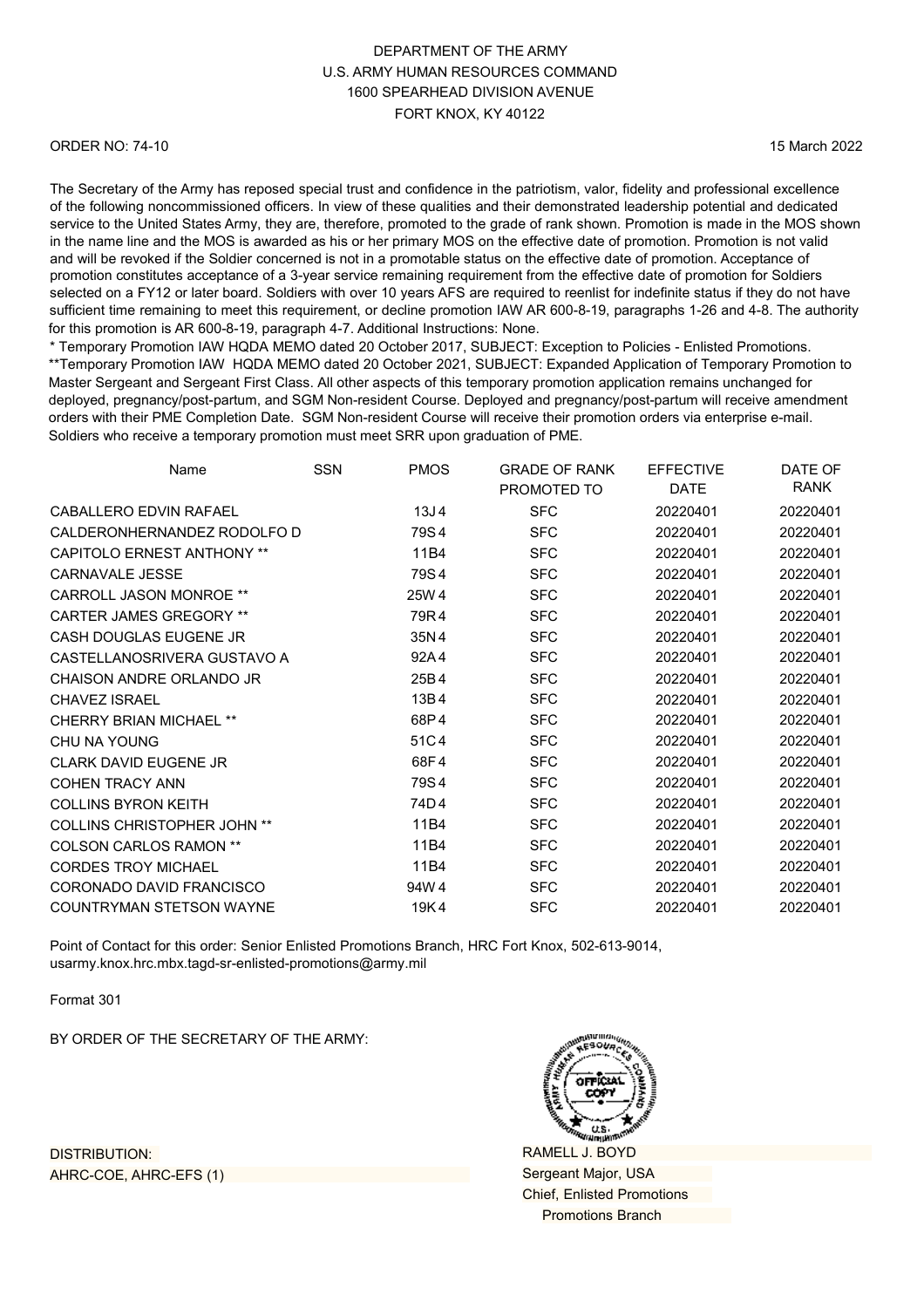#### ORDER NO: 74-11

15 March 2022

The Secretary of the Army has reposed special trust and confidence in the patriotism, valor, fidelity and professional excellence of the following noncommissioned officers. In view of these qualities and their demonstrated leadership potential and dedicated service to the United States Army, they are, therefore, promoted to the grade of rank shown. Promotion is made in the MOS shown in the name line and the MOS is awarded as his or her primary MOS on the effective date of promotion. Promotion is not valid and will be revoked if the Soldier concerned is not in a promotable status on the effective date of promotion. Acceptance of promotion constitutes acceptance of a 3-year service remaining requirement from the effective date of promotion for Soldiers selected on a FY12 or later board. Soldiers with over 10 years AFS are required to reenlist for indefinite status if they do not have sufficient time remaining to meet this requirement, or decline promotion IAW AR 600-8-19, paragraphs 1-26 and 4-8. The authority for this promotion is AR 600-8-19, paragraph 4-7. Additional Instructions: None.

\* Temporary Promotion IAW HQDA MEMO dated 20 October 2017, SUBJECT: Exception to Policies - Enlisted Promotions. \*\*Temporary Promotion IAW HQDA MEMO dated 20 October 2021, SUBJECT: Expanded Application of Temporary Promotion to Master Sergeant and Sergeant First Class. All other aspects of this temporary promotion application remains unchanged for deployed, pregnancy/post-partum, and SGM Non-resident Course. Deployed and pregnancy/post-partum will receive amendment orders with their PME Completion Date. SGM Non-resident Course will receive their promotion orders via enterprise e-mail. Soldiers who receive a temporary promotion must meet SRR upon graduation of PME.

| Name                           | <b>SSN</b> | <b>PMOS</b>      | <b>GRADE OF RANK</b> | <b>EFFECTIVE</b> | DATE OF<br><b>RANK</b> |
|--------------------------------|------------|------------------|----------------------|------------------|------------------------|
|                                |            |                  | PROMOTED TO          | <b>DATE</b>      |                        |
| COUNTY RODERIC COLIN JR **     |            | 11B4             | <b>SFC</b>           | 20220401         | 20220401               |
| <b>COX PHILLIP MICHAEL</b>     |            | 11B4             | <b>SFC</b>           | 20220401         | 20220401               |
| <b>CRAUTHERS ASHLEY SCOTT</b>  |            | 88M4             | <b>SFC</b>           | 20220401         | 20220401               |
| <b>CRAVEN MICHAEL DAVID JR</b> |            | 19K4             | <b>SFC</b>           | 20220401         | 20220401               |
| CRYMER DAVID LEE JR **         |            | 13J <sub>4</sub> | <b>SFC</b>           | 20220401         | 20220401               |
| <b>CUFF MORGAN JAMES</b>       |            | 91X4             | <b>SFC</b>           | 20220401         | 20220401               |
| DAVENPORT MATTHEW STEPHEN      |            | 92R4             | <b>SFC</b>           | 20220401         | 20220401               |
| DAVIS ANDRAECUS LEKENDRICK **  |            | 68W 4            | <b>SFC</b>           | 20220401         | 20220401               |
| DEIBERT STEPHEN WILLIAM        |            | 94S4             | <b>SFC</b>           | 20220401         | 20220401               |
| DEVAUL JUSTIN ALAN **          |            | 92R4             | <b>SFC</b>           | 20220401         | 20220401               |
| DIAZ JONATHAN REECE            |            | 13J <sub>4</sub> | <b>SFC</b>           | 20220401         | 20220401               |
| DIAZ LUIS ALEXIS               |            | 92Y4             | <b>SFC</b>           | 20220401         | 20220401               |
| DIAZTORRES CARLOS JOEL         |            | 19K4             | <b>SFC</b>           | 20220401         | 20220401               |
| DIFFENDERFER TYLER JAMES **    |            | 11B4             | <b>SFC</b>           | 20220401         | 20220401               |
| DISTANCE EDWARD MCKINLEY **    |            | 37F4             | <b>SFC</b>           | 20220401         | 20220401               |
| DOVE PAULA ANN                 |            | 14T4             | <b>SFC</b>           | 20220401         | 20220401               |
| DUDLEY WARREN SCOTT            |            | 92G4             | <b>SFC</b>           | 20220401         | 20220401               |
| DUMAS RICHARD DONALD III       |            | 31B4             | <b>SFC</b>           | 20220401         | 20220401               |
| DYKSTRA AUSTIN JOHN            |            | 35F4             | <b>SFC</b>           | 20220401         | 20220401               |
| <b>EIREMO ANDERS ERIK **</b>   |            | 18D4             | <b>SFC</b>           | 20220401         | 20220401               |
|                                |            |                  |                      |                  |                        |

Point of Contact for this order: Senior Enlisted Promotions Branch, HRC Fort Knox, 502-613-9014, [usarmy.knox.hrc.mbx.tagd-sr-enlisted-promotions@](mailto:usarmy.knox.hrc.mbx.tagd-sr-enlisted-promotions@mail.mil)army.mil

Format 301

BY ORDER OF THE SECRETARY OF THE ARMY:



RAMELL J. BOYD Sergeant Major, USA Chief, Enlisted Promotions Promotions Branch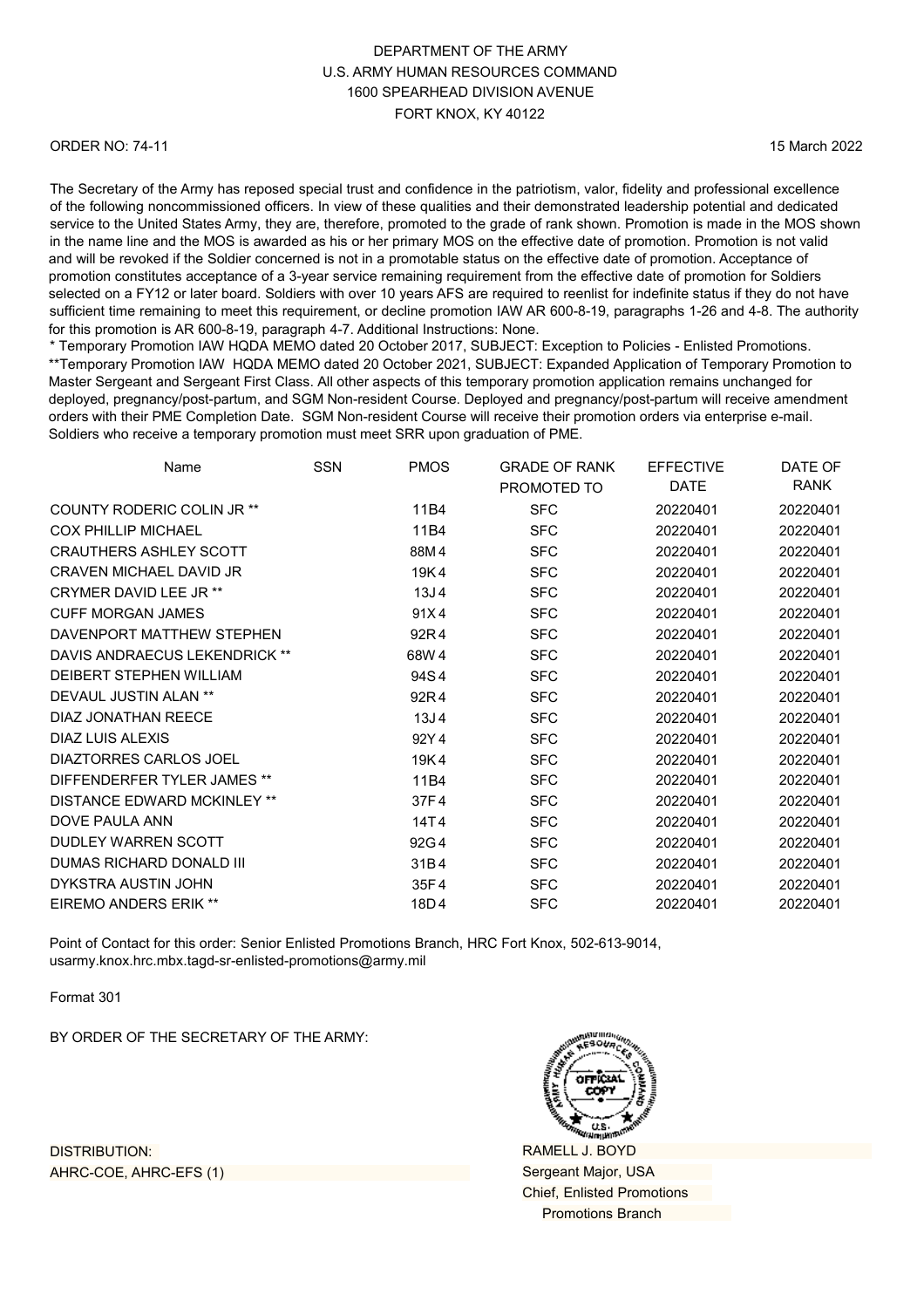#### ORDER NO: 74-12

15 March 2022

The Secretary of the Army has reposed special trust and confidence in the patriotism, valor, fidelity and professional excellence of the following noncommissioned officers. In view of these qualities and their demonstrated leadership potential and dedicated service to the United States Army, they are, therefore, promoted to the grade of rank shown. Promotion is made in the MOS shown in the name line and the MOS is awarded as his or her primary MOS on the effective date of promotion. Promotion is not valid and will be revoked if the Soldier concerned is not in a promotable status on the effective date of promotion. Acceptance of promotion constitutes acceptance of a 3-year service remaining requirement from the effective date of promotion for Soldiers selected on a FY12 or later board. Soldiers with over 10 years AFS are required to reenlist for indefinite status if they do not have sufficient time remaining to meet this requirement, or decline promotion IAW AR 600-8-19, paragraphs 1-26 and 4-8. The authority for this promotion is AR 600-8-19, paragraph 4-7. Additional Instructions: None.

\* Temporary Promotion IAW HQDA MEMO dated 20 October 2017, SUBJECT: Exception to Policies - Enlisted Promotions. \*\*Temporary Promotion IAW HQDA MEMO dated 20 October 2021, SUBJECT: Expanded Application of Temporary Promotion to Master Sergeant and Sergeant First Class. All other aspects of this temporary promotion application remains unchanged for deployed, pregnancy/post-partum, and SGM Non-resident Course. Deployed and pregnancy/post-partum will receive amendment orders with their PME Completion Date. SGM Non-resident Course will receive their promotion orders via enterprise e-mail. Soldiers who receive a temporary promotion must meet SRR upon graduation of PME.

| Name                               | <b>SSN</b> | <b>PMOS</b> | <b>GRADE OF RANK</b> | <b>EFFECTIVE</b> | DATE OF     |
|------------------------------------|------------|-------------|----------------------|------------------|-------------|
|                                    |            |             | PROMOTED TO          | DATE             | <b>RANK</b> |
| <b>ELLIOTT MICHAEL THOMAS **</b>   |            | 89D4        | <b>SFC</b>           | 20220401         | 20220401    |
| ELMORE BRANDON DANIEL              |            | 11B4        | <b>SFC</b>           | 20220401         | 20220401    |
| ENGLAND LAWRENCE MATTHEW           |            | 18C4        | <b>SFC</b>           | 20220401         | 20220401    |
| <b>ESSIG NATHAN RICHARD</b>        |            | 31B4        | <b>SFC</b>           | 20220401         | 20220401    |
| ETURRALDE AABRON JUDE              |            | 42R4        | <b>SFC</b>           | 20220401         | 20220401    |
| <b>FAIN GABRIEL CLEATUSMATTHEW</b> |            | 31B4        | <b>SFC</b>           | 20220401         | 20220401    |
| <b>FELIZDELEON RICARDO GABRIEL</b> |            | 74D4        | <b>SFC</b>           | 20220401         | 20220401    |
| FISHBURN AI BERT BILAL             |            | 12H4        | <b>SFC</b>           | 20220401         | 20220401    |
| <b>FISHER DAVID ALEXANDER **</b>   |            | 18D4        | <b>SFC</b>           | 20220401         | 20220401    |
| FITCHETT LUCAS ROBERT              |            | 31B4        | <b>SFC</b>           | 20220401         | 20220401    |
| <b>FLINT JAMES ANDREW **</b>       |            | 18D4        | <b>SFC</b>           | 20220401         | 20220401    |
| <b>FOSTER SHARI DANIELLE</b>       |            | 88M4        | <b>SFC</b>           | 20220401         | 20220401    |
| <b>FOSTER STAN ALLEN</b>           |            | 94W4        | <b>SFC</b>           | 20220401         | 20220401    |
| FOUNTAINE JOSHUA ENZINKA **        |            | 25B4        | <b>SFC</b>           | 20220401         | 20220401    |
| <b>FOXX DAMONT LANELLE</b>         |            | 35P4        | <b>SFC</b>           | 20220401         | 20220401    |
| <b>FULLER RUFUS IV **</b>          |            | 25B4        | <b>SFC</b>           | 20220401         | 20220401    |
| <b>GALVAN CHRISTOPHER RYAN **</b>  |            | 31B4        | <b>SFC</b>           | 20220401         | 20220401    |
| <b>GARCIA FRANCISCO JR</b>         |            | 25B4        | <b>SFC</b>           | 20220401         | 20220401    |
| <b>GARCIACHAVEZ RYAN MATTHEW</b>   |            | 92G4        | <b>SFC</b>           | 20220401         | 20220401    |
| <b>GARDNER BRENT MICHAEL</b>       |            | 31B4        | <b>SFC</b>           | 20220401         | 20220401    |
|                                    |            |             |                      |                  |             |

Point of Contact for this order: Senior Enlisted Promotions Branch, HRC Fort Knox, 502-613-9014, [usarmy.knox.hrc.mbx.tagd-sr-enlisted-promotions@](mailto:usarmy.knox.hrc.mbx.tagd-sr-enlisted-promotions@mail.mil)army.mil

Format 301

BY ORDER OF THE SECRETARY OF THE ARMY:



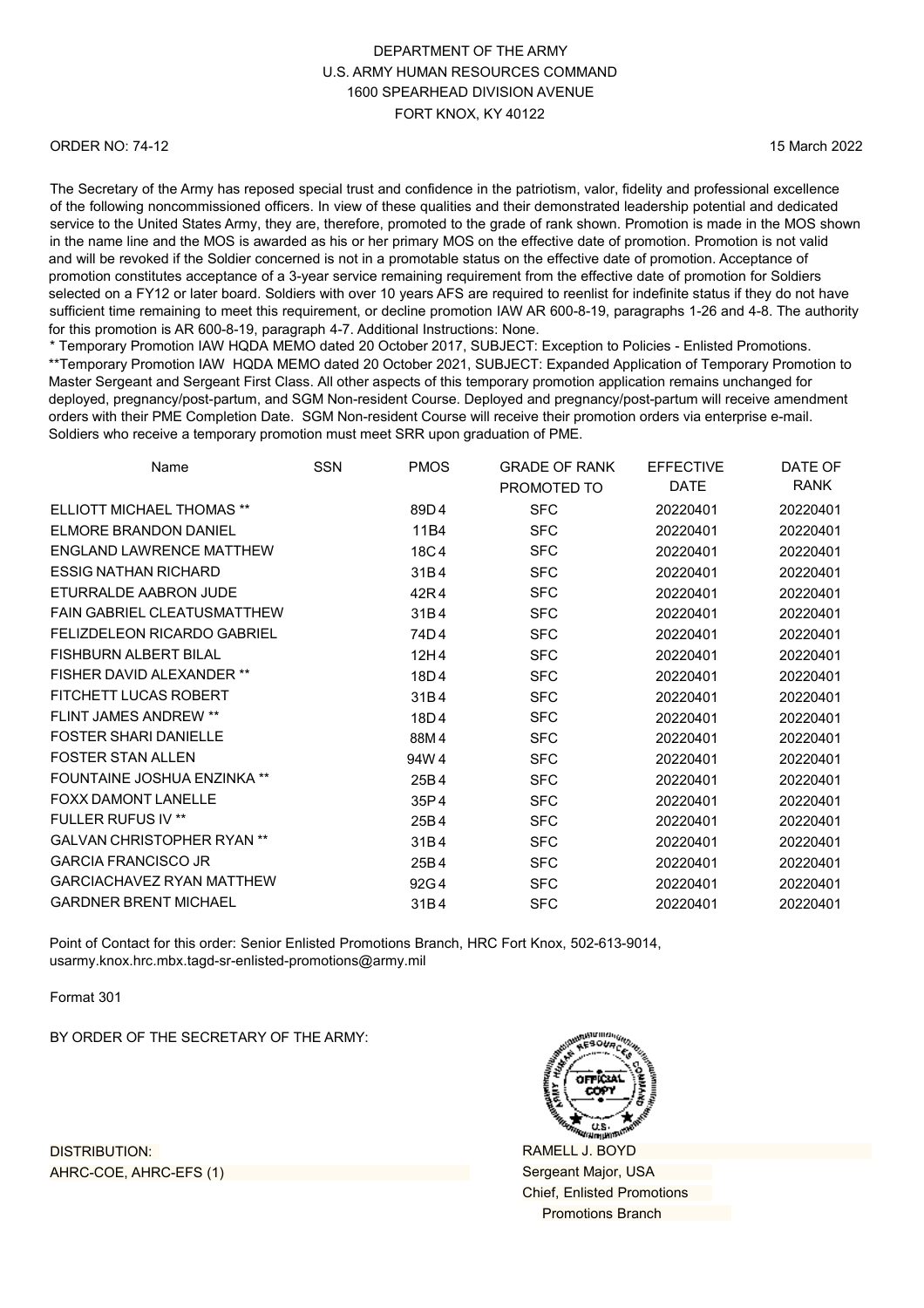#### ORDER NO: 74-13

15 March 2022

The Secretary of the Army has reposed special trust and confidence in the patriotism, valor, fidelity and professional excellence of the following noncommissioned officers. In view of these qualities and their demonstrated leadership potential and dedicated service to the United States Army, they are, therefore, promoted to the grade of rank shown. Promotion is made in the MOS shown in the name line and the MOS is awarded as his or her primary MOS on the effective date of promotion. Promotion is not valid and will be revoked if the Soldier concerned is not in a promotable status on the effective date of promotion. Acceptance of promotion constitutes acceptance of a 3-year service remaining requirement from the effective date of promotion for Soldiers selected on a FY12 or later board. Soldiers with over 10 years AFS are required to reenlist for indefinite status if they do not have sufficient time remaining to meet this requirement, or decline promotion IAW AR 600-8-19, paragraphs 1-26 and 4-8. The authority for this promotion is AR 600-8-19, paragraph 4-7. Additional Instructions: None.

\* Temporary Promotion IAW HQDA MEMO dated 20 October 2017, SUBJECT: Exception to Policies - Enlisted Promotions. \*\*Temporary Promotion IAW HQDA MEMO dated 20 October 2021, SUBJECT: Expanded Application of Temporary Promotion to Master Sergeant and Sergeant First Class. All other aspects of this temporary promotion application remains unchanged for deployed, pregnancy/post-partum, and SGM Non-resident Course. Deployed and pregnancy/post-partum will receive amendment orders with their PME Completion Date. SGM Non-resident Course will receive their promotion orders via enterprise e-mail. Soldiers who receive a temporary promotion must meet SRR upon graduation of PME.

| Name                                 | SSN | <b>PMOS</b> | <b>GRADE OF RANK</b><br>PROMOTED TO | <b>EFFECTIVE</b><br><b>DATE</b> | DATE OF<br><b>RANK</b> |
|--------------------------------------|-----|-------------|-------------------------------------|---------------------------------|------------------------|
| <b>GATTIS DAVID LEE</b>              |     | 19D4        | <b>SFC</b>                          | 20220401                        | 20220401               |
| <b>GERHARDSTEIN MATTHEW ALLEN **</b> |     | 18D4        | <b>SFC</b>                          | 20220401                        | 20220401               |
| <b>GIBSON LUKE ROBERT</b>            |     | 91X4        | <b>SFC</b>                          | 20220401                        | 20220401               |
| <b>GODINHO KEVIN JOSEPH</b>          |     | 25E4        | <b>SFC</b>                          | 20220401                        | 20220401               |
| <b>GOMEZ ALBERTO RICHARD III</b>     |     | 35N4        | <b>SFC</b>                          | 20220401                        | 20220401               |
| GOYEA ADEBOWALE OLADEYINDE           |     | 51C4        | <b>SFC</b>                          | 20220401                        | 20220401               |
| <b>GRABILL JOSEPH CHAMBERLAIN</b>    |     | 42R4        | <b>SFC</b>                          | 20220401                        | 20220401               |
| <b>GRAHAM MATTHEW CALVERT</b>        |     | 13B4        | <b>SFC</b>                          | 20220401                        | 20220401               |
| <b>GREEN NATASHA LUISA</b>           |     | 35F4        | <b>SFC</b>                          | 20220401                        | 20220401               |
| <b>GUERRERO MARTIN</b>               |     | 11B4        | <b>SFC</b>                          | 20220401                        | 20220401               |
| <b>GUERRERO TOMAS ANDRES</b>         |     | 91X4        | <b>SFC</b>                          | 20220401                        | 20220401               |
| <b>HADLEY MAURICE DEWIGHT</b>        |     | 68Q4        | <b>SFC</b>                          | 20220401                        | 20220401               |
| <b>HALL SEAN LEE **</b>              |     | 15T4        | <b>SFC</b>                          | 20220401                        | 20220401               |
| <b>HALO JOHN FRANCIS **</b>          |     | 11B4        | <b>SFC</b>                          | 20220401                        | 20220401               |
| <b>HANN STEPHEN PAUL</b>             |     | 42R4        | <b>SFC</b>                          | 20220401                        | 20220401               |
| <b>HARRIS JOSHUA DANIEL</b>          |     | 15R4        | <b>SFC</b>                          | 20220401                        | 20220401               |
| HARRIS KIMYATTA TOSHANIQUE           |     | 88M4        | <b>SFC</b>                          | 20220401                        | 20220401               |
| HARVEY MARQUIS TYRELL                |     | 25W 4       | <b>SFC</b>                          | 20220401                        | 20220401               |
| <b>HAUCK KYLE MATHEW</b>             |     | 91X4        | <b>SFC</b>                          | 20220401                        | 20220401               |
| <b>HAWLEY DREW RYAN</b>              |     | 89D4        | <b>SFC</b>                          | 20220401                        | 20220401               |

Point of Contact for this order: Senior Enlisted Promotions Branch, HRC Fort Knox, 502-613-9014, [usarmy.knox.hrc.mbx.tagd-sr-enlisted-promotions@](mailto:usarmy.knox.hrc.mbx.tagd-sr-enlisted-promotions@mail.mil)army.mil

Format 301

BY ORDER OF THE SECRETARY OF THE ARMY:

RAMELL J. BOYD Sergeant Major, USA Chief, Enlisted Promotions Promotions Branch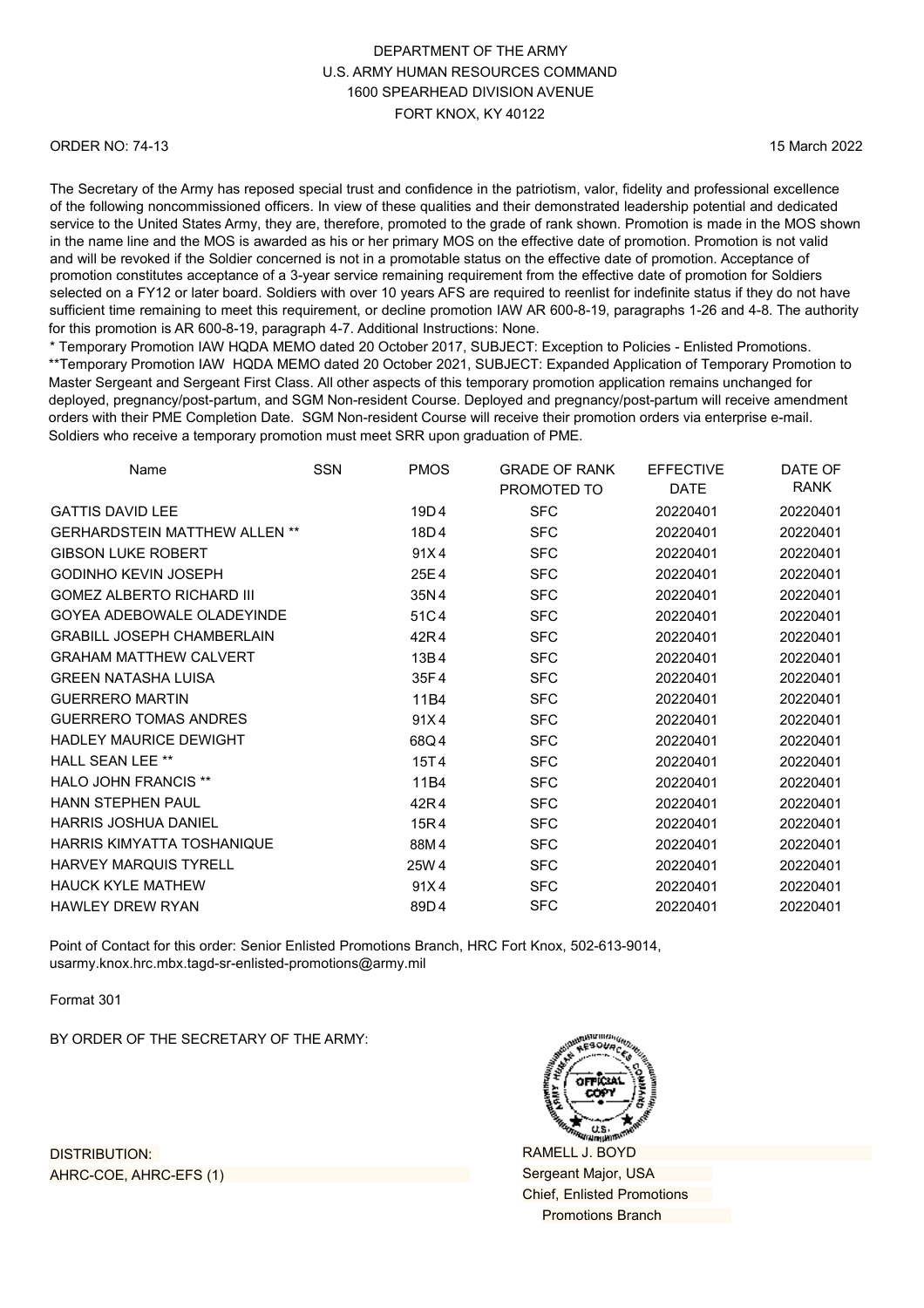#### ORDER NO: 74-14

15 March 2022

The Secretary of the Army has reposed special trust and confidence in the patriotism, valor, fidelity and professional excellence of the following noncommissioned officers. In view of these qualities and their demonstrated leadership potential and dedicated service to the United States Army, they are, therefore, promoted to the grade of rank shown. Promotion is made in the MOS shown in the name line and the MOS is awarded as his or her primary MOS on the effective date of promotion. Promotion is not valid and will be revoked if the Soldier concerned is not in a promotable status on the effective date of promotion. Acceptance of promotion constitutes acceptance of a 3-year service remaining requirement from the effective date of promotion for Soldiers selected on a FY12 or later board. Soldiers with over 10 years AFS are required to reenlist for indefinite status if they do not have sufficient time remaining to meet this requirement, or decline promotion IAW AR 600-8-19, paragraphs 1-26 and 4-8. The authority for this promotion is AR 600-8-19, paragraph 4-7. Additional Instructions: None.

\* Temporary Promotion IAW HQDA MEMO dated 20 October 2017, SUBJECT: Exception to Policies - Enlisted Promotions. \*\*Temporary Promotion IAW HQDA MEMO dated 20 October 2021, SUBJECT: Expanded Application of Temporary Promotion to Master Sergeant and Sergeant First Class. All other aspects of this temporary promotion application remains unchanged for deployed, pregnancy/post-partum, and SGM Non-resident Course. Deployed and pregnancy/post-partum will receive amendment orders with their PME Completion Date. SGM Non-resident Course will receive their promotion orders via enterprise e-mail. Soldiers who receive a temporary promotion must meet SRR upon graduation of PME.

| Name                                | <b>SSN</b> | <b>PMOS</b>      | <b>GRADE OF RANK</b><br>PROMOTED TO | <b>EFFECTIVE</b><br><b>DATE</b> | DATE OF<br>RANK |
|-------------------------------------|------------|------------------|-------------------------------------|---------------------------------|-----------------|
| <b>HEREDIA JOEL DANIEL</b>          |            | 79R4             | <b>SFC</b>                          | 20220401                        | 20220401        |
| <b>HERHAGER ERIC MICHAEL **</b>     |            | 13J <sub>4</sub> | <b>SFC</b>                          | 20220401                        | 20220401        |
| HERNANDEZMONTERO RAFAEL JOS         |            | 92F4             | <b>SFC</b>                          | 20220401                        | 20220401        |
| HILLIARD JONATHAN WILLIAM           |            | 35F4             | <b>SFC</b>                          | 20220401                        | 20220401        |
| <b>HOFMANN MATTHEW GEORGE</b>       |            | 19D4             | <b>SFC</b>                          | 20220401                        | 20220401        |
| <b>HOLMES ARASH ARTHUR</b>          |            | 79R4             | <b>SFC</b>                          | 20220401                        | 20220401        |
| <b>HOLNESS MITCHELL ERIC</b>        |            | 19K4             | <b>SFC</b>                          | 20220401                        | 20220401        |
| <b>HOLZKNECHT SAMUEL SOLOMON **</b> |            | 11B4             | <b>SFC</b>                          | 20220401                        | 20220401        |
| <b>HOUSEY KELSEY ILESHIA</b>        |            | 88M4             | <b>SFC</b>                          | 20220401                        | 20220401        |
| <b>HUGHES ZACHARY UZZELL **</b>     |            | 18D4             | <b>SFC</b>                          | 20220401                        | 20220401        |
| <b>IGNACIO ALBERT FERNANDEZ</b>     |            | 92G4             | <b>SFC</b>                          | 20220401                        | 20220401        |
| <b>IRWIN JEREMY BRIAN</b>           |            | 13M4             | <b>SFC</b>                          | 20220401                        | 20220401        |
| <b>ISLAS ABID</b>                   |            | 13B4             | <b>SFC</b>                          | 20220401                        | 20220401        |
| <b>JACHELSKI MICHAEL PATRICK J</b>  |            | 25W 4            | <b>SFC</b>                          | 20220401                        | 20220401        |
| <b>JAMES ANTONIO DEVELL</b>         |            | 68J4             | <b>SFC</b>                          | 20220401                        | 20220401        |
| <b>JEANJUSTE JONAH</b>              |            | 74D4             | <b>SFC</b>                          | 20220401                        | 20220401        |
| <b>JENSEN JARRED M</b>              |            | 11B4             | <b>SFC</b>                          | 20220401                        | 20220401        |
| JENSON JONATHAN RICHARDKARL **      |            | 19K4             | <b>SFC</b>                          | 20220401                        | 20220401        |
| <b>JEON SEAN HANKOOK</b>            |            | 68R4             | <b>SFC</b>                          | 20220401                        | 20220401        |
| JIMENEZRODRIGUEZ MANUEL DEJ         |            | 19K4             | <b>SFC</b>                          | 20220401                        | 20220401        |

Point of Contact for this order: Senior Enlisted Promotions Branch, HRC Fort Knox, 502-613-9014, [usarmy.knox.hrc.mbx.tagd-sr-enlisted-promotions](mailto:usarmy.knox.hrc.mbx.tagd-sr-enlisted-promotions@mail.mil)@army.mil

Format 301

BY ORDER OF THE SECRETARY OF THE ARMY:

RAMELL J. BOYD Sergeant Major, USA Chief, Enlisted Promotions Promotions Branch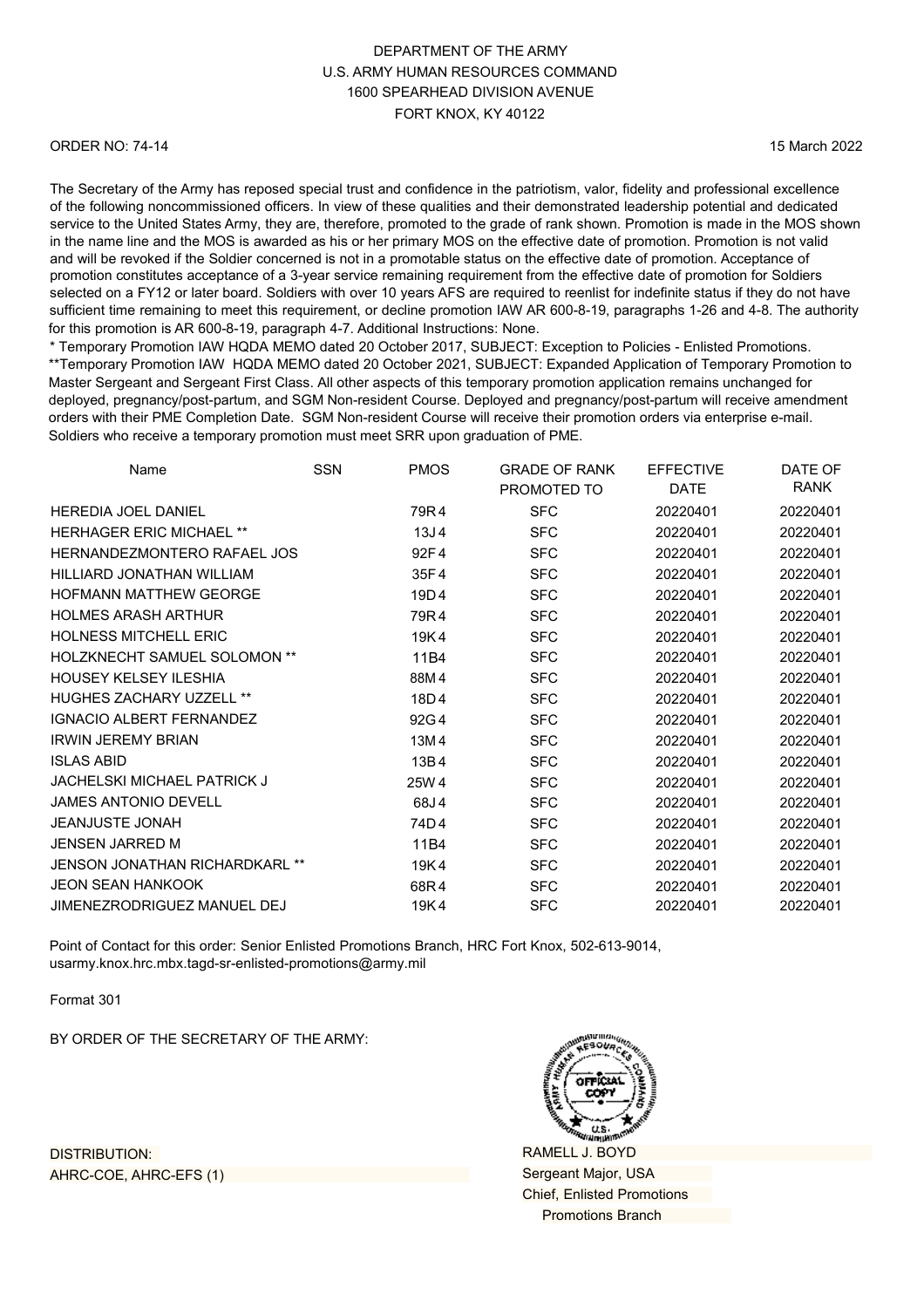#### ORDER NO: 74-15

15 March 2022

The Secretary of the Army has reposed special trust and confidence in the patriotism, valor, fidelity and professional excellence of the following noncommissioned officers. In view of these qualities and their demonstrated leadership potential and dedicated service to the United States Army, they are, therefore, promoted to the grade of rank shown. Promotion is made in the MOS shown in the name line and the MOS is awarded as his or her primary MOS on the effective date of promotion. Promotion is not valid and will be revoked if the Soldier concerned is not in a promotable status on the effective date of promotion. Acceptance of promotion constitutes acceptance of a 3-year service remaining requirement from the effective date of promotion for Soldiers selected on a FY12 or later board. Soldiers with over 10 years AFS are required to reenlist for indefinite status if they do not have sufficient time remaining to meet this requirement, or decline promotion IAW AR 600-8-19, paragraphs 1-26 and 4-8. The authority for this promotion is AR 600-8-19, paragraph 4-7. Additional Instructions: None.

\* Temporary Promotion IAW HQDA MEMO dated 20 October 2017, SUBJECT: Exception to Policies - Enlisted Promotions. \*\*Temporary Promotion IAW HQDA MEMO dated 20 October 2021, SUBJECT: Expanded Application of Temporary Promotion to Master Sergeant and Sergeant First Class. All other aspects of this temporary promotion application remains unchanged for deployed, pregnancy/post-partum, and SGM Non-resident Course. Deployed and pregnancy/post-partum will receive amendment orders with their PME Completion Date. SGM Non-resident Course will receive their promotion orders via enterprise e-mail. Soldiers who receive a temporary promotion must meet SRR upon graduation of PME.

| Name                            | <b>SSN</b> | <b>PMOS</b>      | <b>GRADE OF RANK</b><br>PROMOTED TO | <b>EFFECTIVE</b><br><b>DATE</b> | DATE OF<br><b>RANK</b> |
|---------------------------------|------------|------------------|-------------------------------------|---------------------------------|------------------------|
| <b>JJOHNSON ALVIN DAVID</b>     |            | 14T4             | <b>SFC</b>                          | 20220401                        | 20220401               |
| <b>JOHNSON DOMINIQUE JAMAL</b>  |            | 25U4             | <b>SFC</b>                          | 20220401                        | 20220401               |
| <b>JOHNSON KOREY DESMOND **</b> |            | 68W 4            | <b>SFC</b>                          | 20220401                        | 20220401               |
| JOHNSTON SHANE JOHN RUSSELL     |            | 25W 4            | <b>SFC</b>                          | 20220401                        | 20220401               |
| <b>JOSS JOHN WAYNE III</b>      |            | 11C4             | <b>SFC</b>                          | 20220401                        | 20220401               |
| KAEFER BRANDON SHANE            |            | 25B4             | <b>SFC</b>                          | 20220401                        | 20220401               |
| KALK NATHANIEL PATRICK          |            | 11B4             | <b>SFC</b>                          | 20220401                        | 20220401               |
| <b>KAUFMAN BRUCE ANTHONY **</b> |            | 19K4             | <b>SFC</b>                          | 20220401                        | 20220401               |
| <b>KAY CHRISTOPHER MICHEAL</b>  |            | 68V4             | <b>SFC</b>                          | 20220401                        | 20220401               |
| <b>KE WESLEY **</b>             |            | 37F4             | <b>SFC</b>                          | 20220401                        | 20220401               |
| <b>KELLY WILLIE EARL</b>        |            | 88M4             | <b>SFC</b>                          | 20220401                        | 20220401               |
| <b>KERSEY DAVON THOMAS</b>      |            | 88M4             | <b>SFC</b>                          | 20220401                        | 20220401               |
| KING BRIAN EUGENE               |            | 35N4             | <b>SFC</b>                          | 20220401                        | 20220401               |
| KING KARLY LEIGH                |            | 74D4             | <b>SFC</b>                          | 20220401                        | 20220401               |
| <b>KIRBY CAMERON SCOTT</b>      |            | 79S4             | <b>SFC</b>                          | 20220401                        | 20220401               |
| KORKODILOS JAMES N              |            | 74D4             | <b>SFC</b>                          | 20220401                        | 20220401               |
| KOSKI MORGAN KENNETH            |            | 19D4             | <b>SFC</b>                          | 20220401                        | 20220401               |
| <b>KUHNS BRANT STEVEN **</b>    |            | 19D4             | <b>SFC</b>                          | 20220401                        | 20220401               |
| KUNZE KADU JAMES                |            | 35G4             | <b>SFC</b>                          | 20220401                        | 20220401               |
| LANDRY CARL ELDRIDGE            |            | 13J <sub>4</sub> | <b>SFC</b>                          | 20220401                        | 20220401               |

Point of Contact for this order: Senior Enlisted Promotions Branch, HRC Fort Knox, 502-613-9014, [usarmy.knox.hrc.mbx.tagd-sr-enlisted-promotions@](mailto:usarmy.knox.hrc.mbx.tagd-sr-enlisted-promotions@mail.mil)army.mil

Format 301

BY ORDER OF THE SECRETARY OF THE ARMY:

RAMELL J. BOYD Sergeant Major, USA Chief, Enlisted Promotions Promotions Branch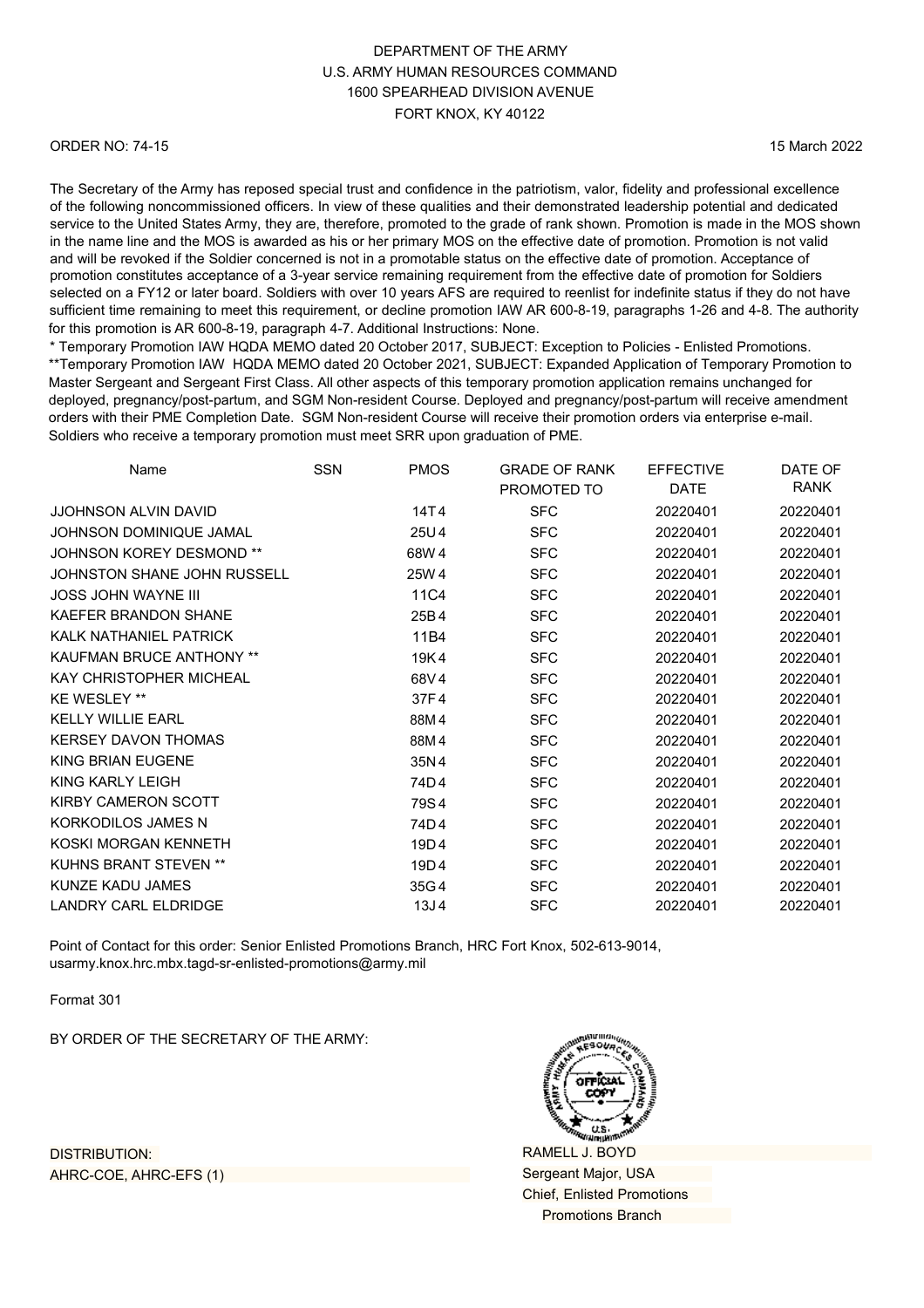#### ORDER NO: 74-16

15 March 2022

The Secretary of the Army has reposed special trust and confidence in the patriotism, valor, fidelity and professional excellence of the following noncommissioned officers. In view of these qualities and their demonstrated leadership potential and dedicated service to the United States Army, they are, therefore, promoted to the grade of rank shown. Promotion is made in the MOS shown in the name line and the MOS is awarded as his or her primary MOS on the effective date of promotion. Promotion is not valid and will be revoked if the Soldier concerned is not in a promotable status on the effective date of promotion. Acceptance of promotion constitutes acceptance of a 3-year service remaining requirement from the effective date of promotion for Soldiers selected on a FY12 or later board. Soldiers with over 10 years AFS are required to reenlist for indefinite status if they do not have sufficient time remaining to meet this requirement, or decline promotion IAW AR 600-8-19, paragraphs 1-26 and 4-8. The authority for this promotion is AR 600-8-19, paragraph 4-7. Additional Instructions: None.

\* Temporary Promotion IAW HQDA MEMO dated 20 October 2017, SUBJECT: Exception to Policies - Enlisted Promotions. \*\*Temporary Promotion IAW HQDA MEMO dated 20 October 2021, SUBJECT: Expanded Application of Temporary Promotion to Master Sergeant and Sergeant First Class. All other aspects of this temporary promotion application remains unchanged for deployed, pregnancy/post-partum, and SGM Non-resident Course. Deployed and pregnancy/post-partum will receive amendment orders with their PME Completion Date. SGM Non-resident Course will receive their promotion orders via enterprise e-mail. Soldiers who receive a temporary promotion must meet SRR upon graduation of PME.

| Name                              | <b>SSN</b> | <b>PMOS</b> | <b>GRADE OF RANK</b> | <b>EFFECTIVE</b> | DATE OF     |
|-----------------------------------|------------|-------------|----------------------|------------------|-------------|
|                                   |            |             | PROMOTED TO          | <b>DATE</b>      | <b>RANK</b> |
| LAPLUME STEVEN EDWARD II          |            | 31B4        | <b>SFC</b>           | 20220401         | 20220401    |
| LAUGHLIN JOSEPH FLORENCIO **      |            | 15T4        | <b>SFC</b>           | 20220401         | 20220401    |
| LEE JENNIFER GISEL                |            | 89B4        | <b>SFC</b>           | 20220401         | 20220401    |
| LEHFELD BRIAN DOUGLAS             |            | 35F4        | <b>SFC</b>           | 20220401         | 20220401    |
| <b>LEHMAN RYAN SCOTT **</b>       |            | 68P4        | <b>SFC</b>           | 20220401         | 20220401    |
| <b>LEMON TERRY WAYNE</b>          |            | 79S4        | <b>SFC</b>           | 20220401         | 20220401    |
| <b>LEWIS TERRANCE CHRISTOPHER</b> |            | 31B4        | <b>SFC</b>           | 20220401         | 20220401    |
| LIANG DANIEL CHINCHIEH **         |            | 18D4        | <b>SFC</b>           | 20220401         | 20220401    |
| LISKO TALIA CAROL **              |            | 35P4        | <b>SFC</b>           | 20220401         | 20220401    |
| <b>LIVINGSTON STEPHEN GARRET</b>  |            | 79R4        | <b>SFC</b>           | 20220401         | 20220401    |
| <b>LOGAN TIMOTHY PATRICK</b>      |            | 11B4        | <b>SFC</b>           | 20220401         | 20220401    |
| LOPEZFLORES CARLOS JAVIER         |            | 92F4        | <b>SFC</b>           | 20220401         | 20220401    |
| LOZAMENDOZACISNEROS CHRISTI **    |            | 68T4        | <b>SFC</b>           | 20220401         | 20220401    |
| LUKER BRENDON LEE                 |            | 11B4        | <b>SFC</b>           | 20220401         | 20220401    |
| MACIAS JR JULIO ISMAEL            |            | 92F4        | <b>SFC</b>           | 20220401         | 20220401    |
| <b>MAGNUSON GEOFFREY SCOTT</b>    |            | 91X4        | <b>SFC</b>           | 20220401         | 20220401    |
| <b>MAJORS MICHAEL LEAARON</b>     |            | 25B4        | <b>SFC</b>           | 20220401         | 20220401    |
| MALASIG JAIME SERDONCILLO I       |            | 68Q4        | <b>SFC</b>           | 20220401         | 20220401    |
| MALIZIA JOSEPH PASQUALE **        |            | 68P4        | <b>SFC</b>           | 20220401         | 20220401    |
| <b>MANGUM ETHAN MICHAEL</b>       |            | 11B4        | <b>SFC</b>           | 20220401         | 20220401    |
|                                   |            |             |                      |                  |             |

Point of Contact for this order: Senior Enlisted Promotions Branch, HRC Fort Knox, 502-613-9014, [usarmy.knox.hrc.mbx.tagd-sr-enlisted-promotions@](mailto:usarmy.knox.hrc.mbx.tagd-sr-enlisted-promotions@mail.mil)army.mil

Format 301

BY ORDER OF THE SECRETARY OF THE ARMY:



RAMELL J. BOYD Sergeant Major, USA Chief, Enlisted Promotions Promotions Branch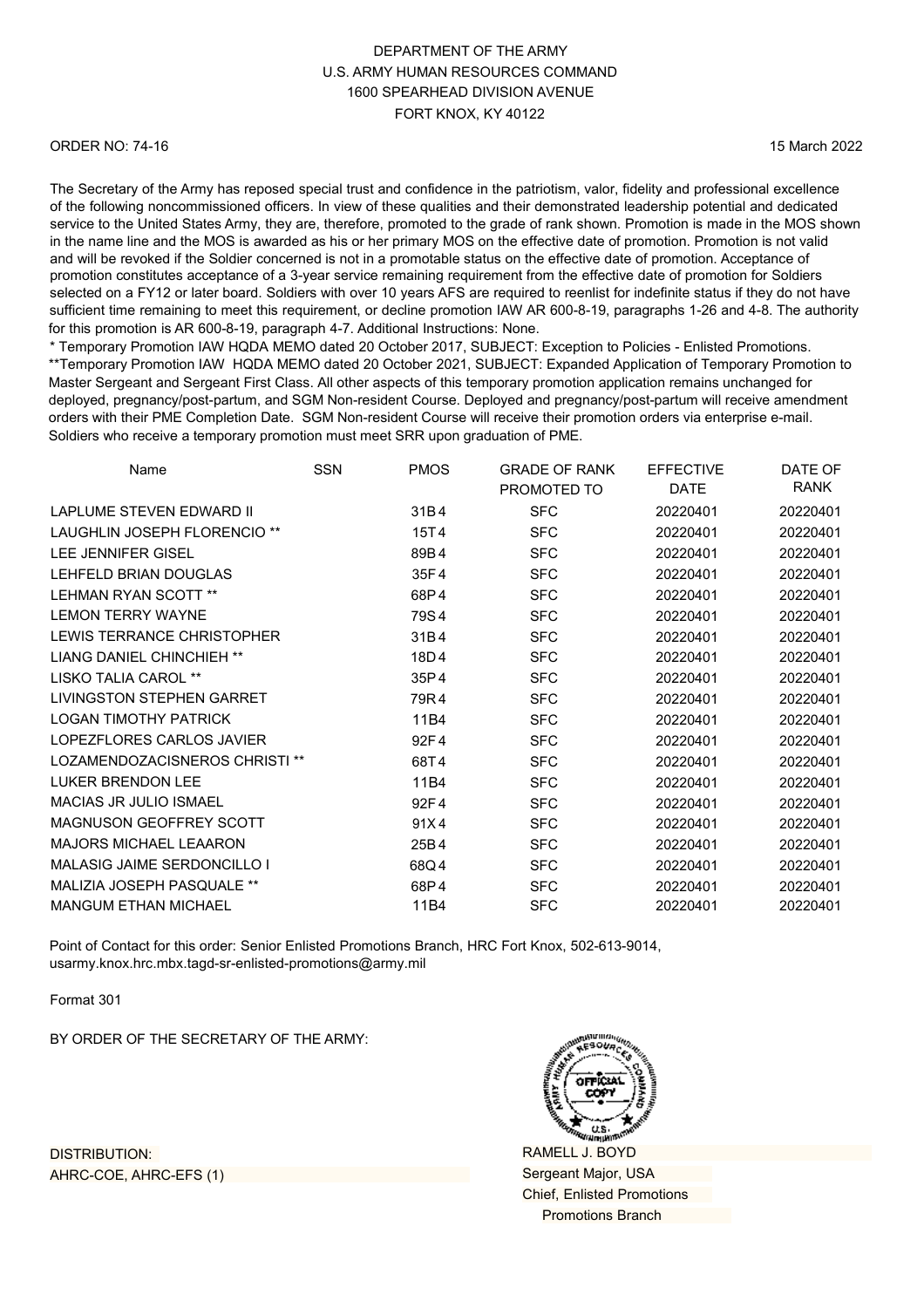#### ORDER NO: 74-17

15 March 2022

The Secretary of the Army has reposed special trust and confidence in the patriotism, valor, fidelity and professional excellence of the following noncommissioned officers. In view of these qualities and their demonstrated leadership potential and dedicated service to the United States Army, they are, therefore, promoted to the grade of rank shown. Promotion is made in the MOS shown in the name line and the MOS is awarded as his or her primary MOS on the effective date of promotion. Promotion is not valid and will be revoked if the Soldier concerned is not in a promotable status on the effective date of promotion. Acceptance of promotion constitutes acceptance of a 3-year service remaining requirement from the effective date of promotion for Soldiers selected on a FY12 or later board. Soldiers with over 10 years AFS are required to reenlist for indefinite status if they do not have sufficient time remaining to meet this requirement, or decline promotion IAW AR 600-8-19, paragraphs 1-26 and 4-8. The authority for this promotion is AR 600-8-19, paragraph 4-7. Additional Instructions: None.

\* Temporary Promotion IAW HQDA MEMO dated 20 October 2017, SUBJECT: Exception to Policies - Enlisted Promotions. \*\*Temporary Promotion IAW HQDA MEMO dated 20 October 2021, SUBJECT: Expanded Application of Temporary Promotion to Master Sergeant and Sergeant First Class. All other aspects of this temporary promotion application remains unchanged for deployed, pregnancy/post-partum, and SGM Non-resident Course. Deployed and pregnancy/post-partum will receive amendment orders with their PME Completion Date. SGM Non-resident Course will receive their promotion orders via enterprise e-mail. Soldiers who receive a temporary promotion must meet SRR upon graduation of PME.

| Name                            | <b>SSN</b> | <b>PMOS</b> | <b>GRADE OF RANK</b><br>PROMOTED TO | <b>EFFECTIVE</b><br><b>DATE</b> | DATE OF<br>RANK |
|---------------------------------|------------|-------------|-------------------------------------|---------------------------------|-----------------|
| <b>MANSS ANDREW WILLIAM **</b>  |            | 68W4        | <b>SFC</b>                          | 20220401                        | 20220401        |
| <b>MARTIN JOEY DEAN</b>         |            | 89D4        | <b>SFC</b>                          | 20220401                        | 20220401        |
| <b>MARTINEZ ARMANDO</b>         |            | 88M4        | <b>SFC</b>                          | 20220401                        | 20220401        |
| <b>MASCIA NICOLA</b>            |            | 31B4        | <b>SFC</b>                          | 20220401                        | 20220401        |
| MCBEAN ROBERT ERNIE DUNCAN      |            | 79S4        | <b>SFC</b>                          | 20220401                        | 20220401        |
| MCCUBBINS ROBERT LEON           |            | 91X4        | <b>SFC</b>                          | 20220401                        | 20220401        |
| MCCULLOUGH JARQUEZ ORLANDO      |            | 79R4        | <b>SFC</b>                          | 20220401                        | 20220401        |
| MCCULLOUGH RONALD PARKER JR     |            | 11B4        | <b>SFC</b>                          | 20220401                        | 20220401        |
| <b>MCELRATH MICHAEL JOHN **</b> |            | 68W 4       | <b>SFC</b>                          | 20220401                        | 20220401        |
| <b>MCGINNIS MATTHEW PAUL **</b> |            | 11B4        | <b>SFC</b>                          | 20220401                        | 20220401        |
| MCGLAMRY WESLEY ALEXANDER       |            | 35F4        | <b>SFC</b>                          | 20220401                        | 20220401        |
| <b>MCMILLAN JOSH ERIC</b>       |            | 74D4        | <b>SFC</b>                          | 20220401                        | 20220401        |
| <b>MEDLIN DANIEL STEPHEN</b>    |            | 25W 4       | <b>SFC</b>                          | 20220401                        | 20220401        |
| <b>MEEK JOSHUA ELLIOTT</b>      |            | 13B4        | <b>SFC</b>                          | 20220401                        | 20220401        |
| <b>MEEKS CALVIN JAKE</b>        |            | 91X4        | <b>SFC</b>                          | 20220401                        | 20220401        |
| <b>MEJIAGARCIA CRISTOBAL</b>    |            | 25U4        | <b>SFC</b>                          | 20220401                        | 20220401        |
| MELVILLE KYLE NORMAN            |            | 91X4        | <b>SFC</b>                          | 20220401                        | 20220401        |
| MENDEZ BOBBI JO                 |            | 27D4        | <b>SFC</b>                          | 20220401                        | 20220401        |
| <b>MIKUS DOMINIC GARRETT</b>    |            | 15M4        | <b>SFC</b>                          | 20220401                        | 20220401        |
| <b>MILLER ERIC MATTHEW **</b>   |            | 25E4        | <b>SFC</b>                          | 20220401                        | 20220401        |

Point of Contact for this order: Senior Enlisted Promotions Branch, HRC Fort Knox, 502-613-9014, [usarmy.knox.hrc.mbx.tagd-sr-enlisted-promotions@](mailto:usarmy.knox.hrc.mbx.tagd-sr-enlisted-promotions@mail.mil)army.mil

Format 301

BY ORDER OF THE SECRETARY OF THE ARMY:



RAMELL J. BOYD Sergeant Major, USA Chief, Enlisted Promotions Promotions Branch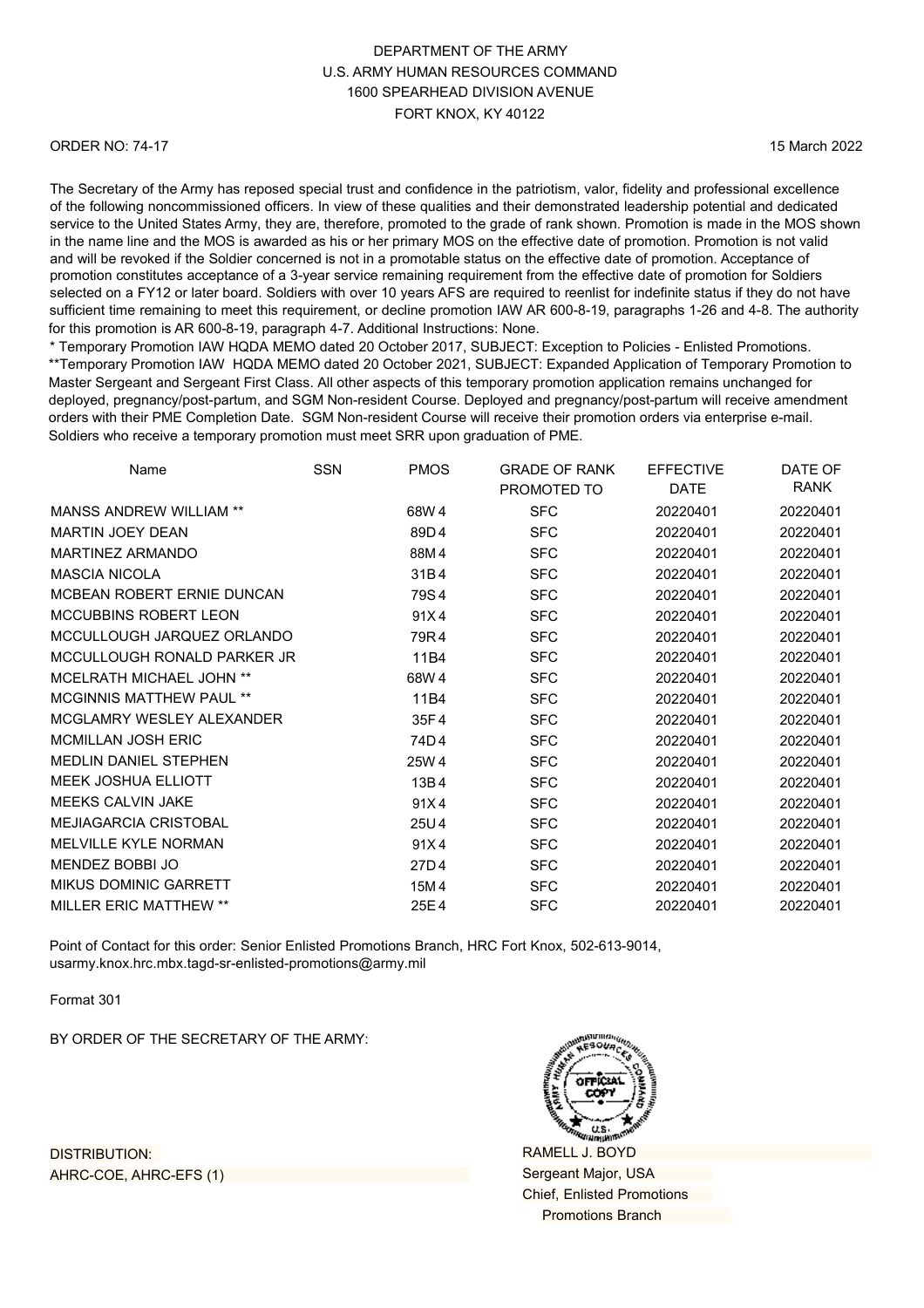#### ORDER NO: 74-18

15 March 2022

The Secretary of the Army has reposed special trust and confidence in the patriotism, valor, fidelity and professional excellence of the following noncommissioned officers. In view of these qualities and their demonstrated leadership potential and dedicated service to the United States Army, they are, therefore, promoted to the grade of rank shown. Promotion is made in the MOS shown in the name line and the MOS is awarded as his or her primary MOS on the effective date of promotion. Promotion is not valid and will be revoked if the Soldier concerned is not in a promotable status on the effective date of promotion. Acceptance of promotion constitutes acceptance of a 3-year service remaining requirement from the effective date of promotion for Soldiers selected on a FY12 or later board. Soldiers with over 10 years AFS are required to reenlist for indefinite status if they do not have sufficient time remaining to meet this requirement, or decline promotion IAW AR 600-8-19, paragraphs 1-26 and 4-8. The authority for this promotion is AR 600-8-19, paragraph 4-7. Additional Instructions: None.

\* Temporary Promotion IAW HQDA MEMO dated 20 October 2017, SUBJECT: Exception to Policies - Enlisted Promotions. \*\*Temporary Promotion IAW HQDA MEMO dated 20 October 2021, SUBJECT: Expanded Application of Temporary Promotion to Master Sergeant and Sergeant First Class. All other aspects of this temporary promotion application remains unchanged for deployed, pregnancy/post-partum, and SGM Non-resident Course. Deployed and pregnancy/post-partum will receive amendment orders with their PME Completion Date. SGM Non-resident Course will receive their promotion orders via enterprise e-mail. Soldiers who receive a temporary promotion must meet SRR upon graduation of PME.

| Name                             | SSN | <b>PMOS</b>      | <b>GRADE OF RANK</b> | <b>EFFECTIVE</b> | DATE OF     |
|----------------------------------|-----|------------------|----------------------|------------------|-------------|
|                                  |     |                  | PROMOTED TO          | <b>DATE</b>      | <b>RANK</b> |
| MOKUDAI KARYI DEREK PRIOR        |     | 91X4             | <b>SFC</b>           | 20220401         | 20220401    |
| <b>MOLTER AARON MICHAEL</b>      |     | 11B4             | <b>SFC</b>           | 20220401         | 20220401    |
| MONTGOMERY ZELEAME III           |     | 13J <sub>4</sub> | <b>SFC</b>           | 20220401         | 20220401    |
| MOORE ALONZE MARICE              |     | 92G4             | <b>SFC</b>           | 20220401         | 20220401    |
| MOORE JASON HILTON               |     | 68X4             | <b>SFC</b>           | 20220401         | 20220401    |
| <b>MORENO MAURO DAVID</b>        |     | 79S4             | <b>SFC</b>           | 20220401         | 20220401    |
| MORRIS RANDALL STEPHEN JR        |     | 14H4             | <b>SFC</b>           | 20220401         | 20220401    |
| MORTASHED JOSHUA WAYNE **        |     | 11B4             | <b>SFC</b>           | 20220401         | 20220401    |
| <b>MOSS JASON RAY</b>            |     | 68P4             | <b>SFC</b>           | 20220401         | 20220401    |
| <b>MYUMYUN ERVAN MESRU</b>       |     | 11B4             | <b>SFC</b>           | 20220401         | 20220401    |
| NENA RONALD ISMAEL **            |     | 68W 4            | <b>SFC</b>           | 20220401         | 20220401    |
| <b>NESI TERESA ANTOINETTE</b>    |     | 91X4             | <b>SFC</b>           | 20220401         | 20220401    |
| <b>NEVE JACOB BENJAMIN</b>       |     | 68J4             | <b>SFC</b>           | 20220401         | 20220401    |
| <b>NEW SEAN MICHAEL</b>          |     | 11B4             | <b>SFC</b>           | 20220401         | 20220401    |
| NGUYEN QUYEN THANH               |     | 11B4             | <b>SFC</b>           | 20220401         | 20220401    |
| NUCKOLS BRYAN LEECOLEMAN         |     | 11B4             | <b>SFC</b>           | 20220401         | 20220401    |
| NUNEZ JONATHAN ESGUERRA          |     | 13B4             | <b>SFC</b>           | 20220401         | 20220401    |
| <b>NUSTAD STEPHEN MICHAEL **</b> |     | 11B4             | <b>SFC</b>           | 20220401         | 20220401    |
| OBERG JOSHUA KENNETH **          |     | 68P4             | <b>SFC</b>           | 20220401         | 20220401    |
| <b>OCHOLA STEPHEN ODEMBA **</b>  |     | 68W 4            | <b>SFC</b>           | 20220401         | 20220401    |
| <b>OGLE KEVIN K**</b>            |     | 11C4             | <b>SFC</b>           | 20220401         | 20220401    |
|                                  |     |                  |                      |                  |             |

Point of Contact for this order: Senior Enlisted Promotions Branch, HRC Fort Knox, 502-613-9014, [usarmy.knox.hrc.mbx.tagd-sr-enlisted-promotions@](mailto:usarmy.knox.hrc.mbx.tagd-sr-enlisted-promotions@mail.mil)army.mil

Format 301

BY ORDER OF THE SECRETARY OF THE ARMY:



RAMELL J. BOYD Sergeant Major, USA Chief, Enlisted Promotions Promotions Branch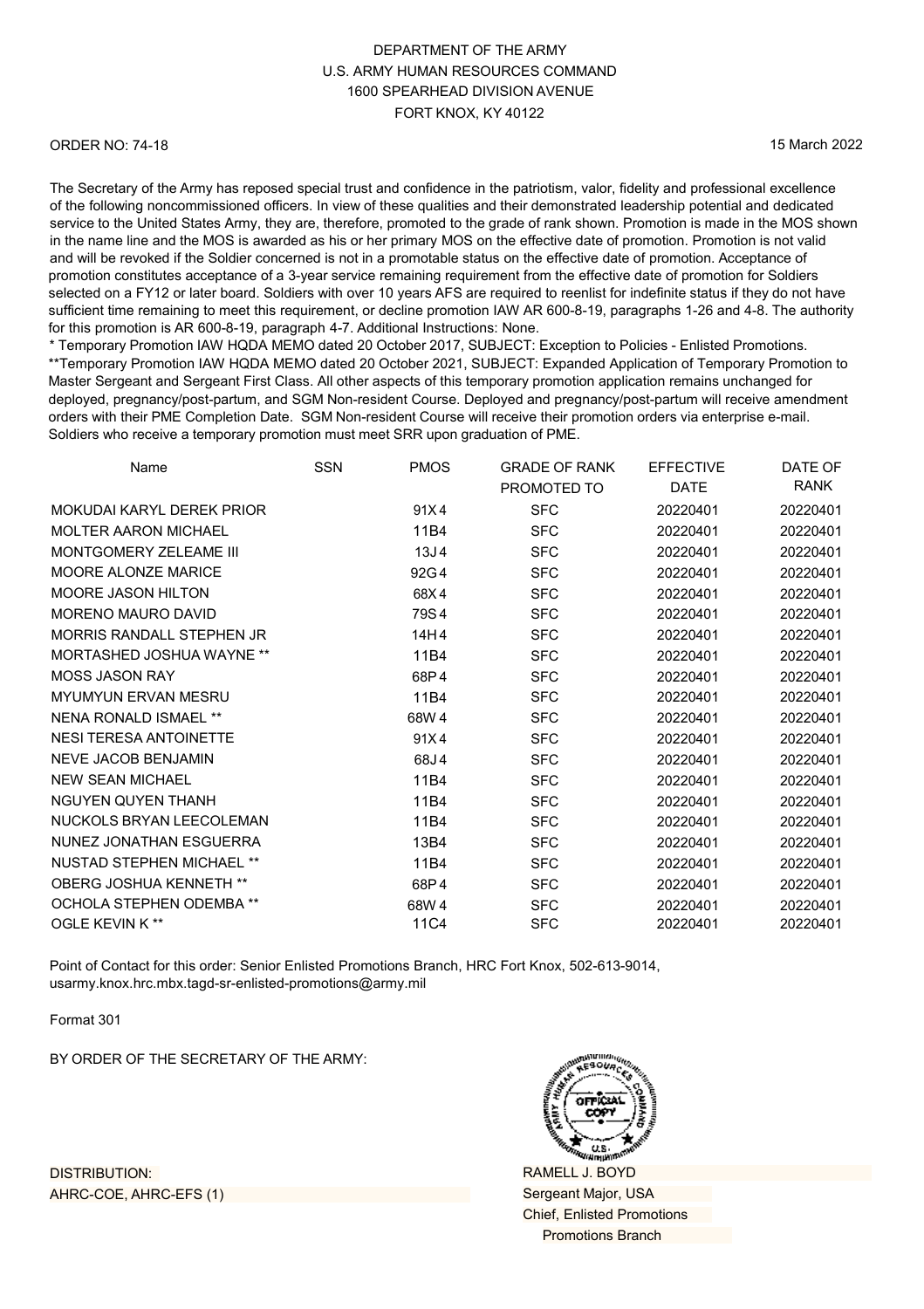#### ORDER NO: 74-19

15 March 2022

The Secretary of the Army has reposed special trust and confidence in the patriotism, valor, fidelity and professional excellence of the following noncommissioned officers. In view of these qualities and their demonstrated leadership potential and dedicated service to the United States Army, they are, therefore, promoted to the grade of rank shown. Promotion is made in the MOS shown in the name line and the MOS is awarded as his or her primary MOS on the effective date of promotion. Promotion is not valid and will be revoked if the Soldier concerned is not in a promotable status on the effective date of promotion. Acceptance of promotion constitutes acceptance of a 3-year service remaining requirement from the effective date of promotion for Soldiers selected on a FY12 or later board. Soldiers with over 10 years AFS are required to reenlist for indefinite status if they do not have sufficient time remaining to meet this requirement, or decline promotion IAW AR 600-8-19, paragraphs 1-26 and 4-8. The authority for this promotion is AR 600-8-19, paragraph 4-7. Additional Instructions: None.

\* Temporary Promotion IAW HQDA MEMO dated 20 October 2017, SUBJECT: Exception to Policies - Enlisted Promotions. \*\*Temporary Promotion IAW HQDA MEMO dated 20 October 2021, SUBJECT: Expanded Application of Temporary Promotion to Master Sergeant and Sergeant First Class. All other aspects of this temporary promotion application remains unchanged for deployed, pregnancy/post-partum, and SGM Non-resident Course. Deployed and pregnancy/post-partum will receive amendment orders with their PME Completion Date. SGM Non-resident Course will receive their promotion orders via enterprise e-mail. Soldiers who receive a temporary promotion must meet SRR upon graduation of PME.

| Name                              | <b>SSN</b> | <b>PMOS</b>      | <b>GRADE OF RANK</b> | <b>EFFECTIVE</b> | DATE OF  |
|-----------------------------------|------------|------------------|----------------------|------------------|----------|
|                                   |            |                  | PROMOTED TO          | DATE             | RANK     |
| OORTIZGONZALEZ LUIS ANGEL **      |            | 13R4             | <b>SFC</b>           | 20220401         | 20220401 |
| <b>OSANTE JULIO CHRISTIAN</b>     |            | 11B4             | <b>SFC</b>           | 20220401         | 20220401 |
| <b>OSBORNE BENJAMIN DANIEL **</b> |            | 18C4             | <b>SFC</b>           | 20220401         | 20220401 |
| OSTING ORENG BRANDEEKEKIL         |            | 74D4             | <b>SFC</b>           | 20220401         | 20220401 |
| PARKER RANDELL SCOTT **           |            | 15K4             | <b>SFC</b>           | 20220401         | 20220401 |
| <b>PAYNE ANDREW ERIC **</b>       |            | 15T4             | <b>SFC</b>           | 20220401         | 20220401 |
| PEARCE MICHAEL ELDREDGE **        |            | 15T4             | <b>SFC</b>           | 20220401         | 20220401 |
| PEGUERO JOSE ALBERTO JR           |            | 19K4             | <b>SFC</b>           | 20220401         | 20220401 |
| PENALOZASCULLARK MARCUS DAW       |            | 19K4             | <b>SFC</b>           | 20220401         | 20220401 |
| PEREZ BRIAN ARTHUR                |            | 25U4             | <b>SFC</b>           | 20220401         | 20220401 |
| PEREZ CHRISTOPHER STEPHEN         |            | 11B4             | <b>SFC</b>           | 20220401         | 20220401 |
| PEREZ JOHNNIE RUBEN **            |            | 11B4             | <b>SFC</b>           | 20220401         | 20220401 |
| PERKINS CHARLES ALEXANDER **      |            | 13J <sub>4</sub> | <b>SFC</b>           | 20220401         | 20220401 |
| PETTIT JAMES LEWIS                |            | 25U4             | <b>SFC</b>           | 20220401         | 20220401 |
| PETTY JASMINE RENEE               |            | 92Y4             | <b>SFC</b>           | 20220401         | 20220401 |
| POHL KARL STEVEN                  |            | 15K4             | <b>SFC</b>           | 20220401         | 20220401 |
| POLK KARLOTTA DEZMONA             |            | 68Q4             | <b>SFC</b>           | 20220401         | 20220401 |
| PORTER ESSENCE NAOMILASHAYE       |            | 68Q4             | <b>SFC</b>           | 20220401         | 20220401 |
| <b>PORTER STEVEN AARON **</b>     |            | 15T4             | <b>SFC</b>           | 20220401         | 20220401 |
| POTTS JOSHUA JEROME               |            | 56M4             | <b>SFC</b>           | 20220401         | 20220401 |
|                                   |            |                  |                      |                  |          |

Point of Contact for this order: Senior Enlisted Promotions Branch, HRC Fort Knox, 502-613-9014, [usarmy.knox.hrc.mbx.tagd-sr-enlisted-promotions@](mailto:usarmy.knox.hrc.mbx.tagd-sr-enlisted-promotions@mail.mil)army.mil

Format 301

BY ORDER OF THE SECRETARY OF THE ARMY:



RAMELL J. BOYD Sergeant Major, USA Chief, Enlisted Promotions Promotions Branch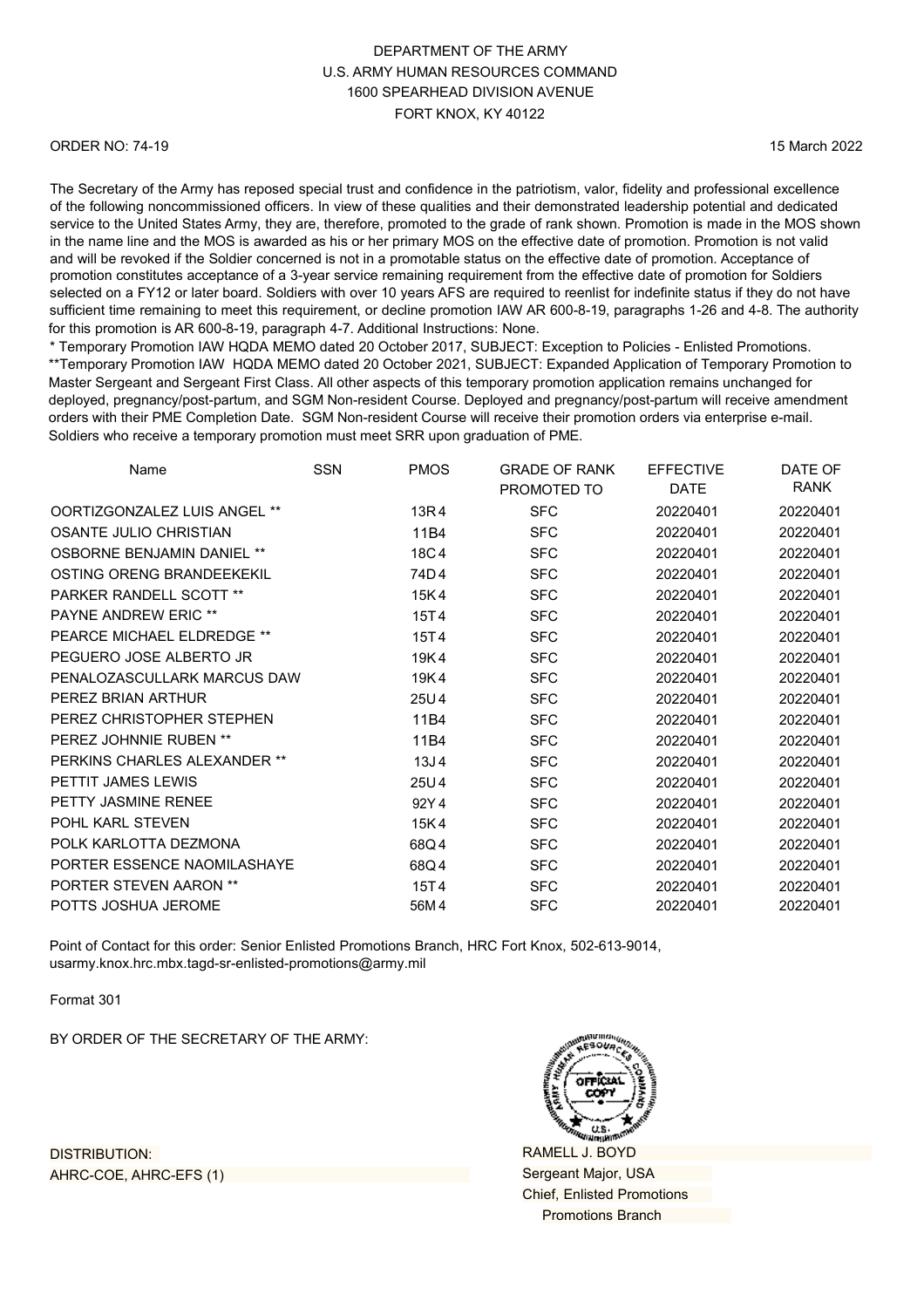#### ORDER NO: 74-20

15 March 2022

The Secretary of the Army has reposed special trust and confidence in the patriotism, valor, fidelity and professional excellence of the following noncommissioned officers. In view of these qualities and their demonstrated leadership potential and dedicated service to the United States Army, they are, therefore, promoted to the grade of rank shown. Promotion is made in the MOS shown in the name line and the MOS is awarded as his or her primary MOS on the effective date of promotion. Promotion is not valid and will be revoked if the Soldier concerned is not in a promotable status on the effective date of promotion. Acceptance of promotion constitutes acceptance of a 3-year service remaining requirement from the effective date of promotion for Soldiers selected on a FY12 or later board. Soldiers with over 10 years AFS are required to reenlist for indefinite status if they do not have sufficient time remaining to meet this requirement, or decline promotion IAW AR 600-8-19, paragraphs 1-26 and 4-8. The authority for this promotion is AR 600-8-19, paragraph 4-7. Additional Instructions: None.

\* Temporary Promotion IAW HQDA MEMO dated 20 October 2017, SUBJECT: Exception to Policies - Enlisted Promotions. \*\*Temporary Promotion IAW HQDA MEMO dated 20 October 2021, SUBJECT: Expanded Application of Temporary Promotion to Master Sergeant and Sergeant First Class. All other aspects of this temporary promotion application remains unchanged for deployed, pregnancy/post-partum, and SGM Non-resident Course. Deployed and pregnancy/post-partum will receive amendment orders with their PME Completion Date. SGM Non-resident Course will receive their promotion orders via enterprise e-mail. Soldiers who receive a temporary promotion must meet SRR upon graduation of PME.

| Name                                  | <b>SSN</b> | <b>PMOS</b>      | <b>GRADE OF RANK</b> | <b>EFFECTIVE</b> | DATE OF     |
|---------------------------------------|------------|------------------|----------------------|------------------|-------------|
|                                       |            |                  | PROMOTED TO          | DATE             | <b>RANK</b> |
| PRESTON MARQUITTA S                   |            | 68R4             | <b>SFC</b>           | 20220401         | 20220401    |
| PRITCHARD STEPHEN WALTON              |            | 35F4             | <b>SFC</b>           | 20220401         | 20220401    |
| PRIVOTT SHAKITA NICOLE                |            | 89B4             | <b>SFC</b>           | 20220401         | 20220401    |
| <b>PURECO DANIEL</b>                  |            | 74D4             | <b>SFC</b>           | 20220401         | 20220401    |
| RAMNARAIN JOHNNY                      |            | 92F4             | <b>SFC</b>           | 20220401         | 20220401    |
| <b>RAY BRYANT KIMBLE</b>              |            | 13M4             | <b>SFC</b>           | 20220401         | 20220401    |
| RAYMAN RICHARD DALE JR                |            | 92F4             | <b>SFC</b>           | 20220401         | 20220401    |
| RAYO LESSY ALAZAE                     |            | 92M4             | <b>SFC</b>           | 20220401         | 20220401    |
| <b>REED DAMON MICHAEL</b>             |            | 92A4             | <b>SFC</b>           | 20220401         | 20220401    |
| <b>REILLY ROBERT PAUL III</b>         |            | 19D4             | <b>SFC</b>           | 20220401         | 20220401    |
| <b>REMIERES TYLER DREW</b>            |            | 15R4             | <b>SFC</b>           | 20220401         | 20220401    |
| RHODES DANIEL BRETT                   |            | 13B4             | <b>SFC</b>           | 20220401         | 20220401    |
| RHODES JUSTEN RENALDO                 |            | 35F4             | <b>SFC</b>           | 20220401         | 20220401    |
| ROBLES CHRISTOPHER DAVID              |            | 13B4             | <b>SFC</b>           | 20220401         | 20220401    |
| RODDICK STACY DARNELLE                |            | 92G4             | <b>SFC</b>           | 20220401         | 20220401    |
| <b>ROMANMARTINEZ MANUEL ANTONI **</b> |            | 68R4             | <b>SFC</b>           | 20220401         | 20220401    |
| ROMANSANTIAGO JOSE ALVIN              |            | 19K4             | <b>SFC</b>           | 20220401         | 20220401    |
| ROSINSKI GERALD JOSEPH II             |            | 13J <sub>4</sub> | <b>SFC</b>           | 20220401         | 20220401    |
| <b>RUBIO JOHN</b>                     |            | 25E4             | <b>SFC</b>           | 20220401         | 20220401    |
| <b>RYON COLE CURTIS **</b>            |            | 19D4             | <b>SFC</b>           | 20220401         | 20220401    |
| SALDALA MIGUEL GUILLERMO              |            | 25S4             | <b>SFC</b>           | 20220401         | 20220401    |
|                                       |            |                  |                      |                  |             |

Point of Contact for this order: Senior Enlisted Promotions Branch, HRC Fort Knox, 502-613-9014, [usarmy.knox.hrc.mbx.tagd-sr-enlisted-promotions](mailto:usarmy.knox.hrc.mbx.tagd-sr-enlisted-promotions@mail.mil)@army.mil

Format 301

BY ORDER OF THE SECRETARY OF THE ARMY:



RAMELL J. BOYD Sergeant Major, USA Chief, Enlisted Promotions Promotions Branch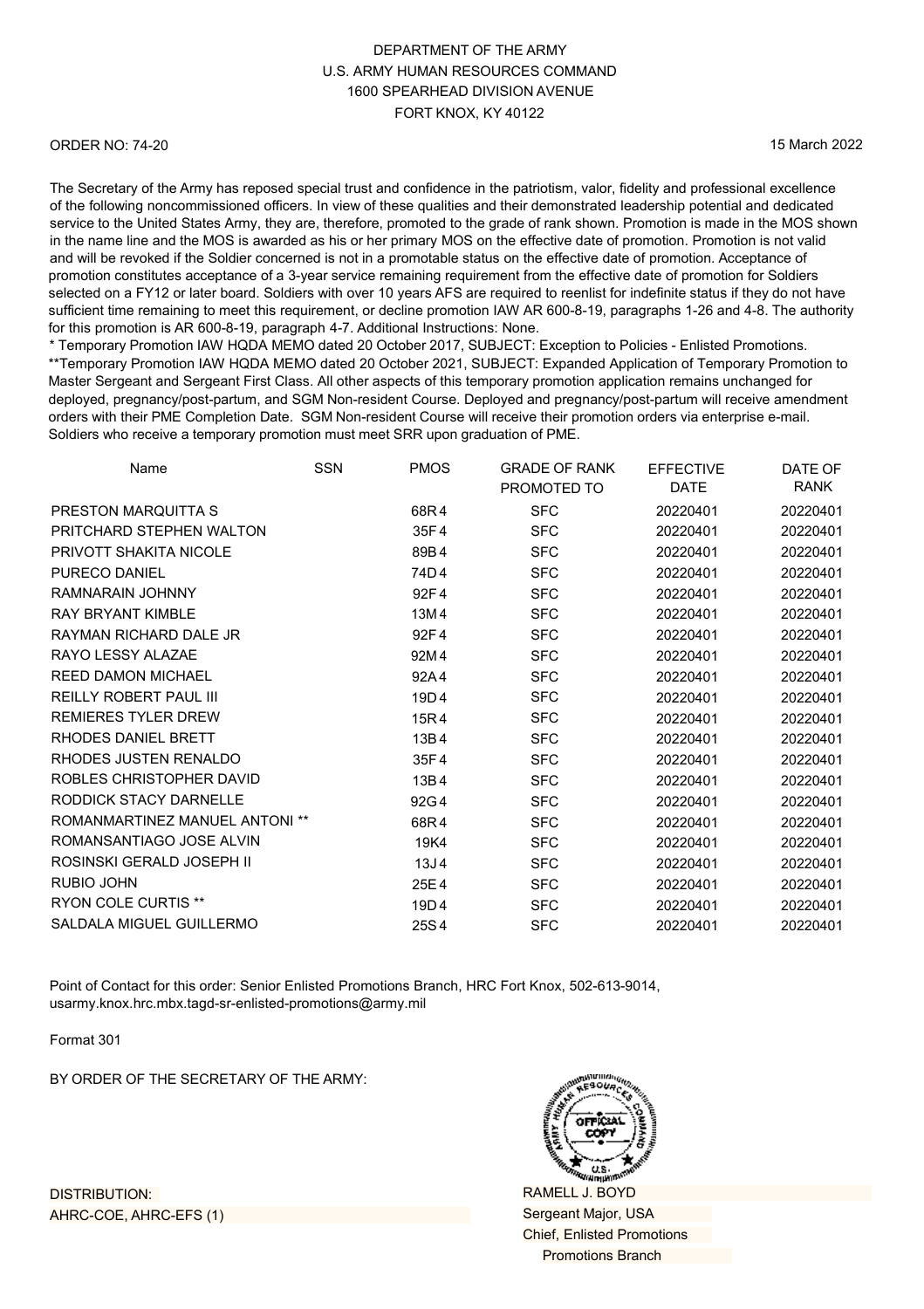#### ORDER NO: 74-21

15 March 2022

The Secretary of the Army has reposed special trust and confidence in the patriotism, valor, fidelity and professional excellence of the following noncommissioned officers. In view of these qualities and their demonstrated leadership potential and dedicated service to the United States Army, they are, therefore, promoted to the grade of rank shown. Promotion is made in the MOS shown in the name line and the MOS is awarded as his or her primary MOS on the effective date of promotion. Promotion is not valid and will be revoked if the Soldier concerned is not in a promotable status on the effective date of promotion. Acceptance of promotion constitutes acceptance of a 3-year service remaining requirement from the effective date of promotion for Soldiers selected on a FY12 or later board. Soldiers with over 10 years AFS are required to reenlist for indefinite status if they do not have sufficient time remaining to meet this requirement, or decline promotion IAW AR 600-8-19, paragraphs 1-26 and 4-8. The authority for this promotion is AR 600-8-19, paragraph 4-7. Additional Instructions: None.

\* Temporary Promotion IAW HQDA MEMO dated 20 October 2017, SUBJECT: Exception to Policies - Enlisted Promotions. \*\*Temporary Promotion IAW HQDA MEMO dated 20 October 2021, SUBJECT: Expanded Application of Temporary Promotion to Master Sergeant and Sergeant First Class. All other aspects of this temporary promotion application remains unchanged for deployed, pregnancy/post-partum, and SGM Non-resident Course. Deployed and pregnancy/post-partum will receive amendment orders with their PME Completion Date. SGM Non-resident Course will receive their promotion orders via enterprise e-mail. Soldiers who receive a temporary promotion must meet SRR upon graduation of PME.

| Name                             | <b>SSN</b> | <b>PMOS</b> | <b>GRADE OF RANK</b><br>PROMOTED TO | <b>EFFECTIVE</b><br><b>DATE</b> | DATE OF<br>RANK |
|----------------------------------|------------|-------------|-------------------------------------|---------------------------------|-----------------|
| SALGADO ARTURO JR                |            | 88M4        | <b>SFC</b>                          | 20220401                        | 20220401        |
| SANDOVAL LOUIS ALEXANDER         |            | 31B4        | <b>SFC</b>                          | 20220401                        | 20220401        |
| SARGENT ROWDY LEE **             |            | 11B4        | <b>SFC</b>                          | 20220401                        | 20220401        |
| <b>SCARBERRY KEVIN ADAM **</b>   |            | 19D4        | <b>SFC</b>                          | 20220401                        | 20220401        |
| SCHEAFFER ZACHARY ALLEN          |            | 35F4        | <b>SFC</b>                          | 20220401                        | 20220401        |
| SCHEFFLER CHRISTOPHER MICHA **   |            | 15T4        | <b>SFC</b>                          | 20220401                        | 20220401        |
| <b>SCHMIDT PAUL JOHN II</b>      |            | 12B4        | <b>SFC</b>                          | 20220401                        | 20220401        |
| <b>SEAMAN JOSHUA RYAN</b>        |            | 25D4        | <b>SFC</b>                          | 20220401                        | 20220401        |
| SHANNONHOUSE JOSEPH MAURICE      |            | 31B4        | <b>SFC</b>                          | 20220401                        | 20220401        |
| <b>SHAW AUDREY CHANDA</b>        |            | 88N4        | <b>SFC</b>                          | 20220401                        | 20220401        |
| SHEARS NICHOLAS COLE             |            | 91X4        | <b>SFC</b>                          | 20220401                        | 20220401        |
| SHELTON DARIN DEMETRIUS          |            | 25W 4       | <b>SFC</b>                          | 20220401                        | 20220401        |
| <b>SHOTT ALEXANDER THOMAS **</b> |            | 11B4        | <b>SFC</b>                          | 20220401                        | 20220401        |
| SIAMEJA SIAMAZILAWA              |            | 92F4        | <b>SFC</b>                          | 20220401                        | 20220401        |
| <b>SIMMONS MIQUEL CARNIEL</b>    |            | 91X4        | <b>SFC</b>                          | 20220401                        | 20220401        |
| SIMONSON BRYAN RAY **            |            | 11B4        | <b>SFC</b>                          | 20220401                        | 20220401        |
| SMITH ISAIAH SHELDON             |            | 92Y4        | <b>SFC</b>                          | 20220401                        | 20220401        |
| <b>SMITH KENDRICK LAVERT</b>     |            | 13R4        | <b>SFC</b>                          | 20220401                        | 20220401        |
| <b>SMITH RODNEY DARRELL II</b>   |            | 79R4        | <b>SFC</b>                          | 20220401                        | 20220401        |
| <b>SPAN EDWARD JAMES</b>         |            | 92G4        | <b>SFC</b>                          | 20220401                        | 20220401        |

Point of Contact for this order: Senior Enlisted Promotions Branch, HRC Fort Knox, 502-613-9014, [usarmy.knox.hrc.mbx.tagd-sr-enlisted-promotions@](mailto:usarmy.knox.hrc.mbx.tagd-sr-enlisted-promotions@mail.mil)army.mil

Format 301

BY ORDER OF THE SECRETARY OF THE ARMY:



RAMELL J. BOYD Sergeant Major, USA Chief, Enlisted Promotions Promotions Branch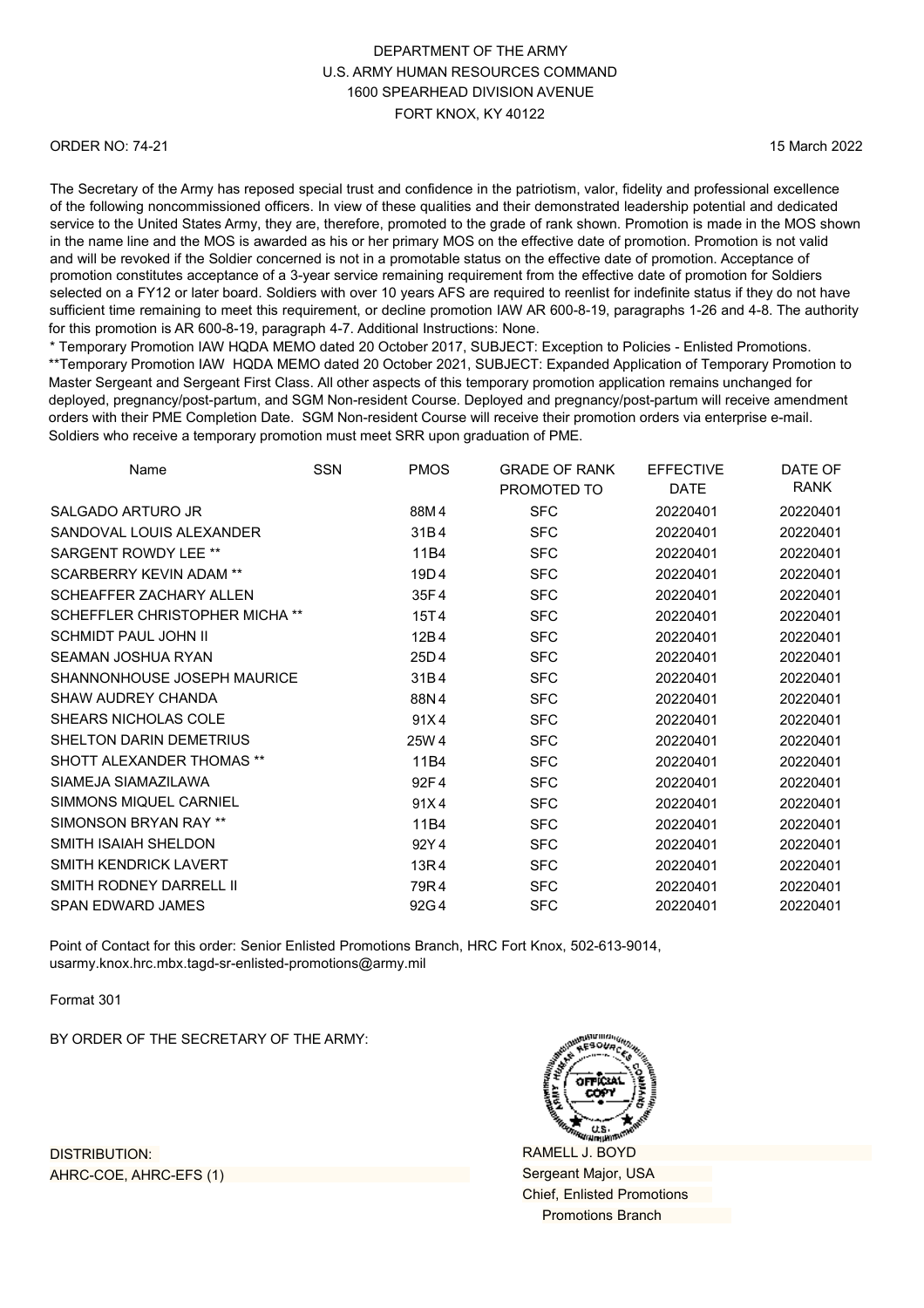#### ORDER NO: 74-22

15 March 2022

The Secretary of the Army has reposed special trust and confidence in the patriotism, valor, fidelity and professional excellence of the following noncommissioned officers. In view of these qualities and their demonstrated leadership potential and dedicated service to the United States Army, they are, therefore, promoted to the grade of rank shown. Promotion is made in the MOS shown in the name line and the MOS is awarded as his or her primary MOS on the effective date of promotion. Promotion is not valid and will be revoked if the Soldier concerned is not in a promotable status on the effective date of promotion. Acceptance of promotion constitutes acceptance of a 3-year service remaining requirement from the effective date of promotion for Soldiers selected on a FY12 or later board. Soldiers with over 10 years AFS are required to reenlist for indefinite status if they do not have sufficient time remaining to meet this requirement, or decline promotion IAW AR 600-8-19, paragraphs 1-26 and 4-8. The authority for this promotion is AR 600-8-19, paragraph 4-7. Additional Instructions: None.

\* Temporary Promotion IAW HQDA MEMO dated 20 October 2017, SUBJECT: Exception to Policies - Enlisted Promotions. \*\*Temporary Promotion IAW HQDA MEMO dated 20 October 2021, SUBJECT: Expanded Application of Temporary Promotion to Master Sergeant and Sergeant First Class. All other aspects of this temporary promotion application remains unchanged for deployed, pregnancy/post-partum, and SGM Non-resident Course. Deployed and pregnancy/post-partum will receive amendment orders with their PME Completion Date. SGM Non-resident Course will receive their promotion orders via enterprise e-mail. Soldiers who receive a temporary promotion must meet SRR upon graduation of PME.

| Name                               | <b>SSN</b> | <b>PMOS</b>      | <b>GRADE OF RANK</b> | <b>EFFECTIVE</b> | DATE OF  |
|------------------------------------|------------|------------------|----------------------|------------------|----------|
|                                    |            |                  | PROMOTED TO          | DATE             | RANK     |
| SPERLING JESSE ALLEN               |            | 13J <sub>4</sub> | <b>SFC</b>           | 20220401         | 20220401 |
| STABILE BRANDON JOSEPH **          |            | 11B4             | <b>SFC</b>           | 20220401         | 20220401 |
| STANHOPE JERRY RICHARD **          |            | 25W4             | <b>SFC</b>           | 20220401         | 20220401 |
| STONE JEREMY DANIEL                |            | 25D4             | <b>SFC</b>           | 20220401         | 20220401 |
| STRAWDER BRANDON NICHOLAS          |            | 19K4             | <b>SFC</b>           | 20220401         | 20220401 |
| STROMBERG ANTHONY MATTHEW          |            | 79S4             | <b>SFC</b>           | 20220401         | 20220401 |
| STUMPFF RYAN MATTHEW **            |            | 11B4             | <b>SFC</b>           | 20220401         | 20220401 |
| <b>TANSI FY JARFD RYAN **</b>      |            | 11B4             | <b>SFC</b>           | 20220401         | 20220401 |
| <b>TAYLOR ANTHONY RYANSCOTT</b>    |            | 31B4             | <b>SFC</b>           | 20220401         | 20220401 |
| <b>TAYLOR CHRISTOPHER JAMES **</b> |            | 11B4             | <b>SFC</b>           | 20220401         | 20220401 |
| <b>TAYLOR DAVID ANDREW</b>         |            | 35N4             | <b>SFC</b>           | 20220401         | 20220401 |
| <b>TAYLOR JAMIE PIERCE</b>         |            | 79R4             | <b>SFC</b>           | 20220401         | 20220401 |
| <b>TAYI OR WAYNE LEN III</b>       |            | 12B4             | <b>SFC</b>           | 20220401         | 20220401 |
| <b>THOMAS JACOBE PAUL</b>          |            | 14T4             | <b>SFC</b>           | 20220401         | 20220401 |
| <b>TIMMONS ROGER NEIL **</b>       |            | 11B4             | <b>SFC</b>           | 20220401         | 20220401 |
| <b>TIPPENS JEREMY DAVID **</b>     |            | 11B4             | <b>SFC</b>           | 20220401         | 20220401 |
| <b>TISDALE DEQUANE RASHAD</b>      |            | 25W 4            | <b>SFC</b>           | 20220401         | 20220401 |
| TIUMALU TAFAILAGI TUUPULE          |            | 15P4             | <b>SFC</b>           | 20220401         | 20220401 |
| <b>TOLLIVER JACOB LEE</b>          |            | 11B4             | <b>SFC</b>           | 20220401         | 20220401 |
| TORRESVILLANUEVA ALEX JUANC        |            | 25B4             | <b>SFC</b>           | 20220401         | 20220401 |
| <b>TOTH KRISTIAN</b>               |            | 25B4             | <b>SFC</b>           | 20220401         | 20220401 |
|                                    |            |                  |                      |                  |          |

Point of Contact for this order: Senior Enlisted Promotions Branch, HRC Fort Knox, 502-613-9014, [usarmy.knox.hrc.mbx.tagd-sr-enlisted-promotions@](mailto:usarmy.knox.hrc.mbx.tagd-sr-enlisted-promotions@mail.mil)army.mil

Format 301

BY ORDER OF THE SECRETARY OF THE ARMY:



RAMELL J. BOYD Sergeant Major, USA Chief, Enlisted Promotions Promotions Branch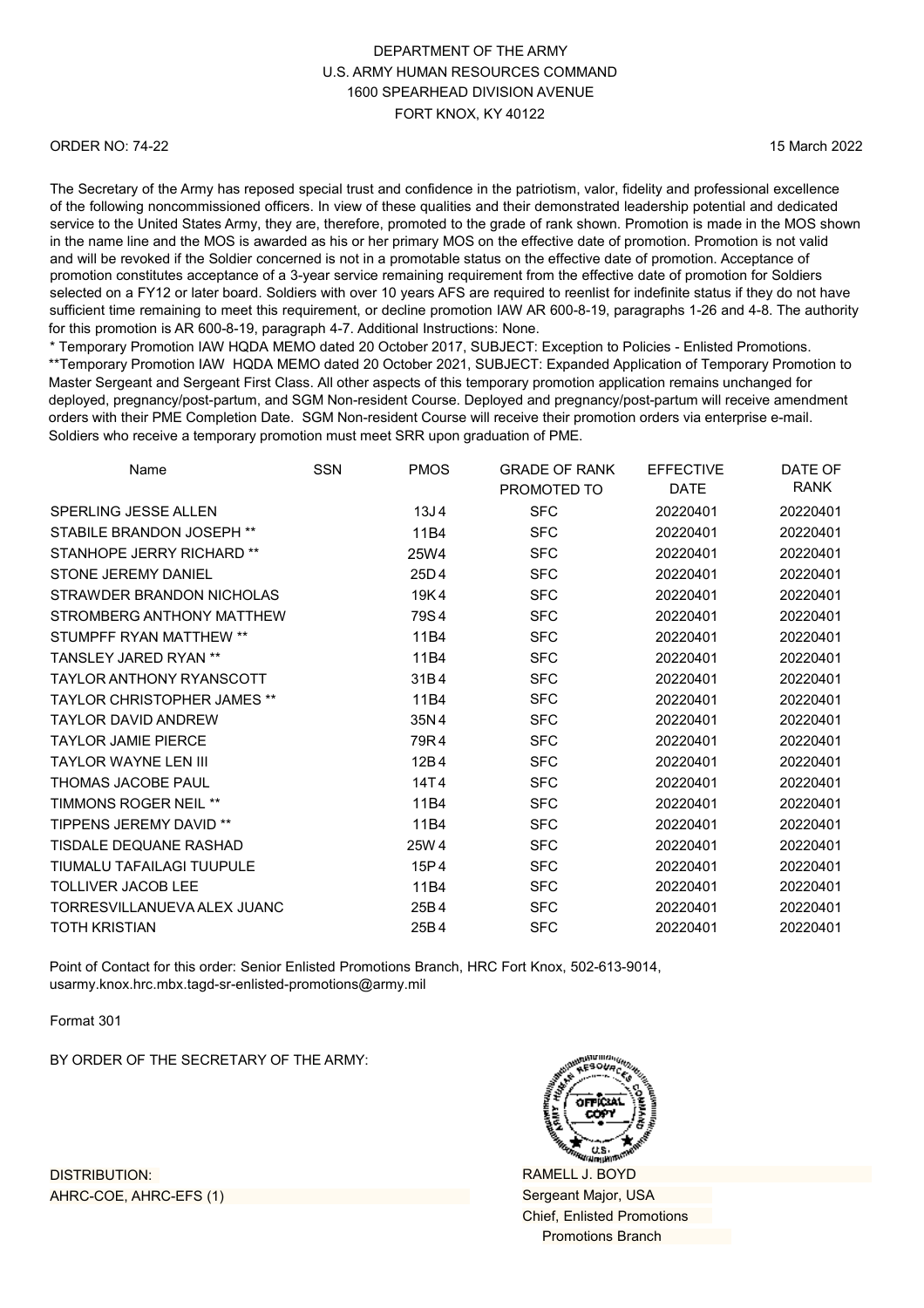#### ORDER NO: 74-23

15 March 2022

The Secretary of the Army has reposed special trust and confidence in the patriotism, valor, fidelity and professional excellence of the following noncommissioned officers. In view of these qualities and their demonstrated leadership potential and dedicated service to the United States Army, they are, therefore, promoted to the grade of rank shown. Promotion is made in the MOS shown in the name line and the MOS is awarded as his or her primary MOS on the effective date of promotion. Promotion is not valid and will be revoked if the Soldier concerned is not in a promotable status on the effective date of promotion. Acceptance of promotion constitutes acceptance of a 3-year service remaining requirement from the effective date of promotion for Soldiers selected on a FY12 or later board. Soldiers with over 10 years AFS are required to reenlist for indefinite status if they do not have sufficient time remaining to meet this requirement, or decline promotion IAW AR 600-8-19, paragraphs 1-26 and 4-8. The authority for this promotion is AR 600-8-19, paragraph 4-7. Additional Instructions: None.

\* Temporary Promotion IAW HQDA MEMO dated 20 October 2017, SUBJECT: Exception to Policies - Enlisted Promotions. \*\*Temporary Promotion IAW HQDA MEMO dated 20 October 2021, SUBJECT: Expanded Application of Temporary Promotion to Master Sergeant and Sergeant First Class. All other aspects of this temporary promotion application remains unchanged for deployed, pregnancy/post-partum, and SGM Non-resident Course. Deployed and pregnancy/post-partum will receive amendment orders with their PME Completion Date. SGM Non-resident Course will receive their promotion orders via enterprise e-mail. Soldiers who receive a temporary promotion must meet SRR upon graduation of PME.

| Name                                  | <b>SSN</b> | <b>PMOS</b> | <b>GRADE OF RANK</b><br>PROMOTED TO | <b>EFFECTIVE</b><br><b>DATE</b> | DATE OF<br>RANK |
|---------------------------------------|------------|-------------|-------------------------------------|---------------------------------|-----------------|
| TOVAR HERNAN FRANCISCO                |            | 74D4        | <b>SFC</b>                          | 20220401                        | 20220401        |
| TOWNSEND BRANDON MICHAEL              |            | 18C4        | <b>SFC</b>                          | 20220401                        | 20220401        |
| <b>TRAYWICK JOSEPH WILLIAM **</b>     |            | 37F4        | <b>SFC</b>                          | 20220401                        | 20220401        |
| <b>TRUDELL JOEL SCOTT</b>             |            | 68R4        | <b>SFC</b>                          | 20220401                        | 20220401        |
| <b>TUCKER BRANDI RAE</b>              |            | 56M 4       | <b>SFC</b>                          | 20220401                        | 20220401        |
| <b>TUEL ERIC ANDREW</b>               |            | 27D4        | <b>SFC</b>                          | 20220401                        | 20220401        |
| <b>TUSLER LOGAN WADE</b>              |            | 91X4        | <b>SFC</b>                          | 20220401                        | 20220401        |
| <b>UPSHAW CHRISTOPHER RAY</b>         |            | 12N4        | <b>SFC</b>                          | 20220401                        | 20220401        |
| <b>VALENTINE WILLIAM EDWARD</b>       |            | 25U4        | <b>SFC</b>                          | 20220401                        | 20220401        |
| VAN NESS RHEA RUZICKA **              |            | 42A4        | <b>SFC</b>                          | 20220401                        | 20220401        |
| <b>VELEZ JERRY LOUIS</b>              |            | 15L4        | <b>SFC</b>                          | 20220401                        | 20220401        |
| <b>VIDRINE TRAVIS PAUL</b>            |            | 35N4        | <b>SFC</b>                          | 20220401                        | 20220401        |
| <b>VILLAREAL TIMOTHY JOHN</b>         |            | 25Z4        | <b>SFC</b>                          | 20220401                        | 20220401        |
| <b>VILLARREAL PATRICIA NICOLE **</b>  |            | 15R4        | <b>SFC</b>                          | 20220401                        | 20220401        |
| <b>VILLEGAS HENRY</b>                 |            | 14T4        | <b>SFC</b>                          | 20220401                        | 20220401        |
| <b>VOTH JENNIFER RENEA</b>            |            | 92Y4        | <b>SFC</b>                          | 20220401                        | 20220401        |
| <b>WAILEHUAHANSEN BRENSON KEON **</b> |            | 18D4        | <b>SFC</b>                          | 20220401                        | 20220401        |
| <b>WARD EDWIN DENNIS II</b>           |            | 25W 4       | <b>SFC</b>                          | 20220401                        | 20220401        |
| WARREN JASON DEMETRIUS                |            | 91X4        | <b>SFC</b>                          | 20220401                        | 20220401        |
| <b>WASKOW BROCK MICHAEL</b>           |            | 35F4        | <b>SFC</b>                          | 20220401                        | 20220401        |

Point of Contact for this order: Senior Enlisted Promotions Branch, HRC Fort Knox, 502-613-9014, [usarmy.knox.hrc.mbx.tagd-sr-enlisted-promotions@](mailto:usarmy.knox.hrc.mbx.tagd-sr-enlisted-promotions@mail.mil)army.mil

Format 301

BY ORDER OF THE SECRETARY OF THE ARMY:



RAMELL J. BOYD Sergeant Major, USA Chief, Enlisted Promotions Promotions Branch